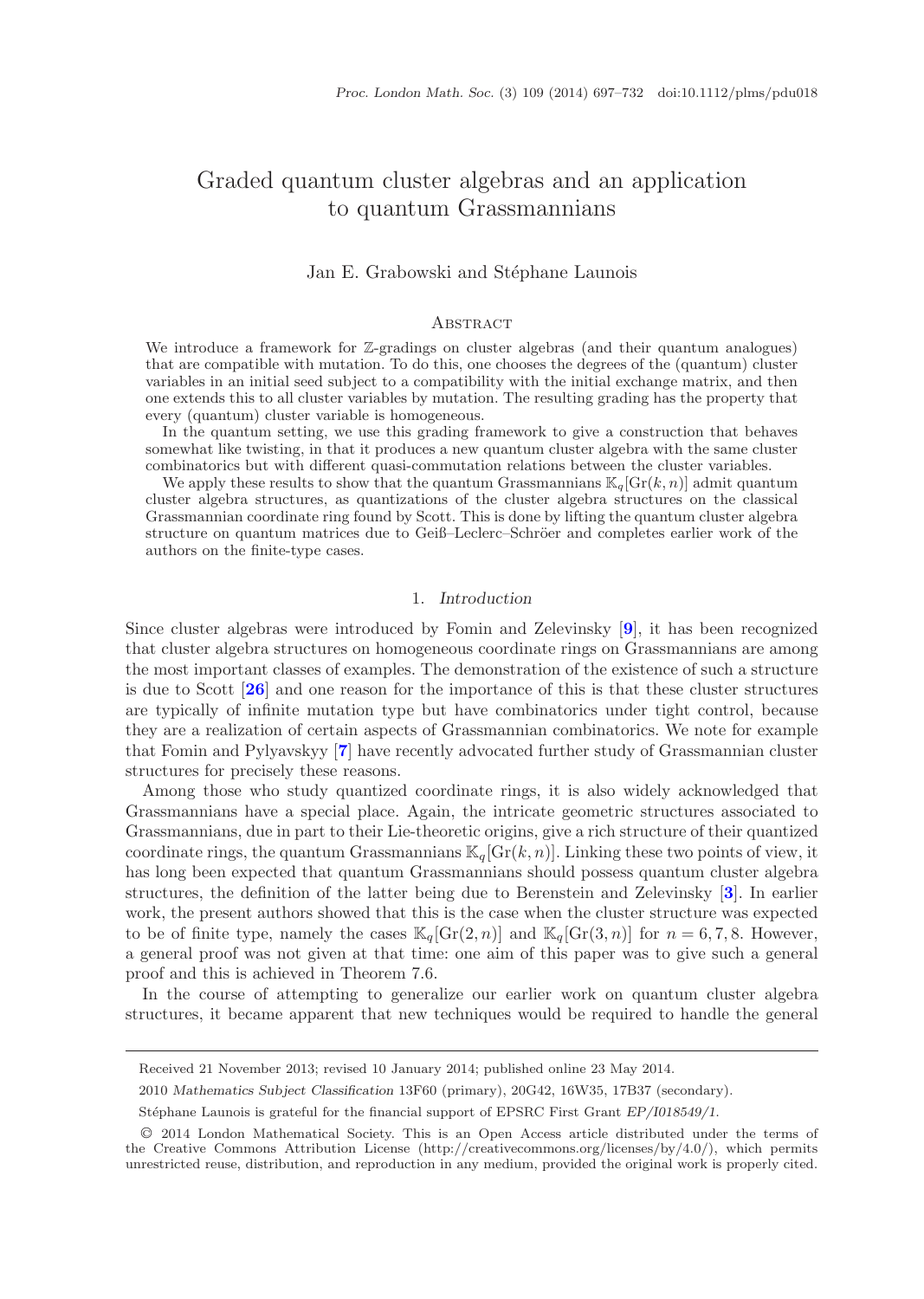case. The main tools needed were ways to transfer quantum cluster algebra structures between related algebras. In the commutative setting, many of these operations are easy to carry out but the non-commutative situation is considerably more delicate, as one must be sure not to destroy the property of quantum clusters consisting of pairwise quasi-commuting elements. (That is, variables in the same quantum cluster should commute up to a power of the deformation parameter  $q$ .)

Examination of these problems showed that the correct way to keep control of this problem in the quantum setting is, as often in quantum groups, to introduce gradings. While the definition and constructions here were originally formed with a view to solving the quantum Grassmannian problem, we believe that the framework we introduce here should be of significance to researchers interested in cluster algebras more generally. In particular, this framework applies to classical commutative cluster algebras as well as their quantum analogues and yields in a natural way statements about the homogeneity of (quantum) cluster variables in a variety of settings. We remark that these results sit among a surprisingly small number that deal with cluster algebras and properties of their cluster variables in infinite types alongside finite types. The definition of a graded cluster algebra also sits separately from the categorical setting (that is, cluster categories and related constructions), though, as here, it is fully compatible with categorification and indeed the two can illuminate each other.

We therefore devote the first two main sections of this work to graded (quantum) cluster algebras, following some essential recollections. The first gives the definition of a graded cluster algebra: it is obtained from an initial seed by adding an additional piece of data, an assignment of integer degrees to each initial cluster variable, subject to a compatibility condition with the initial exchange matrix. (This compatibility is only with the exchange matrix, which is why the notion immediately extends to the quantum setting.) This initial data are propagated to the whole cluster algebra by mutation, the key point being that we can mutate the grading data in a natural way. An immediate consequence of the definition is that every (quantum) cluster variable is homogeneous for the resulting algebra grading. We note that Berenstein and Zelevinsky have introduced a similar notion of grading in [**[3](#page-34-2)**]. However, this was not an algebra grading but only a module grading. Their definition helped inspire ours but the two are different.

We then give a number of constructions that use the grading to alter a given quantum cluster algebra structure; some of these constructions are trivial for commutative cluster algebras. For example, one may re-scale every initial quantum cluster variable for a graded quantum cluster algebra by  $q^{1/2}$  to the power of its degree and obtain an isomorphic quantum cluster algebra. We also show how to naturally extend a quantum cluster algebra to a skew-Laurent extension of that algebra. Furthermore, we can combine these ideas to 're-scale' a quantum cluster algebra structure using a skew-Laurent extension, namely Theorem 4.6. This theorem is a twisting-like result, in that the new quantum cluster algebra structure so obtained has the same cluster combinatorics but different quasi-commutation relations. The existence of gradings is key for that result and in turn Theorem 4.6 is key to the application we describe below, to the quantum Grassmannian.

The problem of lifting the cluster algebra structure on the coordinate ring of the big cell of a partial flag variety has been solved by Geiß, Leclerc and Schröer in  $[11, \S 10]$  $[11, \S 10]$  $[11, \S 10]$ . The approach is straightforward: one can view the coordinate ring of the cell as the quotient of the coordinate ring of the partial flag variety by certain elements (minors), and this quotient allows one to lift certain distinguished elements from the quotient to homogeneous elements in a minimal (and hence unique) way. Then [**[11](#page-34-3)**, Proposition 10.1] shows that every cluster variable has the required property and hence the lifting procedure for the whole cluster algebra structure is possible. Recalling that the cluster algebra structure on the coordinate ring of the cell is obtained categorically, one notes that the appropriate data for the lifting are also encoded categorically, giving rise to a hope that this may be used in the quantum setting also.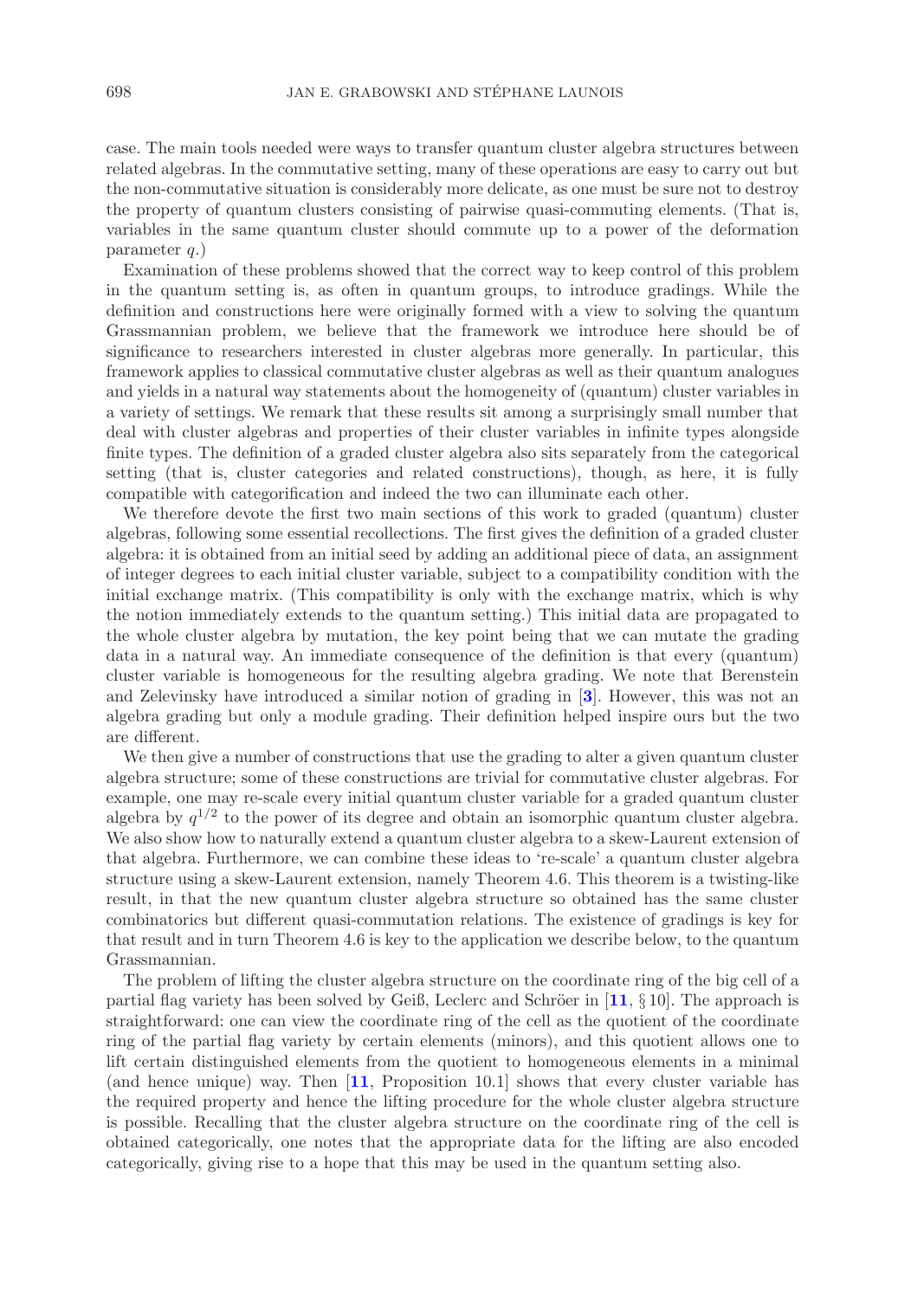However, it is not possible to follow the strategy of [**[11](#page-34-3)**] directly in the quantum setting. It is well known that in the non-commutative setting, factors of rings by normal but not central elements can be 'too small' and so the appropriate construction is localization, in the form of non-commutative dehomogenization (see [**[18](#page-34-4)**, § 3], for example). Therefore, our methods are necessarily different to, and indeed more technically complicated than, the approach of [**[11](#page-34-3)**].

This necessitated the introduction of the graded methods described above. As an application of these, we are able to give a non-commutative version of the lifting of Geiß–Leclerc– Schröer and prove that the quantum Grassmannians  $\mathbb{K}_q[\text{Gr}(k,n)]$  admit graded quantum cluster algebra structures. The main prior results used are the existence of a quantum cluster algebra structure on  $\mathbb{K}_q[M(k, n - k)]$ , as shown by Geiß–Leclerc–Schröer [[13](#page-34-5)], and the dehomogenization isomorphism, due originally to Kelly–Lenagan–Rigal [**[18](#page-34-4)**], though we use a version given by Lenagan–Russell [**[23](#page-35-1)**]. The dehomogenization isomorphism makes the key link between quantum matrices and the quantum Grassmannian and is the non-commutative expression of the former as the quantum coordinate ring of the big cell of the latter. That is, it is an isomorphism

$$
\alpha \colon \mathbb{K}_q[M(k, n-k)][Y^{\pm 1}; \sigma] \longrightarrow \mathbb{K}_q[\text{Gr}(k,n)][[12\cdots k]^{-1}],
$$

between a certain skew-Laurent extension of the quantum matrices and a certain localization of the quantum Grassmannian. The main goal is to transfer a quantum cluster algebra structure through this isomorphism  $\alpha$  and show that it can be lifted from the localization to the quantum Grassmannian  $\mathbb{K}_q[\mathrm{Gr}(k,n)]$  itself.

As this construction is rather technical, for the benefit of the reader we give a detailed breakdown of the structure of the proof, as follows.

(A) Analysis of the quantum cluster algebra structure on  $\mathbb{K}_q[M(k, n-k)]$  given by [[13](#page-34-5)]  $(\S 5).$ 

(A1) Proof of the existence of a *graded* quantum cluster algebra structure on  $\mathbb{K}_q[M(k, n-k)]$  (Lemma 5.4).

(A2) Observation of the existence of an 'almost-grading'  $\theta$ , arising from the categorification of  $\mathbb{K}_q[M(k, n-k)]$  (end of Section 5).

(B) Identification of the image of the quantum cluster algebra structure on a skew-Laurent extension of  $\mathbb{K}_q[M(k, n-k)]$  under the dehomogenization isomorphism  $\alpha$  described above, giving a quantum cluster algebra structure on a localization of  $\mathbb{K}_q[\text{Gr}(k,n)]$  (§6).

(B1) Identification of the images of quantum cluster variables (Theorem 6.6).

(B2) In particular, identification of the images of quantum minors (Corollary 6.7).

(C) 'Re-homogenization' by transferring of the quantum cluster algebra structure from the localization to the unlocalized algebra (§ 7).

(C1) Alteration of the quantum cluster algebra structure on the localization of  $\mathbb{K}_q[\text{Gr}(k,n)]$  such that the 'almost-grading'  $\theta$  becomes an honest grading (beginning of Section 7).

(C2) Use of Theorem 4.6 to produce a new quantum cluster algebra with the same cluster combinatorics but whose quasi-commuting relations now match those of the quantum Grassmannian. The quantum cluster variables of the new algebra are shown to be products of elements of  $\mathbb{K}_q[\text{Gr}(k,n)]$  multiplied by a power of a certain central element (that power being controlled by  $\theta$ ) (Proposition 7.3 and Lemma 7.4).

(C3) The quotient that sets the above central element to 1 inherits a quantum cluster algebra structure (with the same cluster combinatorics) (Proposition 7.5).

(C4) Demonstration that this quotient is isomorphic to  $\mathbb{K}_q[\text{Gr}(k, n)]$  (Theorem 7.6).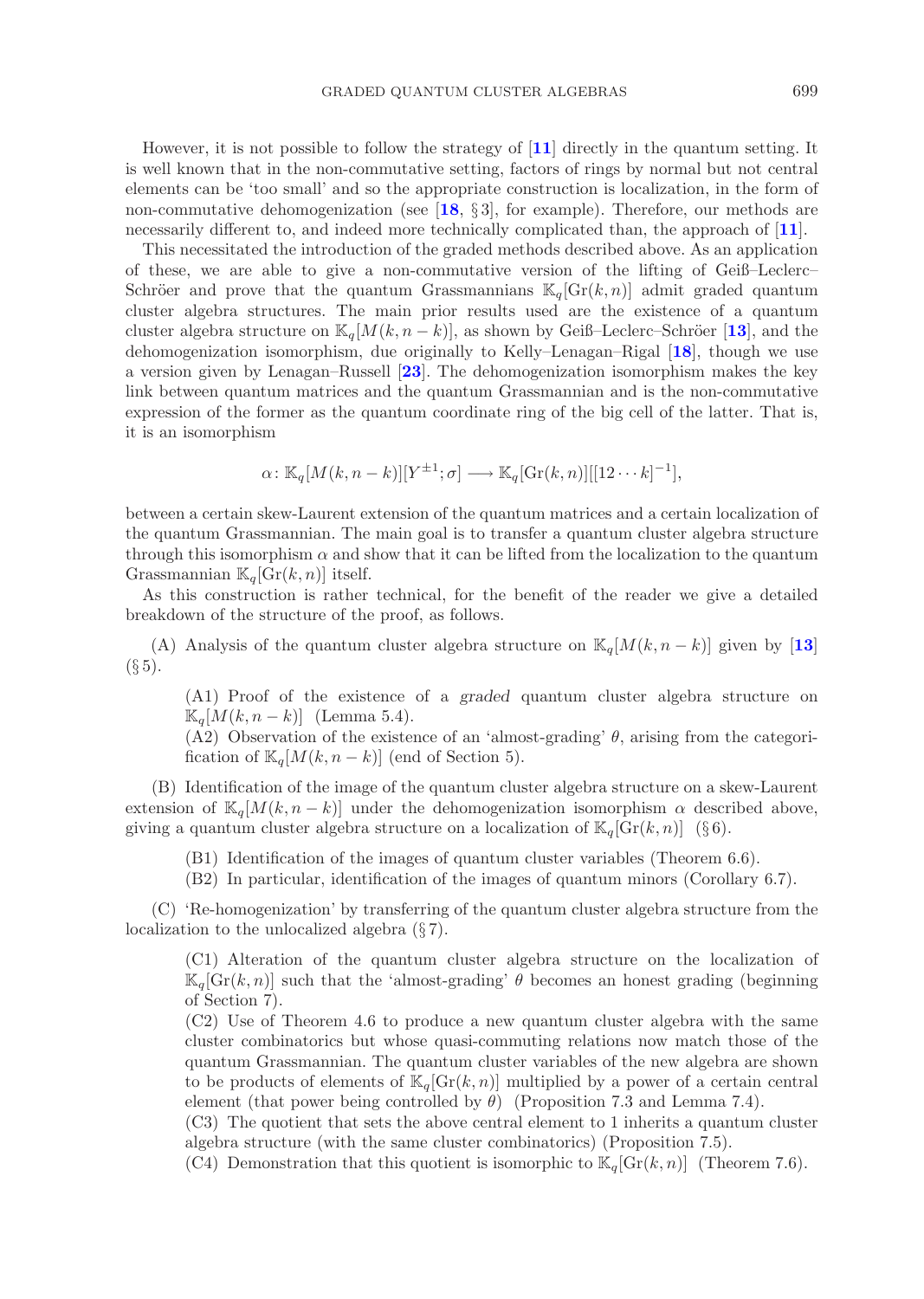(C4a) Conditions (B1), (B2) and (C2) above collectively imply that there exists a surjective homomorphism.

(C4b) The equalities of the Gel'fand–Kirillov dimensions of the two algebras shows that this epimorphism is an isomorphism.

 $(C5)$  Finally, the powers of q appearing in the expressions for the quantum cluster variables can be removed, as another consequence of the grading (after Theorem 7.6).

This construction does indeed yield the same results as the authors' earlier work [**[16](#page-34-6)**] but now in arbitrary, and in particular far from finite, type, in a universal way. Other consequences of the approach taken here include the fact that every quantum cluster variable for this structure on  $\mathbb{K}_q[\text{Gr}(k,n)]$  is homogeneous for the standard grading, with the quantum Plücker coordinates in degree 1. It is hard to see how this property could be established in infinite type without the framework presented here. We note that we do not deduce this from any explicit formulae; indeed, we have no such formulae, though it would be interesting to understand the forms of the quantum cluster variables in tame types  $(\mathbb{K}_q[\text{Gr}(3,9)]$  and  $\mathbb{K}_q[\text{Gr}(4,8)]$ , now that the existence of the quantum cluster algebra structure is proved.

We also note that the above proof does not in fact rely on any particularly special properties of the quantum Grassmannian. Indeed, many of the steps outlined above have analogues for quantum coordinate rings of big cells of partial flag varieties in full generality; by the latter, we mean the algebras  $A_q(\mathfrak{n}(w_0w_0^K))$  discussed in [[13](#page-34-5), § 12.5]. In particular, Corollary 12.12 of that paper gives us a quantum cluster algebra structure to take as 'input' to the process described above. Similarly, corresponding dehomogenization isomorphisms in this more general case are known [**[27](#page-35-2)**, **[28](#page-35-3)**].

However, some adjustments may be needed in the general case. From the quantum Grassmannian  $\mathbb{K}_q[\text{Gr}(k,n)]$ , we localize by the Ore set  $\{[1\cdots k]^n \mid n \in \mathbb{N}\}$ , which naturally gives the localization a Z-grading. Then we obtain  $\mathbb{K}_q[M(k, n-k)]$  as the degree zero part of this. In general, we will need to localize by powers of several elements, leading to multi-gradings on the localization. Hence, we will need to work with multi-gradings on the quantum cluster algebras  $A_q(\mathfrak{n}(w_0w_0^K))$ , to lift that structure to the quantized coordinate ring of the partial<br>flag variety itself. We intend to return to this tonic in more detail in future work flag variety itself. We intend to return to this topic in more detail in future work.

#### 2. *Preliminaries*

#### 2.1. *Quantum matrices and quantum Grassmannians*

Throughout, C denotes the field of complex numbers and K denotes the field  $\mathbb{Q}(q^{1/2})$ . Then in particular, the indeterminate q is not a root of unity and has a square root in K. Let C be an  $l \times l$  generalized Cartan matrix with columns indexed by a set I. Let  $(H, \Pi, \Pi^{\vee})$  be a minimal realization of C, where  $H \cong \mathbb{C}^{2|I|-\text{rank}(C)}$ ,  $\Pi = {\alpha_i | i \in I} \subset H^*$  (the simple roots) and  $\Pi^{\vee} = \{h_i \mid i \in I\} \subset H$  (the simple coroots). Then we say  $\mathcal{C} = (C, I, H, \Pi, \Pi^{\vee})$  is a root datum associated to C. (Lusztig [**[24](#page-35-4)**] has a more general definition of a root datum but this one will suffice for our purposes.)

If  $G = G(\mathcal{C})$  is a connected semisimple complex algebraic group associated to  $\mathcal{C}$ , then G has a (standard) parabolic subgroup  $P_J$  associated to any choice of subset  $J \subseteq I$ . From this, we can form  $G/P_J$ , a partial flag variety; the choice  $J = \emptyset$  gives  $G/P_{\emptyset} = G/B$ , the full flag variety. We set  $D = I \setminus J$ .

The partial flag variety  $G/P_J$  is a projective variety, via the well-known Plücker embedding  $G/P_J \hookrightarrow \prod_{d \in D} \mathbb{P}(L(\omega_d))$ . (Here,  $L(\lambda)$  is the irreducible G-module corresponding to a dominant integral weight  $\lambda$  and  $\{\omega_i\}_{i\in I}$  are the fundamental weights.) Via the Plücker embedding, we may form the corresponding  $\mathbb{N}^D$ -graded multi-homogeneous coordinate algebra  $\mathbb{C}[G/P_J] = \bigoplus_{\lambda \in \mathbb{N}^D} L(\lambda)^*$ . The case we consider is that of the partial flag variety obtained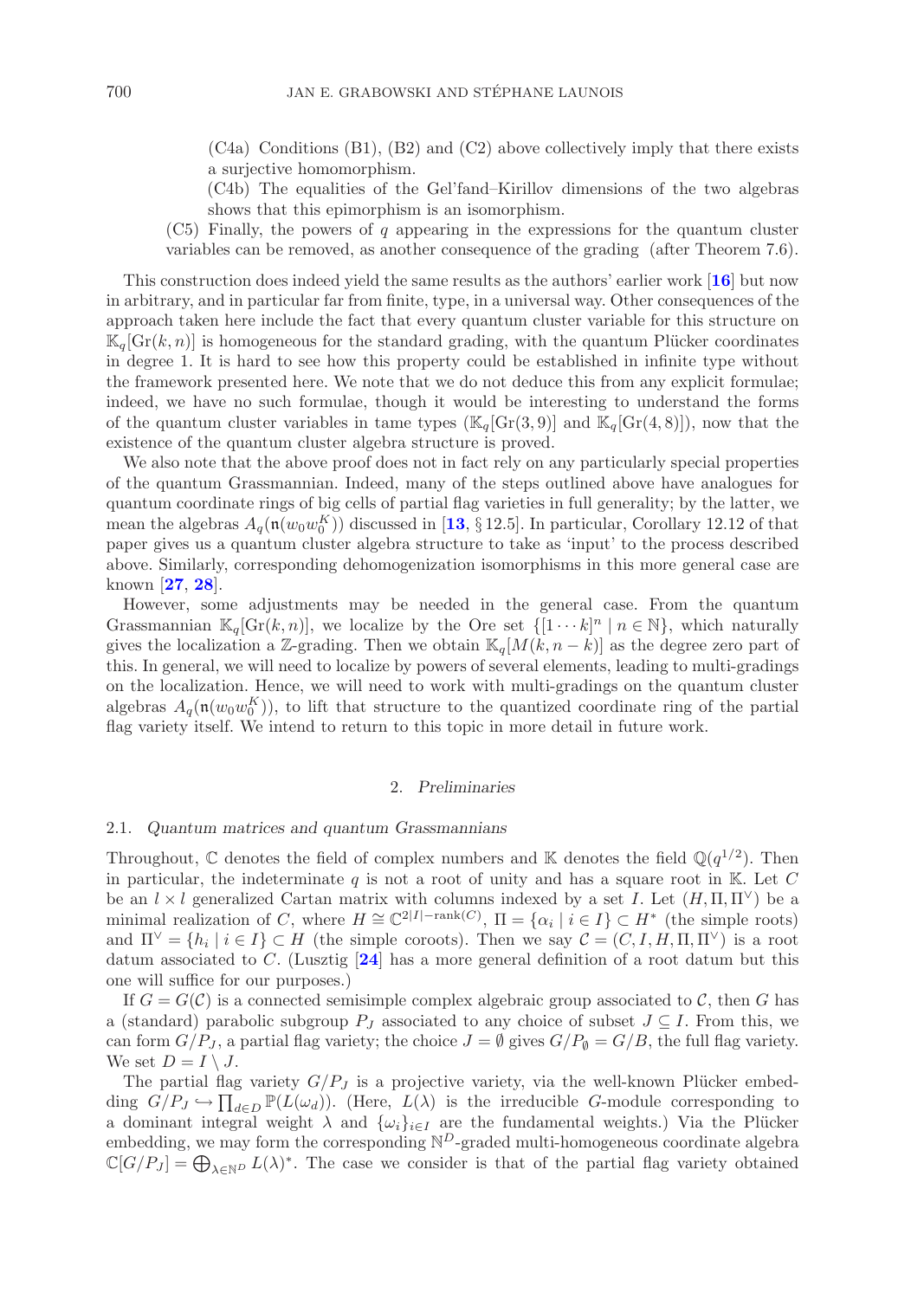from  $G = G(A_n) = SL_{n+1}(\mathbb{C})$  and  $J = I \setminus \{k\}$ , namely  $G/P_J = Gr(k, n)$ , the Grassmannian of k-dimensional subspaces in  $\mathbb{C}^n$ .

The coordinate ring  $\mathbb{C}[G]$  has a quantum analogue,  $\mathbb{K}_q[G]$  (see, for example, [[4](#page-34-7)], where this algebra is denoted by  $\mathcal{O}_q(G)$ ). Via this quantized coordinate ring, we can define a quantization  $\mathbb{K}_q[G/P_J]$  of  $\mathbb{K}[G/P_J]$ .

We recall that the quantum matrix algebra  $\mathbb{K}_q[M(k,n)]$  is the K-algebra generated by the set  $\{X_{ij} \mid 1 \leq i \leq k, 1 \leq j \leq n\}$  subject to the quantum  $2 \times 2$  matrix relations on each  $2 \times 2$ submatrix of

$$
\begin{pmatrix} X_{11} & X_{12} & \cdots & X_{1n} \\ \vdots & \vdots & \ddots & \vdots \\ X_{k1} & X_{k2} & \cdots & X_{kn} \end{pmatrix}.
$$

The quantum  $2 \times 2$  matrix relations on  $\begin{pmatrix} a & b \\ c & d \end{pmatrix}$  are

$$
ab = qba
$$
,  $ac = qca$ ,  $bc = cb$ ,  
 $bd = qdb$ ,  $cd = qdc$ ,  $ad - da = (q - q^{-1})bc$ .

Recall that the  $k \times k$  quantum minor  $\Delta_q^I$  associated to the k-subset  $I = \{i_1 < i_2 < \cdots < i_k\}$ of  $\{1,\ldots,n\}$  is defined to be

$$
\Delta_q^I \stackrel{\text{def}}{=} \sum_{\sigma \in S_k} (-q)^{l(\sigma)} X_{1i_{\sigma(1)}} \cdots X_{ki_{\sigma(k)}},
$$

where  $S_k$  is the symmetric group of degree k and l is the usual length function on this. This defines the quantum minor  $\Delta^I_{\{1,\ldots,k\}}$  but quantum minors of smaller degree or for different choices of the row set are defined analogously in the obvious way.

Our notation for a quantum minor with row set I and column set J will be  $\begin{bmatrix} J \\ I \end{bmatrix}$ ; note that we suppress  $q$ , as all our minors will be quantum minors unless otherwise stated. For example, when  $k = 2$ , we will write the quantum minor  $\Delta_q^{ij}$  for  $i < j$  as  $\begin{bmatrix} ij \\ 12 \end{bmatrix}$ ; written in terms of the generators of  $\mathbb{K}_q[M(2,2)]$  this is equal to  $X_{1i}X_{2j} - qX_{1j}X_{2i}$ . Similarly, we will often denote the generator  $X_{ij}$  of  $\mathbb{K}_q[M(k,n)]$  by  $(ij)$ .

Then we denote by  $\mathcal{P}_q$  the set of all quantum Plücker coordinates, that is,

$$
\mathcal{P}_q = {\Delta_q^I \mid I \subseteq \{1, \ldots, n\}, |I| = k}.
$$

DEFINITION 2.1. The quantum Grassmannian  $\mathbb{K}_q[\text{Gr}(k,n)]$  is the subalgebra of the quantum matrix algebra  $\mathbb{K}_q[M(k,n)]$  generated by the quantum Plücker coordinates  $\mathcal{P}_q$ .

When working with minors in the quantum Grassmannian  $\mathbb{K}_q[\text{Gr}(k,n)]$ , where the row set is necessarily  $\{1,\ldots,k\}$ , we will write [I] for  $\Delta_q^I$ , for example,  $[ij]$  for  $\Delta_q^{ij}$  as above.

It is well known that  $\mathbb{K}_q[\text{Gr}(k, n)]$  is a Noetherian domain with Gel'fand–Kirillov dimension  $k(n - k) + 1$ . (Further ring-theoretic properties of quantum Grassmannians are established in [**[6](#page-34-8)**, **[18](#page-34-4)**, **[21](#page-35-5)**, **[22](#page-35-6)**].)

We remark that the above definitions are natural in the following sense. First, the definition of the quantum matrix algebra above arises from consideration of the natural coaction on quantum affine space, following Drinfel'd's philosophy (see [**[4](#page-34-7)**, Chapter I.1]). The definition of the quantum Grassmannian is made by analogy with the classical case, where an alternative algebraic realization of the homogeneous coordinate ring of the Grassmannian  $Gr(k, n)$  is given by taking the subalgebra of  $\mathcal{O}(\text{Mat}(k,n))$  generated by all  $k \times k$  minors. Alternative approaches are possible (for example, [**[5](#page-34-9)**]) but these are known to yield isomorphic algebras in this specific case.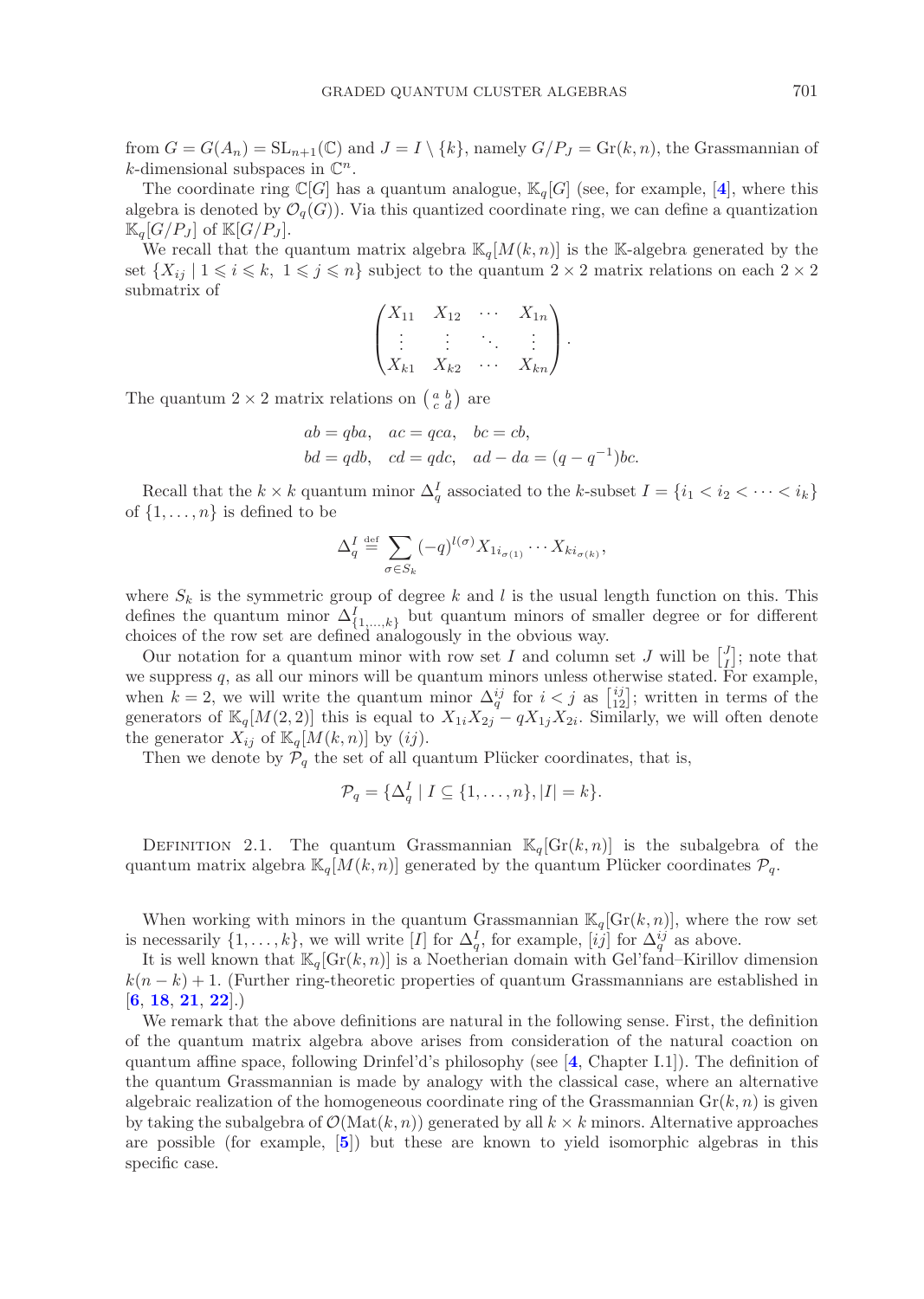# 2.2. *Cluster algebras*

The construction of a cluster algebra of geometric type from an initial seed  $(x, B)$ , due to Fomin and Zelevinsky  $[9]$  $[9]$  $[9]$ , is now well known. Here x is a transcendence base for a certain field of fractions of a polynomial ring and  $B$  is a skew-symmetric integer matrix; often  $B$  is replaced by the quiver  $Q = Q(B)$  it defines in the natural way. We refer the reader who is unfamiliar with this construction to the survey of Keller [**[17](#page-34-10)**] and the recent book of Gekhtman, Shapiro and Vainshtein [**[14](#page-34-11)**] for an introduction to the topic and summaries of the main related results in this area.

#### 2.3. *Quantum cluster algebras*

Berenstein and Zelevinsky [**[3](#page-34-2)**] have given a definition of a quantum cluster algebra. These algebras are non-commutative but not so far from being commutative. A quantum seed  $(x, B, L)$  consists of  $x = (X_1, \ldots, X_r)$ , simultaneously a transcendence base and generating set for the skew-field of fractions  $\mathcal F$  of a quantum torus (over the field K), a skew-symmetric integer matrix B (the exchange matrix) and a second skew-symmetric integer matrix  $L = (l_{ij})$ that determines the aforementioned quantum torus. That is, the matrix  $L$  describes quasicommutation relations between the variables in the cluster, where quasi-commuting means the existence of a relation of the form  $X_i X_j = q^{l_{ij}} X_j X_i$ .

The matrix  $B$  is mutated as usual and there is also a mutation rule for the quasi-commutation matrices (see the beginning of Section 3). The exchange relations are modified to include coefficients that are powers of q derived from  $B$  and  $L$ , which we describe now. For k a mutable index, set

$$
\underline{b}_k^+ = -\underline{\boldsymbol{e}}_k + \sum_{b_{ik}>0} b_{ik} \underline{\boldsymbol{e}}_i
$$

and

$$
\underline{b}_k^- = -\underline{\boldsymbol{e}}_k - \sum_{b_{ik}<0} b_{ik} \underline{\boldsymbol{e}}_i,
$$

where the vector  $\underline{e}_i \in \mathbb{C}^r$  (*r* being the number of rows of *B*) is the *i*th standard basis vector. Note that the kth row of B may be recovered as  $B_k = \underline{b}_k^+ - \underline{b}_k^-$ .

Then given a quantum cluster  $\underline{x} = (X_1, \ldots, X_r)$ , exchange matrix B and quasi-commutation matrix  $L$ , the exchange relation for mutation in the direction  $k$  is given by

$$
X'_k = M(\underline{b}_k^+) + M(\underline{b}_k^-),
$$

with

$$
M(a_1, \ldots, a_r) \stackrel{\text{def}}{=} q^{(1/2) \sum_{i < j} a_i a_j l_{ji}} X_1^{a_1} \cdots X_r^{a_r}.
$$

By construction, the integers  $a_i$  are all non-negative except for  $a_k = -1$ . The monomial M (as we have defined it here) is related to the concept of a toric frame, also introduced in [**[3](#page-34-2)**]. The latter is a technical device used to make the general definition of a quantum cluster algebra. For our examples, where we start with a known algebra and want to exhibit a quantum cluster algebra structure on this, it will suffice to think of  $M$  simply as a rule determining the exchange monomials.

The quantum cluster algebra  $\mathcal{A}_q = \mathcal{A}_q(\underline{x},B,L)$  defined by the initial data  $(\underline{x},B,L)$  is the subalgebra of  $\mathcal F$  generated by the set of all quantum cluster variables, that is, those elements of  $F$  obtained from the initial cluster variables by iterated mutation. We note that the presence of the factor  $\frac{1}{2}$  in the quantum exchange relations is the reason for assuming that the element  $q \in \mathbb{K}$  has a square root.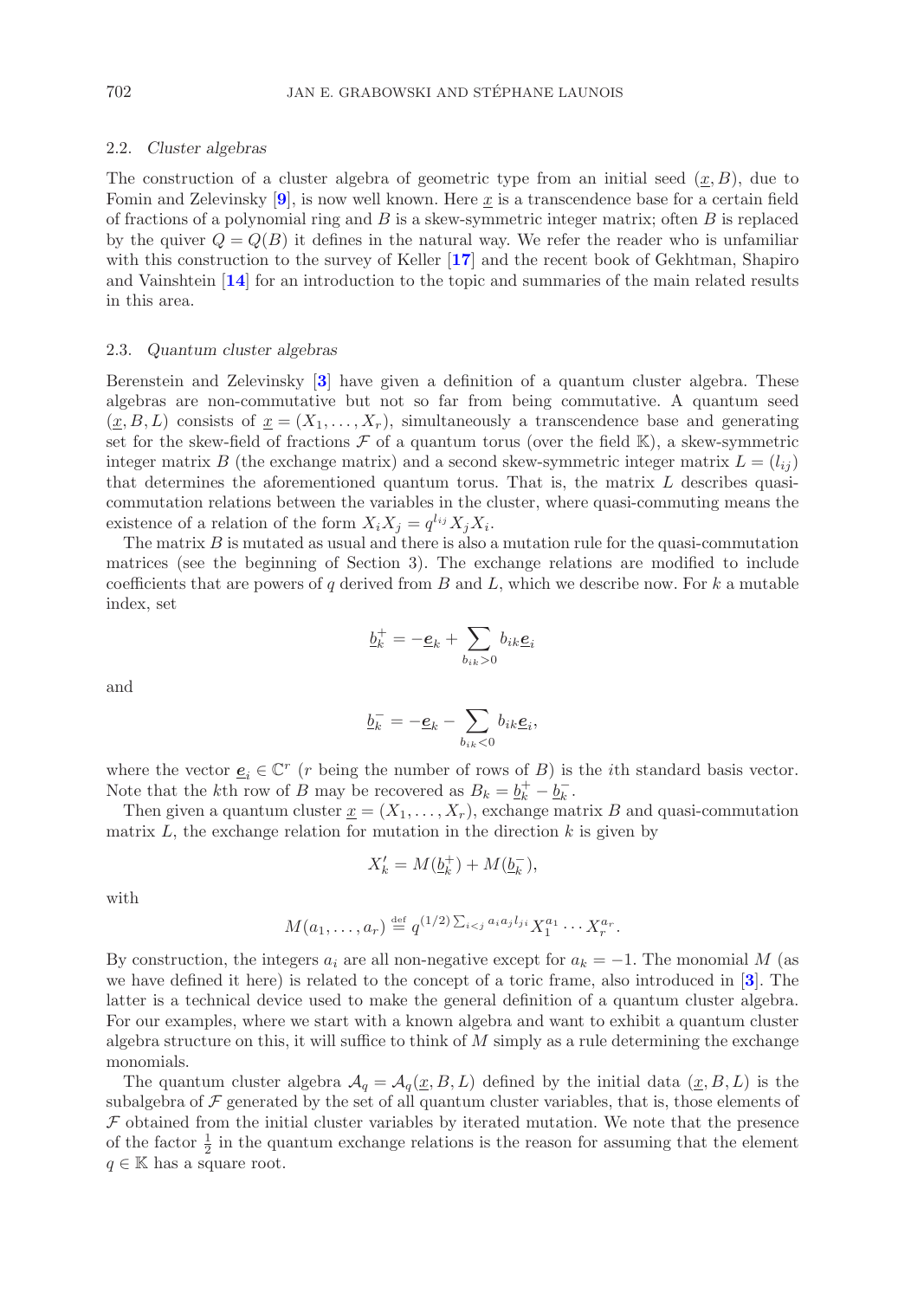We will need to work with quantum cluster algebras with coefficients (also called frozen variables). That is, we designate some of the elements of the initial cluster to be mutable (that is, we are allowed to mutate these) and the remainder to be non-mutable. We will also talk about the corresponding indices for the variables as being mutable or not; in [**[3](#page-34-2)**] the former are referred to as exchangeable indices. The rank of the quantum cluster algebra is the number of mutable variables in a cluster; we will refer to the total number of variables, mutable and not, as the cardinality of the cluster.

Note that we will adopt the convention that B will be a *square* matrix. In the literature it is more common to let B have as column indices just the mutable indices ([**[14](#page-34-11)**] adopts the transpose convention, of having the rows indexed by the mutable indices). At some points, notably in the next paragraph, we will need the submatrix  $B_{\text{mut}}$  of B given by taking only the columns of  $B$  with mutable indices. The matrix  $B_{\text{mut}}$  is often referred to as the extended exchange matrix and its submatrix  $B_{\text{mut}}^{\text{mut}}$  with row set also the mutable indices is what is usually called the principal part of  $B$ . Our square matrix  $B$  is simply the 'skew-symmetric extension' of  $B_{\text{mut}}$ , that is, completing  $B_{\text{mut}}$  to a square matrix in the unique way so that B is skew-symmetric and so that if i and j are non-mutable indices, then  $b_{ij} = 0$ . (The latter choice accords with the convention that the exchange quiver has no arrows between frozen vertices.)

The natural requirement that all mutated quantum clusters also quasi-commute leads to a compatibility condition between B and L, namely that  $(B_{\text{mut}})^T L$  consists of two blocks, one a positive integer scalar multiple of the identity, with a scalar we will call d, and one zero. The non-zero block must correspond exactly to the mutable (column) indices. However, these blocks need not be contiguous, depending on the ordering of the row and column labels. (Only one positive integer is required, as the principal part of  $B$  is assumed to be skew-symmetric; if one assumes just skew-symmetrizability, then the non-zero block is only required to be diagonal with positive integer diagonal entries.)

Let us say that an arbitrary skew-symmetric matrix A is d-compatible with B if  $(B_{\text{mut}})^T A$ has the form described above for some non-negative integer d. It will suit our purposes later to allow  $d = 0$  (that is,  $(B_{\text{mut}})^T A = 0$ ), even though 0-compatibility is not permitted for the compatibility of a quasi-commutation matrix L with B.

Importantly, Berenstein and Zelevinsky show that the exchange graph (whose vertices are the clusters and edges are mutations) remains unchanged in the quantum setting. That is, the matrix  $L$  does not influence the exchange graph. It follows that quantum cluster algebras of finite type are classified by Dynkin types in exactly the same way as the classical cluster algebras.

Known or conjectured examples of quantum cluster algebras include

- (1) quantum symmetric algebras (necessarily of cluster algebra rank 0);
- (2) quantum Grassmannians of finite cluster algebra type (that is,  $\mathbb{K}_q[\text{Gr}(2,n)]$  and  $\mathbb{K}_q[\text{Gr}(3,6)], \mathbb{K}_q[\text{Gr}(3,7)]$  and  $\mathbb{K}_q[\text{Gr}(3,8)])$  [[16](#page-34-6)];
- (3) Schubert cells of the quantum Grassmannians  $\mathbb{K}_q[\text{Gr}(2, n)]$  (see [[13](#page-34-5), [16](#page-34-6)]);
- (4) the quantum coordinate ring of the unipotent subgroup  $N(w)$  of a symmetric Kac– Moody group G associated with a Weyl group element w [**[13](#page-34-5)**], and hence as special cases of this
	- (a) the quantum coordinate ring of the big cell of a partial flag variety associated to G and
	- (b) quantum matrices  $\mathbb{K}_q[M(k,n)]$ ; and
- (5) conjecturally, quantum double Bruhat cells of semisimple Lie groups [**[3](#page-34-2)**].

We note that recently Goodearl and Yakimov [**[15](#page-34-12)**] have studied the existence of initial seeds in a large class of algebras, the so-called CGL extensions.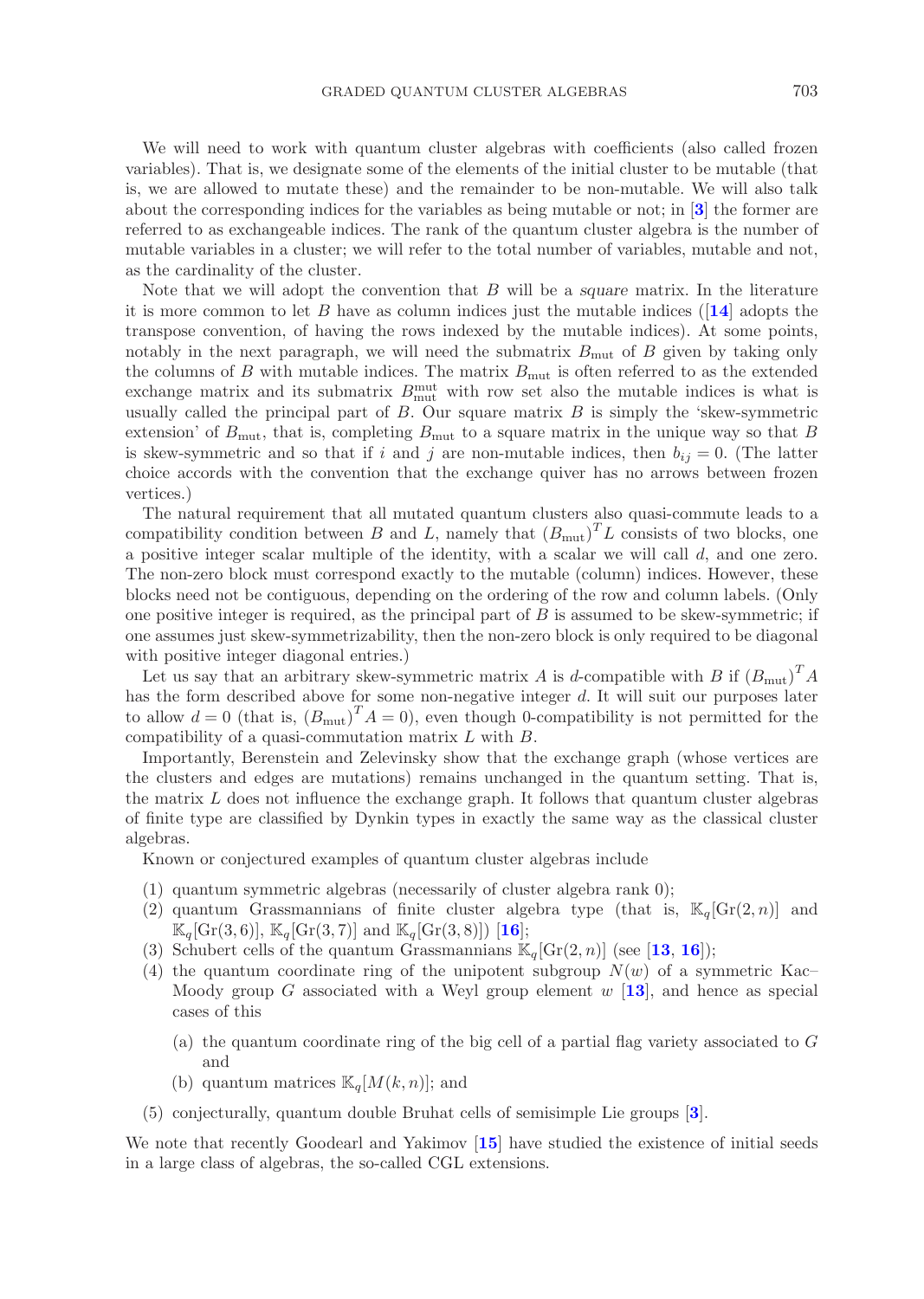#### 3. *Graded seeds and graded quantum cluster algebras*

Berenstein and Zelevinsky [**[3](#page-34-2)**, Definition 6.5] have given a definition of graded quantum seeds, which give rise to module gradings but not algebra gradings. In what follows, we will have need of algebra gradings on quantum cluster algebras and so we now give a different definition of a graded seed, inspired by that of Berenstein and Zelevinsky but not equivalent to it.

DEFINITION 3.1. A graded quantum seed is a quadruple  $(x, B, L, G)$  such that

- (1)  $(\underline{x} = (X_1, \ldots, X_r), B, L)$  is a quantum seed of cardinality r and
- (2)  $G \in \mathbb{Z}^r$  is an integer (column) vector such that for all mutable indices j, the jth row of B, denoted by  $B_i$ , satisfies  $B_iG = 0$ .

We will set  $\deg_G(X_i) = G_i$  for all  $X_i$  belonging to the cluster x. Then the second condition of the definition is equivalent to asking that every exchange relation (as encoded by the rows  $B_i$ ) is homogeneous with respect to this degree, in the sense that the two Laurent monomials determining  $X_i'$  are of the same homogeneous degree. From the quiver perspective, this asks that the sum of the degrees of the variables with arrows to a given mutable vertex is equal to the sum of the degrees of the variables at the end of arrows leaving that vertex.

In contrast to the definition of Berenstein and Zelevinsky, the above can be extended to an algebra grading on the quantum torus associated to  $(\underline{x}, B, L)$ , simply by setting  $\deg_G(X_i^{-1}) =$  $-\deg_G(X_i)$  and extending  $\deg_G$  additively to all (Laurent) monomials.

We also need to be able to mutate our grading in a sensible fashion and it is clear what we ought to do. Let  $(\underline{x}', B', L')$  be the quantum seed given by mutation of  $(\underline{x}, B, L)$  in the direction j. We set  $G_i' = G_i$  for  $i \neq j$  (that is, the degrees of variables we are not mutating at this point remain the same). Then the homogeneity of the exchange relation  $X'_i = M(\underline{b}_k^+) + M(\underline{b}_k^-)$ implies that we should set

$$
G'_{j} = \deg_{G'}(X'_{j}) = \deg_{G}(M(\underline{b}_{k}^{+})) = \deg_{G}(M(\underline{b}_{k}^{-})).
$$

As discussed in [**[2](#page-34-13)**, **[3](#page-34-2)**], the mutation operations can also be expressed in terms of row and column operations, or more concisely as corresponding matrix multiplications. To this end, we recall the definition of a matrix  $E$  (denoted by  $E_+$  in [[3](#page-34-2)]) that encodes mutation of a seed with exchange matrix  $B$  in the direction  $j$  as follows:

$$
E_{rs} = \begin{cases} \delta_{rs} & \text{if } s \neq j, \\ -1 & \text{if } r = s = j, \\ \max(0, -b_{rj}) & \text{if } r \neq s = j. \end{cases}
$$

Then  $B' = EBE^{T}$  and  $L' = E^{T}LE$ . Our mutation of G can be written in terms of E similarly.

LEMMA 3.2.  $G' = E^T G$ .

*Proof.* This is straightforward to check directly.

 $\Box$ 

We may also re-express this in terms of the vectors  $b_k^{\pm}$  defined above:

$$
G'_{i} = \begin{cases} G_{i} & \text{if } i \neq k, \\ \underline{b_{k}^{-}} \cdot G & \text{if } i = k. \end{cases}
$$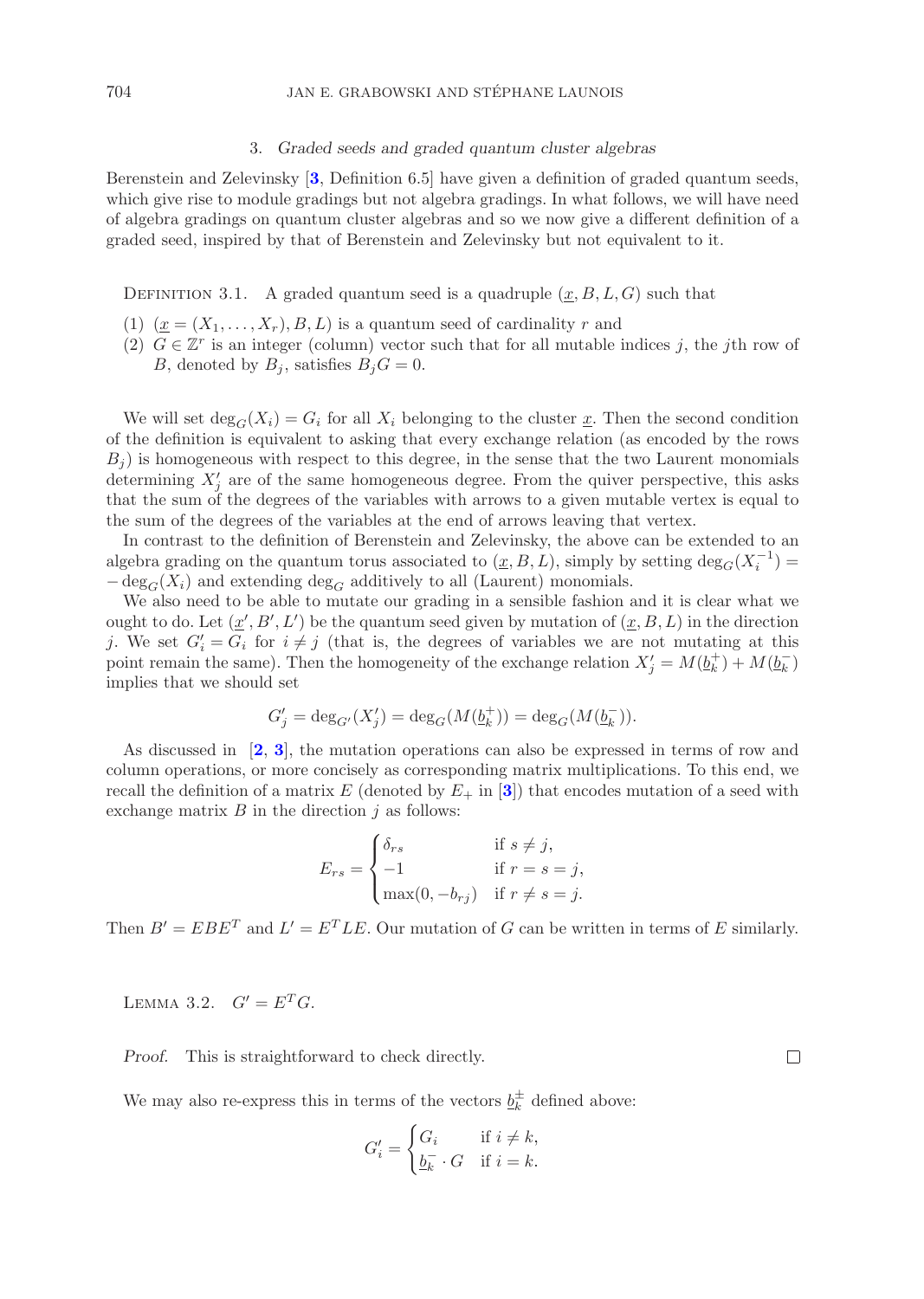Since  $B_k = \underline{b}_k^+ - \underline{b}_k^-$  and G is a grading, so  $B_k G = 0$ , we have  $\underline{b}_k^+ \cdot G = \underline{b}_k^- \cdot G$  so that we may use  $\underline{b}_k^+$  instead of  $\underline{b}_k^-$  in calculating  $G'$ .

We also need to know that this mutation operation does indeed produce another graded seed.

LEMMA 3.3. *For each mutable index j*,  $(B')_j G' = 0$ *.* 

*Proof.* As noted in [[3](#page-34-2), Proposition 3.4],  $E^2 = 1$  and so

$$
(B')_j G' = (EBE^T)_j (E^TG)
$$
  
= 
$$
(EB(E^T)^2 G)_j
$$
  
= 
$$
(EBG)_j
$$
  
= 
$$
E_j(BG)
$$
  
= 0,

since  $(BG)_j = B_jG = 0$ . Here, ( )<sub>j</sub> refers to the jth row for matrices and column vectors as appropriate.  $\Box$ 

That is,  $(\underline{x}', B', L', G')$  is again a graded seed. Furthermore, this mutation is involutive (cf. [**[3](#page-34-2)**, Proposition 4.10]). Then we see that repeated mutation propagates a grading on an initial seed to every quantum cluster variable and hence to the associated quantum cluster algebra, as every exchange relation is homogeneous.

COROLLARY 3.4. The quantum cluster algebra  $A_q(x, B, L, G)$  associated to an initial *graded quantum seed* (x, B, L, G) *is a* Z*-graded algebra.*

We note in particular that this construction, by definition, says that every quantum cluster variable of a graded quantum cluster algebra is homogeneous for this grading.

REMARK 3.5. It is clear that all of the above is insensitive to replacing G with  $-G$ , that is, reversing the sign of every degree. Indeed for each graded quantum cluster algebra  $\mathcal{A}_q(\underline{x}, B, L, G)$ , we have an isomorphic graded quantum cluster algebra  $\mathcal{A}_q^- = \mathcal{A}_q(\underline{x}, B, L, -G)$ (where 'isomorphic' here means as quantum cluster algebras, not just as algebras).

REMARK 3.6. In none of the above have we used the quasi-commutation matrix L. Indeed all of the above goes through for classical cluster algebras too.

One consequence of the existence of a grading for a quantum cluster algebra is that this allows us to re-scale elements of the initial seed by powers of  $q$  determined by the grading and obtain an isomorphic quantum cluster algebra, as follows.

PROPOSITION 3.7. Let  $\mathcal{A}_q = \mathcal{A}_q(\underline{x} = (X_1, \ldots, X_r), B, L, G)$  be a graded quantum cluster *algebra.* Let  $\underline{\tilde{x}} = (\tilde{X}_1, \ldots, \tilde{X}_r)$  be defined by  $\tilde{X}_i = q^{\tilde{G}_i/2} X_i$ . Then there is an isomorphism of *graded quantum cluster algebras between*  $\mathcal{A}_q = \mathcal{A}_q(\underline{\tilde{x}}, B, L, G)$  *and*  $\mathcal{A}_q = \mathcal{A}_q(\underline{x}, B, L, G)$ *.*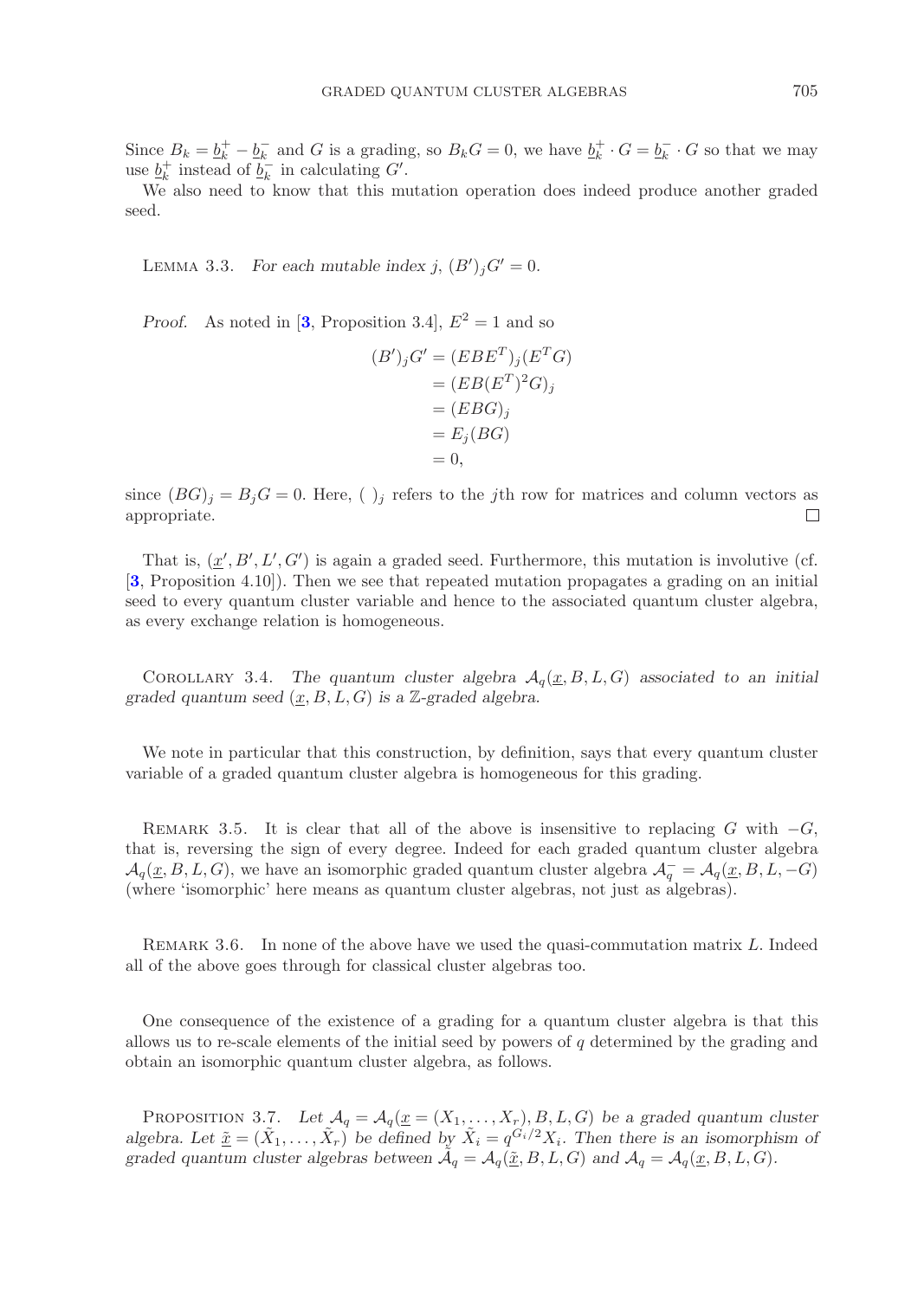*Proof.* First note that  $\underline{x}$  and  $\underline{\tilde{x}}$  determine the same quantum torus and hence the corresponding quantum cluster algebras  $A_q$  and  $A_q$  can be viewed as subalgebras of the same skew-field of fractions  $\mathcal F$  of this quantum torus. We show that if y and  $\tilde y$  are quantum cluster variables for  $A_q$  and  $A_q$ , respectively, that are obtained from their respective initial seeds by the same sequence of mutations, then  $\tilde{y} = q^{\deg(y)/2}y$  where deg is the degree induced by the grading G.

More precisely, let  $(\underline{x} = (X_1, \ldots, X_r), B, L, G)$  be any graded quantum seed (not necessarily equal to the initial data for  $\mathcal{A}_q$ ; we abuse notation here). Let  $\tilde{\underline{x}} = (q^{G_1/2}X_1,\ldots,q^{G_r/2}X_r)$ . We claim that if  $X'_k$  is the variable obtained from  $\underline{x}$  by mutation in the direction  $k$ , then  $\tilde{X}'_k = q^{G'_k/2} X'_k$ , where G' is obtained from G by mutation in the direction k, as above (prior to Lemma 3.2).

First, recall the definition of the exchange monomial  $M(a_1,\ldots,a_r)$  as

$$
M(a_1,\ldots,a_r) \stackrel{\text{def}}{=} q^{(1/2)\sum_{i
$$

Then letting  $\underline{a} = (a_1, \ldots, a_r)$  and

$$
\tilde{M}(\underline{a}) = q^{(1/2)\sum_{i < j} a_i a_j l_{ji}} \tilde{X}_1^{a_1} \cdots \tilde{X}_r^{a_r},
$$

we have that

$$
\tilde{M}(\underline{a}) = q^{(1/2)\sum_{i < j} a_i a_j l_{ji}} q^{(1/2)\sum_{i=1}^r a_i G_i} X_1^{a_1} \cdots X_r^{a_r} = q^{(\underline{a} \cdot G/2)} M(\underline{a}).
$$

Hence,

$$
\tilde{X}'_k = \tilde{M}(\underline{b}_k^+) + \tilde{M}(\underline{b}_k^-) \n= q^{(\underline{b}_k^+, G/2)} M(\underline{b}_k^+) + q^{(\underline{b}_k^-, G/2)} M(\underline{b}_k^-) \n= q^{(\underline{b}_k^+, G/2)} (M(\underline{b}_k^+) + M(\underline{b}_k^-)) \n= q^{G'_k/2} X'_k,
$$

as required. Here we have used that G being a grading for B implies that  $\underline{b}_k^+ \cdot G = \underline{b}_k^- \cdot G$  and the equality of both of these with the  $k$ th entry of the mutated grading  $G'$ , as shown after Lemma 3.2.

Now since the initial data for  $\mathcal{A}_q$  and  $\tilde{\mathcal{A}}_q$  differ only in the choice of initial cluster and, by the above, the subalgebras of  $\mathcal F$  generated by the respective sets of quantum cluster variables are equal, it follows that these are isomorphic quantum cluster algebras.  $\Box$ 

We note that this construction does not have a counterpart in the classical setting of commutative cluster algebras. However, it should have a semi-classical counterpart, for cluster algebras with compatible Poisson structures (in the sense of Gekhtman–Shapiro–Vainshtein).

# 4. *Skew-Laurent extensions of quantum cluster algebras*

In this section, we consider two constructions that produce graded quantum cluster algebra structures on skew-Laurent extensions of a given graded quantum cluster algebra. The first simply adds the extending variable and its inverse as extra coefficients, while the second 'rescales' the original structure by multiplying each quantum cluster variable by a power of the extending variable. This second construction is similar to that in Proposition 3.7 but in general produces a new quantum cluster algebra not isomorphic to the first.

The first construction proceeds as follows.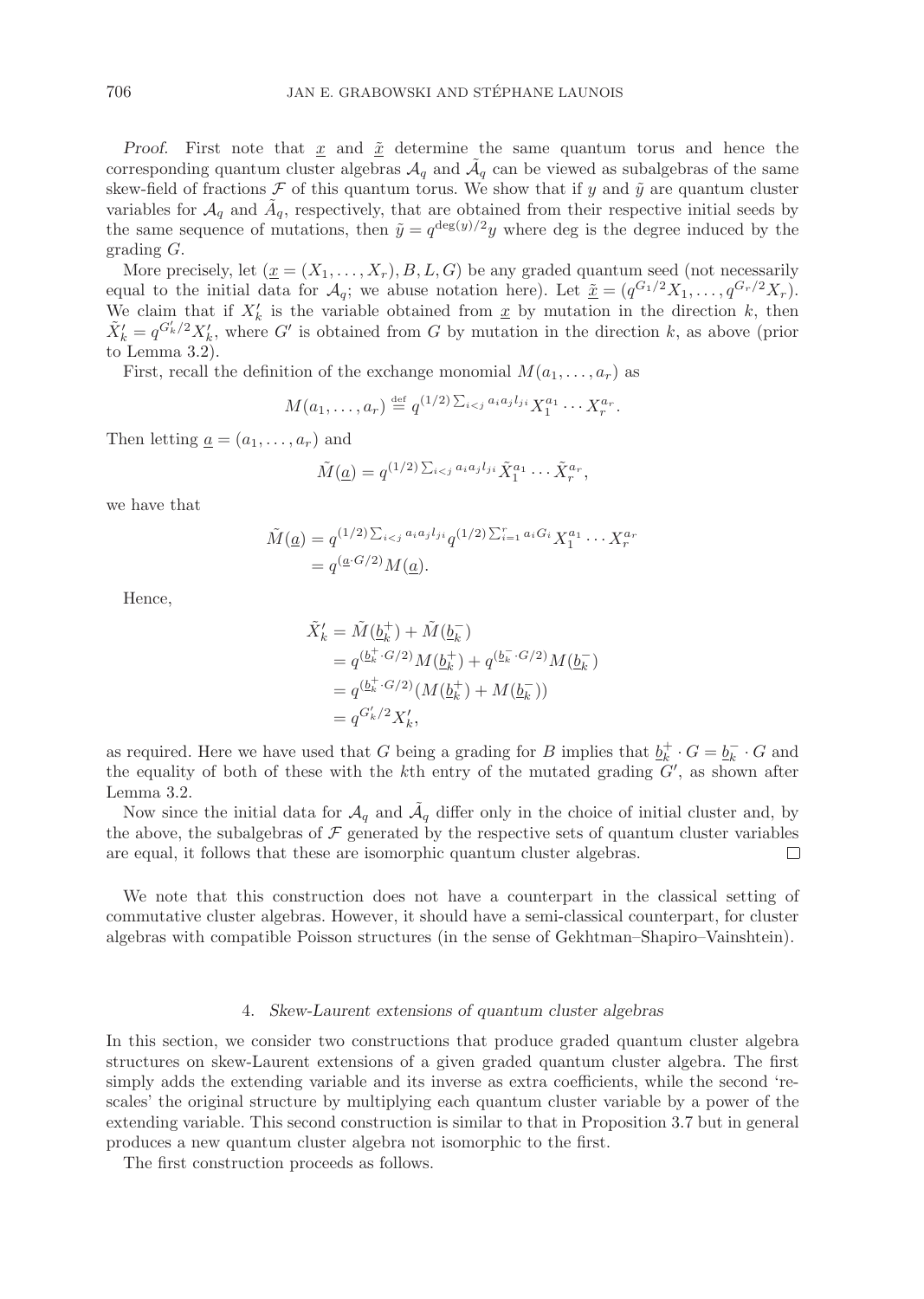PROPOSITION 4.1. Let  $\mathcal{A}_q = \mathcal{A}_q(\underline{x} = (X_1, \ldots, X_r), B, L, G)$  be a graded quantum cluster *algebra.* Let  $\sigma: \mathcal{A}_q \to \mathcal{A}_q$  be an algebra automorphism such that for each  $1 \leq i \leq r$ , there exists  $c_i \in \mathbb{Z}$  such that  $\sigma(X_i) = q^{c_i}X_i$ ; that is,  $\sigma$  acts by multiplication by powers of q on the elements *of the initial cluster. Then the skew-Laurent extension*  $\mathcal{A}_q[y^{\pm 1}; \sigma]$  *is a graded quantum cluster* algebra, with initial data  $(\underline{x}', B', L', G')$  where

- (1)  $\underline{x}' = (X_1, \ldots, X_r, y, y^{-1}),$  with y and  $y^{-1}$  additional coefficients;
- (2)  $Q(B')$  is equal to  $Q(B) \sqcup |y| \sqcup |y^{-1}|$ ;
- (3) L' is determined by the quasi-commutation data in L and the automorphism  $\sigma$ ; and
- (4)  $(G')_i = G_i$  for  $1 \leq i \leq r$ ,  $G'_{r+1} = 1$  and  $G'_{r+2} = -1$ .

*Proof.* The matrices  $B'$  and  $L'$  are compatible, as  $B'$  has only zero entries in the rows corresponding to y and  $y^{-1}$ . The matrices B' and G' satisfy the grading condition for the same reason. Furthermore, it is clear that the set of cluster variables for  $\mathcal{A}_q[y^{\pm 1}; \sigma]$  is equal to the disjoint union of the set of cluster variables for  $\mathcal{A}_q$  and  $\{y, y^{-1}\}$ , and so these generate all of  $\mathcal{A}_{q}[y^{\pm 1}; \sigma]$  which is therefore a graded quantum cluster algebra.

We note that we have chosen to put y in degree 1 (and its inverse in degree  $-1$ ), to accord with the natural Z-grading on this skew-Laurent extension. However, neither the element  $y$ nor its inverse interacts with the quantum cluster structure coming from  $A<sub>q</sub>$  so this choice was essentially arbitrary.  $\Box$ 

Here we did not alter the original quantum cluster variables but in our second construction, we re-scale these by powers of an extending variable  $z$ . In its most general form, this rescaling will involve two integer column vectors as (families of) parameters,  $\underline{t} = (t_1, \ldots, t_r)^T$ and  $\underline{u} = (u_1, \ldots, u_r)^T$ . Given two such vectors, we will denote by  $\underline{t} \wedge \underline{u}$  the skew-symmetric matrix  $\underline{t}^T \underline{u} - \underline{u}^T \underline{t}$ , that is, the  $(i, j)$ -entry of  $\underline{t} \wedge \underline{u}$  is  $t_i u_j - t_j u_i$ .

PROPOSITION 4.2. Let  $\mathcal{A}_q = \mathcal{A}_q(\underline{x} = (X_1, \ldots, X_r), B, L, G)$  be a graded quantum cluster *algebra such that* L *is* d-compatible with B with  $d > 0$ , that is, we have  $(B^T L)_{ij} = d\delta_{ij}$  for *all mutable indices* i *and any index* j*.* (*Such an integer* d *certainly exists by the definition of compatibility between* B *and* L; *we are simply naming it explicitly.*)

*Now let*  $\tau: \mathcal{A}_q \to \mathcal{A}_q$  *be an algebra automorphism such that for each*  $1 \leq i \leq r$ , *there exists*  $t_i \in \mathbb{Z}$  *such that*  $\tau(X_i) = q^{t_i} X_i$ ; *that is*,  $\tau$  *acts by multiplication by powers of q on the elements of the initial cluster.* We set  $\underline{t} = (t_1, \ldots, t_r)^T$ . Also, let  $\underline{u} = (u_1, \ldots, u_r)^T \in \mathbb{Z}^r$  be such that  $\underline{t} \wedge \underline{u}$  is  $f$ -compatible with  $B$  for some  $0 \leqslant f < d$ .

Then the following is a valid set of initial data for a graded quantum cluster algebra  $\tilde{\mathcal{A}}_{q}^{t,u}$  $\mathcal{A}_q(\underline{\tilde{x}}, \underline{\tilde{B}}, \underline{\tilde{L}}, \underline{\tilde{G}})$  where

- (1)  $\tilde{A}_q^{t,\underline{u}}$  is a subalgebra of the skew-field of fractions of the skew-Laurent extension  $A_q[z^{\pm 1}; \tau]$ *of*  $\mathcal{A}_q$ ;
- (2)  $\underline{\tilde{x}} = (X_1 z^{u_1}, \ldots, X_r z^{u_r});$
- (3)  $\tilde{B} = B$ ;
- (4) L is determined by the quasi-commutation data in L and the vectors  $\underline{t}$  and  $\underline{u}$ ; and
- $(5)$   $G = G$ .

We prove this validity via two lemmas, where we first establish more explicitly the matrix L and then prove that it is compatible with  $B = B$ .

LEMMA 4.3. *We have*  $\tilde{L} = L - t \wedge u$ .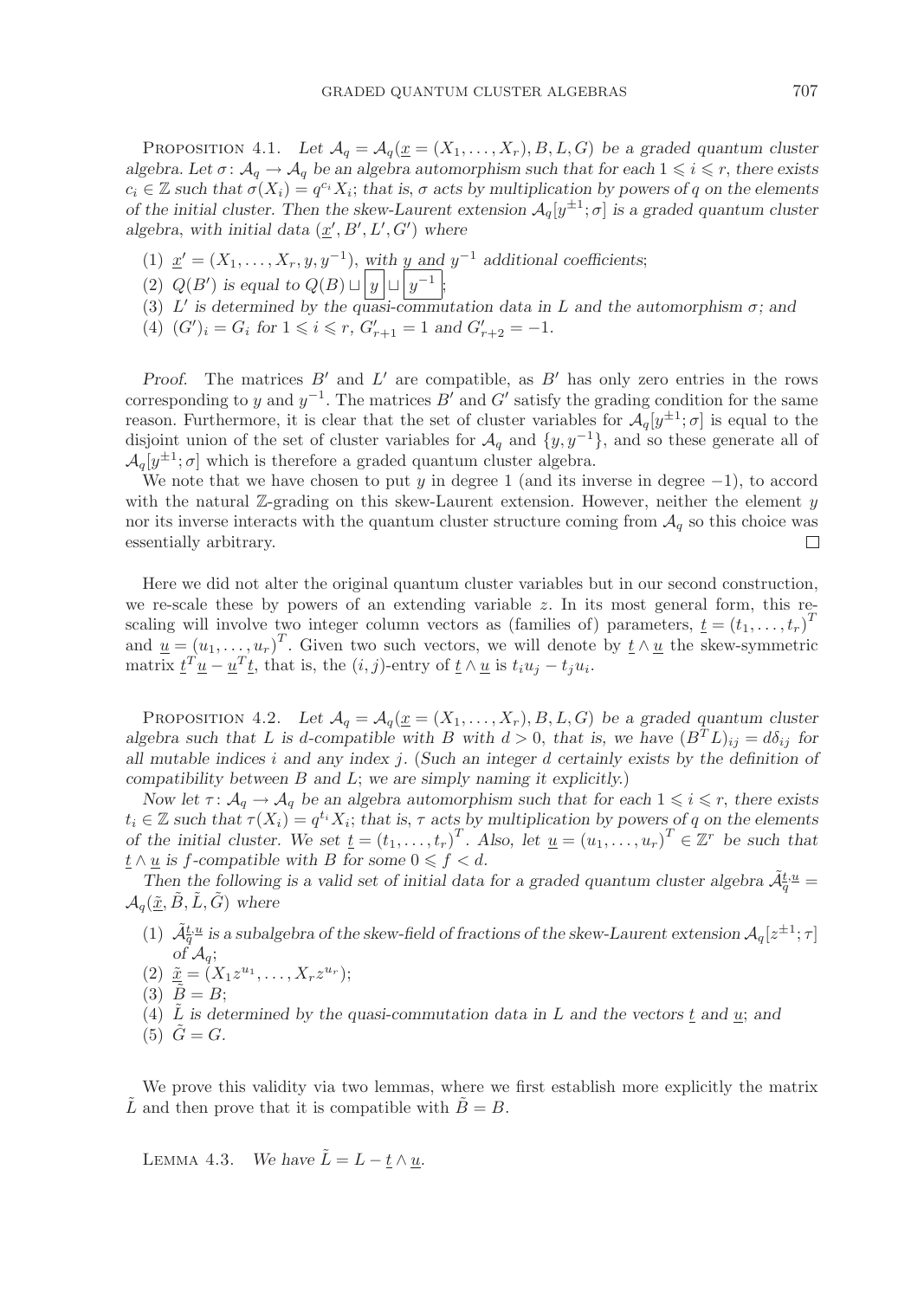*Proof.* Since  $\tau(X_i) = q^{t_i} X_i$ , we have that  $z X_i = \tau(X_i) z = q^{t_i} X_i z$  for all i, by the definition of a skew-Laurent extension. For all  $1 \leq i, j \leq r$ , we have  $X_i X_j = q^{l_{ij}} X_j X_i$  and hence

$$
\tilde{X}_i \tilde{X}_j = (X_i z^{u_i}) (X_j z^{u_j}) \n= X_i ((q^{t_j})^{u_i} X_j z^{u_i}) z^{u_j} \n= q^{t_j u_i} (q^{l_{ij}} X_j X_i) z^{u_i + u_j} \n= q^{l_{ij} + t_j u_i} X_j (X_i z^{u_j}) z^{u_i} \n= q^{l_{ij} + t_j u_i} X_j ((q^{-t_i})^{u_j} z^{u_j} X_i) z^{u_i} \n= q^{l_{ij} + t_j u_i - t_i u_j} (X_j z^{u_j}) (X_i z^{u_i}) \n= q^{l_{ij} + t_j u_i - t_i u_j} \tilde{X}_j \tilde{X}_i.
$$

Therefore,  $\tilde{l}_{ij} = l_{ij} + t_j u_i - t_i u_j = l_{ij} - (\underline{t} \wedge \underline{u})_{ij}$ . Note that we need q not a root of unity at this point.  $\Box$ 

LEMMA 4.4. *The matrices*  $\tilde{B}$  and  $\tilde{L}$  are compatible.

*Proof.* Let i be a mutable index and j be any index. Then

$$
((\tilde{B}_{\text{mut}})^{T}\tilde{L})_{ij} = ((B_{\text{mut}})^{T}(L - (\underline{t} \wedge \underline{u})))_{ij}
$$
  
=  $((B_{\text{mut}})^{T}L)_{ij} - ((B_{\text{mut}})^{T}(\underline{t} \wedge \underline{u}))_{ij}$   
=  $d\delta_{ij} - f\delta_{ij}$   
=  $(d - f)\delta_{ij}$ ,

since L is d-compatible with B and, by assumption,  $t \wedge u$  is f-compatible with B. Furthermore,  $0 \leq f < d$  so we see that  $\tilde{L}$  is  $(d - f)$ -compatible with B, with  $d - f$  a positive integer as required.  $\Box$ 

We note that the effect of this construction is to leave the initial exchange relations unchanged but to alter the quasi-commutation relations. That is, this construction can be thought of as a form of twisting of a quantum cluster algebra.

If  $t \wedge u$  is 0-compatible with B, then the precise value of d is irrelevant and we always obtain compatibility. We note some special cases.

COROLLARY 4.5. Let  $\mathcal{A}_q$ , <u>t</u> and <u>u</u> be as above. Then

(a) if  $\underline{t} = 0$ , then we have  $\tilde{L} = L$ ,  $f = 0$  and hence  $\mathcal{A}_q^{0,\underline{u}} \cong \mathcal{A}_q$ ;

- (b) if  $\underline{u} = 0$ , then we have  $\underline{\tilde{x}} = \underline{x}$  and  $\tilde{L} = L$  and hence  $\mathcal{A}_q^{t,0} = \mathcal{A}_q$ ; and
- (c) if  $\underline{t}$  and  $\underline{u}$  are  $(\mathbb{Z}-)$  linearly dependent, then we have  $\tilde{L} = L$ ,  $\overline{f} = 0$  and hence  $\mathcal{A}_{q}^{\underline{t},\underline{u}} \cong \mathcal{A}_{q}$ .

*Proof.* (a) If  $\underline{t} = 0$ , then  $\underline{t} \wedge \underline{u} = 0$ , so that  $\underline{t} \wedge \underline{u}$  is 0-compatible with B. Then the remaining claims follow. Note that in this case the skew-Laurent extension induced by  $\tau$  is a central (Laurent) extension.

(b) If  $\underline{u} = 0$ , then again  $\underline{t} \wedge \underline{u}$  is 0-compatible with B and we see immediately that  $\tilde{x} = x$ ,  $\tilde{L} = L$  and hence  $\mathcal{A}_q^{t,0} = \mathcal{A}_q$ . That is, when  $\underline{u} = 0$  the skew-Laurent extension has no interaction with the subalgebra  $\mathcal{A}_q$  (therefore the choice of  $\underline{t}$  is irrelevant).

(c) If  $\underline{u} = \lambda \underline{t}$  for some  $\lambda \in \mathbb{Z}$ , then as above,  $\underline{t} \wedge \underline{u} = 0$ .

$$
\Box
$$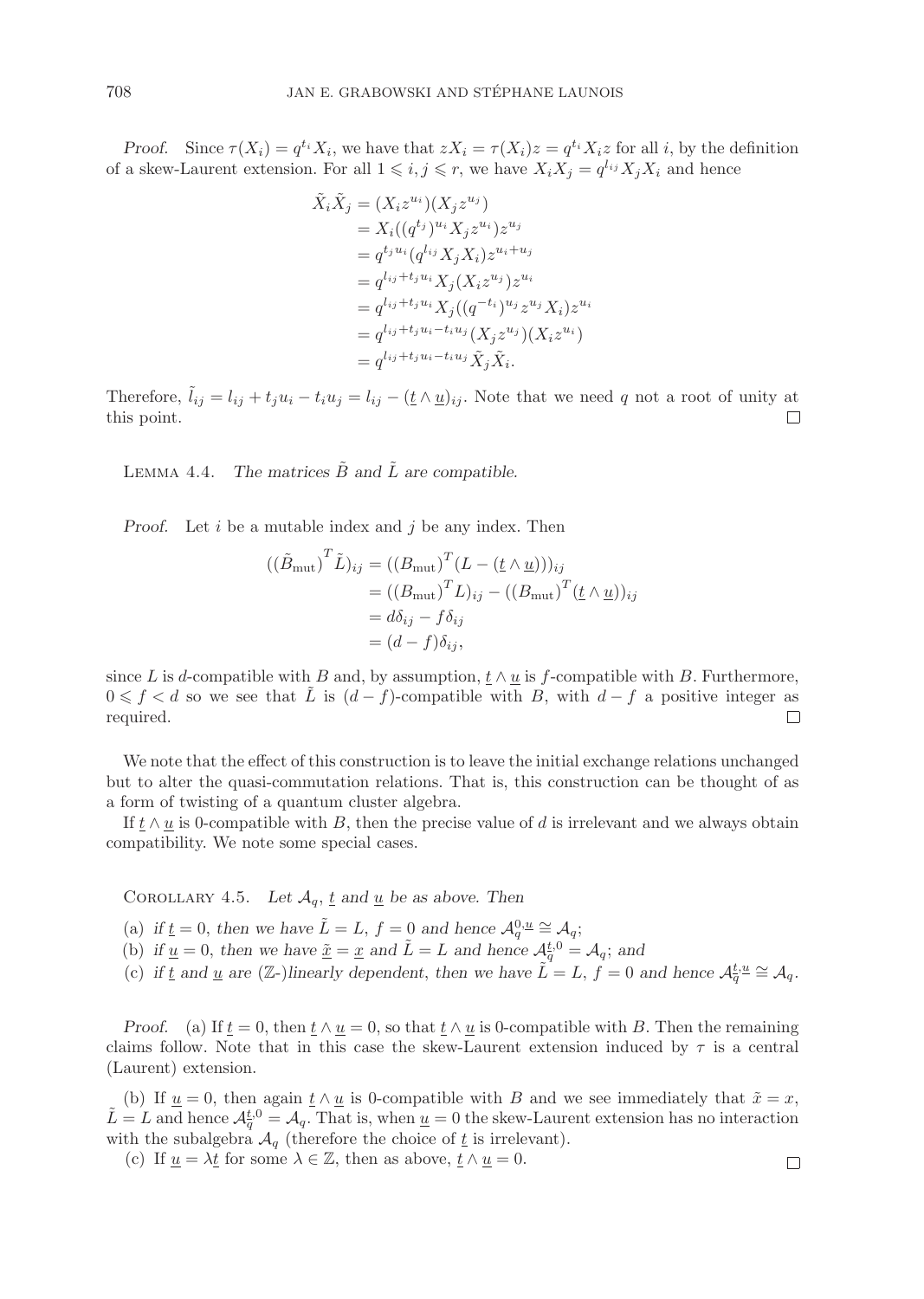We observe that if t and u are gradings for B, so that  $B_i t = B_i u = 0$  for all mutable indices i, then

$$
B_i(\underline{t}\wedge \underline{u}) = (B_{\text{mut}})_i^T(\underline{t}\underline{u}^T - \underline{u}\underline{t}^T) = 0,
$$

so that  $t \wedge u$  is 0-compatible with B.

Under certain conditions, the above re-scaling in fact produces a quantum cluster algebra that is a subalgebra of the skew-Laurent extension itself, and not just of the skew-field of fractions of this. The next result gives just such a set of conditions. However, in it we will need to introduce additional powers of  $q$  to our re-scaling. The previous lemmas, as stated, still hold in this slightly more general setting: the proof of Lemma 4.3 requires a minor adjustment and Lemma 4.4 then goes through verbatim.

THEOREM 4.6. Let  $\mathcal{A}_q = \mathcal{A}_q(\underline{x} = (X_1, \ldots, X_r), B, L, G)$  be a graded quantum cluster *algebra. Also let*  $\underline{t} = (t_1, \ldots, t_r)^T \in \mathbb{Z}^r$  *and*  $\underline{u} = (u_1, \ldots, u_r)^T \in \mathbb{Z}^r$  *be such that*  $\underline{t}$  *and*  $\underline{u}$  *are gradings for* B, that is,  $B_i \underline{t} = B_i \underline{u} = 0$  *for every mutable index i.* 

Then the following initial data determine a graded quantum cluster algebra  $\tilde{\mathcal{A}}_{\overline{a}}^{t,\underline{u}}=$  $\mathcal{A}_q(\underline{\tilde{x}}, \underline{\tilde{B}}, \underline{\tilde{L}}, \underline{\tilde{G}})$  where

- (1)  $\tilde{\underline{x}} = (q^{t_1u_1/2}X_1z^{u_1}, \ldots, q^{t_ru_r/2}X_rz^{u_r});$  $(2)$   $\tilde{B} = B$ ;
- (3)  $\tilde{L} = L t \wedge u$ ; and
- (4)  $\tilde{G} = G + u;$

with  $\tilde{\mathcal{A}}_q^{t,u}$  a subalgebra of the skew-Laurent extension  $\mathcal{A}_q[z^{\pm 1};\tau]$  of  $\mathcal{A}_q$  whose automorphism  $\tau$ *is induced by*  $\underline{t}$ , that is,  $\tau: \mathcal{A}_q \to \mathcal{A}_q$  is the algebra automorphism such that for each  $1 \leq i \leq r$ ,  $\tau(X_i) = q^{t_i} X_i.$ 

*Proof.* Our strategy for this proof will be to consider seeds augmented by the extra data assumed in the theorem and to show that these extended seeds behave appropriately under mutation. More precisely, consider as initial data the tuple

$$
(\underline{\tilde{x}}=(\tilde{X}_1,\ldots,\tilde{X}_r),\tilde{B},\tilde{L},\tilde{G},\underline{t},\underline{u}),
$$

where each component is as defined in, and satisfies the conditions of, the statement of the theorem and in particular

$$
\tilde{X}_i = q^{t_i u_i/2} X_i z^{u_i}.
$$

We will call such a tuple a *re-scaled* seed and we first establish that these data are valid for defining a graded quantum cluster algebra.

We observed above that t and u being gradings implies that  $t \wedge u$  is 0-compatible and so we apply the lemmas to see that B and L are compatible. Since  $B = B$  and  $G = G + \underline{u}$  with both  $G$  and  $u$  being gradings for  $B$ , the grading condition follows. That is, the first four components of the re-scaled initial seed are indeed valid data for the construction of a graded quantum cluster algebra. We note that the choice of  $G = G + u$  is natural, setting the degree of the re-scaled variable  $q^{t_i u_i/2} X_i z^{u_i}$  to be the sum of the degree of  $X_i$  (as described by G) and the power of z, namely  $u_i$ .

Mutation of re-scaled seeds is defined in the obvious way: the cluster  $\tilde{x}$  is mutated via the exchange relations determined by B and L as usual, B and L are mutated in the same way as for ungraded quantum cluster algebras via the corresponding matrix  $E$  and the three gradings  $G, t$ and  $\underline{u}$  are mutated as described in Section 3, namely by multiplication by  $E^T$ . Then Lemma 3.3 assures us that the mutations of t and u are gradings for the corresponding mutation of  $B$ , so we see that the mutation of a re-scaled seed again satisfies the compatibilities and assumptions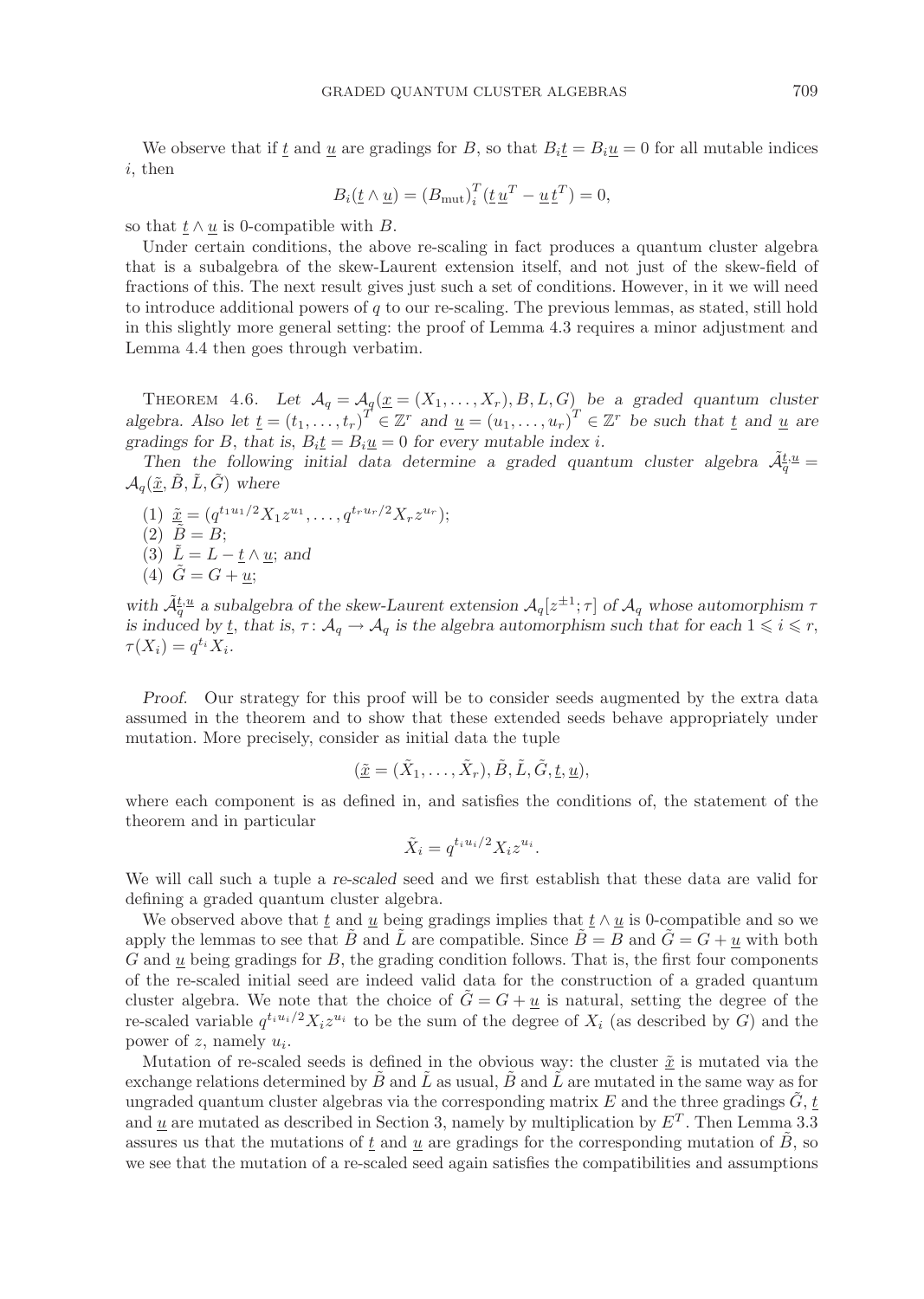of the theorem, except that we need to see that the form of the mutated cluster variables is the same as that described above. That is, we wish to show that  $\tilde{X}'_i = q^{t'_i u'_i/2} (X'_i) z^{u'_i}$ .

In order to verify this, we argue similarly to the proof of Proposition 3.7 and first consider the exchange monomials arising from a re-scaled seed, that is,

$$
\tilde{M}(a_1,\ldots,a_r) \stackrel{\text{def}}{=} q^{(1/2)\sum_{i < j} a_i a_j \tilde{l}_{ji}} \tilde{X}_1^{a_1} \cdots \tilde{X}_r^{a_r}.
$$

We have  $\tilde{X}_i = q^{t_i u_i/2} X_i z^{u_i}$  and it is straightforward to verify from the quasi-commutation relations between z and the  $X_i$  and the equation  $\tilde{L} = L - \underline{t} \wedge \underline{u}$  that we have

$$
\tilde{M}(a_1,\ldots,a_r) = q^{(1/2)\sum_{i=1}^r \sum_{j=1}^r a_i a_j t_i u_j} M(a_1,\ldots,a_r) z^{\sum_{i=1}^r u_i a_i}.
$$

Details may be found in the Appendix. Writing  $a = (a_1, \ldots, a_r)$ , we may reformulate this as

$$
\tilde{M}(\underline{a}) = q^{(\underline{a} \cdot \underline{t})(\underline{a} \cdot \underline{u})/2} M(\underline{a}) z^{\underline{a} \cdot \underline{u}}.
$$

Then for k a mutable index, recalling that  $\tilde{B} = B$  we see that mutation in the direction k from the re-scaled seed yields

$$
\begin{split} \tilde{X}'_{k}&=\tilde{M}(\underline{b}^{+}_{k})+\tilde{M}(\underline{b}^{-}_{k})\\ &=q^{(\underline{b}^{+}_{k}\cdot\underline{t})(\underline{b}^{+}_{k}\cdot\underline{u})/2}M(\underline{b}^{+}_{k})z^{\underline{b}^{+}_{k}\cdot\underline{u}}+q^{(\underline{b}^{-}_{k}\cdot\underline{t})(\underline{b}^{-}_{k}\cdot\underline{u})/2}M(\underline{b}^{-}_{k})z^{\underline{b}^{-}_{k}\cdot\underline{u}}\\ &=q^{t'_{k}u'_{k}/2}M(\underline{b}^{+}_{k})z^{u'_{k}}+q^{t'_{k}u'_{k}/2}M(\underline{b}^{-}_{k})z^{u'_{k}}\\ &=q^{t'_{k}u'_{k}/2}(M(\underline{b}^{+}_{k})+M(\underline{b}^{-}_{k}))z^{u'_{k}}\\ &=q^{t'_{k}u'_{k}/2}(X'_{k})z^{u'_{k}}, \end{split}
$$

as desired. Here we have again used the fact that  $\underline{b}_k^+ \cdot \underline{v} = \underline{b}_k^- \cdot \underline{v}$  for any grading  $\underline{v}$  for B and the equality of both of these with the kth entry of the mutation of  $v$  (as noted after Lemma 3.2), as well as the fact that the corresponding exchange relation in the original quantum cluster algebra  $\mathcal{A}_q$  is  $X'_k = M(\underline{b}_k^+) + M(\underline{b}_k^-)$ . Note that the power of z occurring is exactly the degree of  $\tilde{X}'_k$  (or equivalently of  $X'_k$ ) for the grading induced by  $\underline{u}$ .

That is, mutation of a re-scaled seed produces another re-scaled seed. Therefore, iterated mutation from the re-scaled seed of the statement produces a graded quantum cluster algebra all of whose quantum cluster variables are contained in the skew-Laurent extension  $\mathcal{A}_q[z^{\pm 1}; \tau]$ , that is, no localization of the latter is required.  $\Box$ 

From the proof of this theorem, we see the following.

COROLLARY 4.7. With notation as in the preceding theorem, there is a bijection  $\varphi$ between the sets of quantum cluster variables for the quantum cluster algebras  $A_q$  and  $\tilde{A}_q^{t,\underline{u}}$ . *Furthermore*, *under this bijection*, *every quantum cluster variable*  $\tilde{X}$  *of the quantum cluster* algebra  $\tilde{\mathcal{A}}_{q}^{t,\underline{u}}$  is of the form  $q^a X z^b$  with  $a, b \in \mathbb{Z}$  and  $X = \varphi^{-1}(\tilde{X})$  the corresponding quantum *cluster variable in*  $A_q$ .

REMARK 4.8. The quantum cluster algebra structure  $\tilde{\mathcal{A}}_{q}^{t,u}$  from this theorem is a quantum cluster algebra structure on a proper subalgebra of the skew-Laurent extension  $\mathcal{A}_q[z^{\pm 1}; \tau]$ ; in general, this subalgebra is not  $\mathcal{A}_q$ . However, we could easily extend this to a quantum cluster algebra structure on the whole skew-Laurent extension by adding z and  $z^{-1}$  as coefficients in the same manner as in Proposition 4.1, as the only issue here is the absence of the generators  $z$  and  $z^{-1}$ .

We note that if A is a K-algebra and  $\tau$  an automorphism of A, then there is an algebra isomorphism of  $((A[z_1^{\pm 1}; \tau])[z_2^{\pm 1}; \tau])/(z_1 - z_2)$  with  $A[z_1^{\pm 1}; \tau]$ . That is, if we make a twofold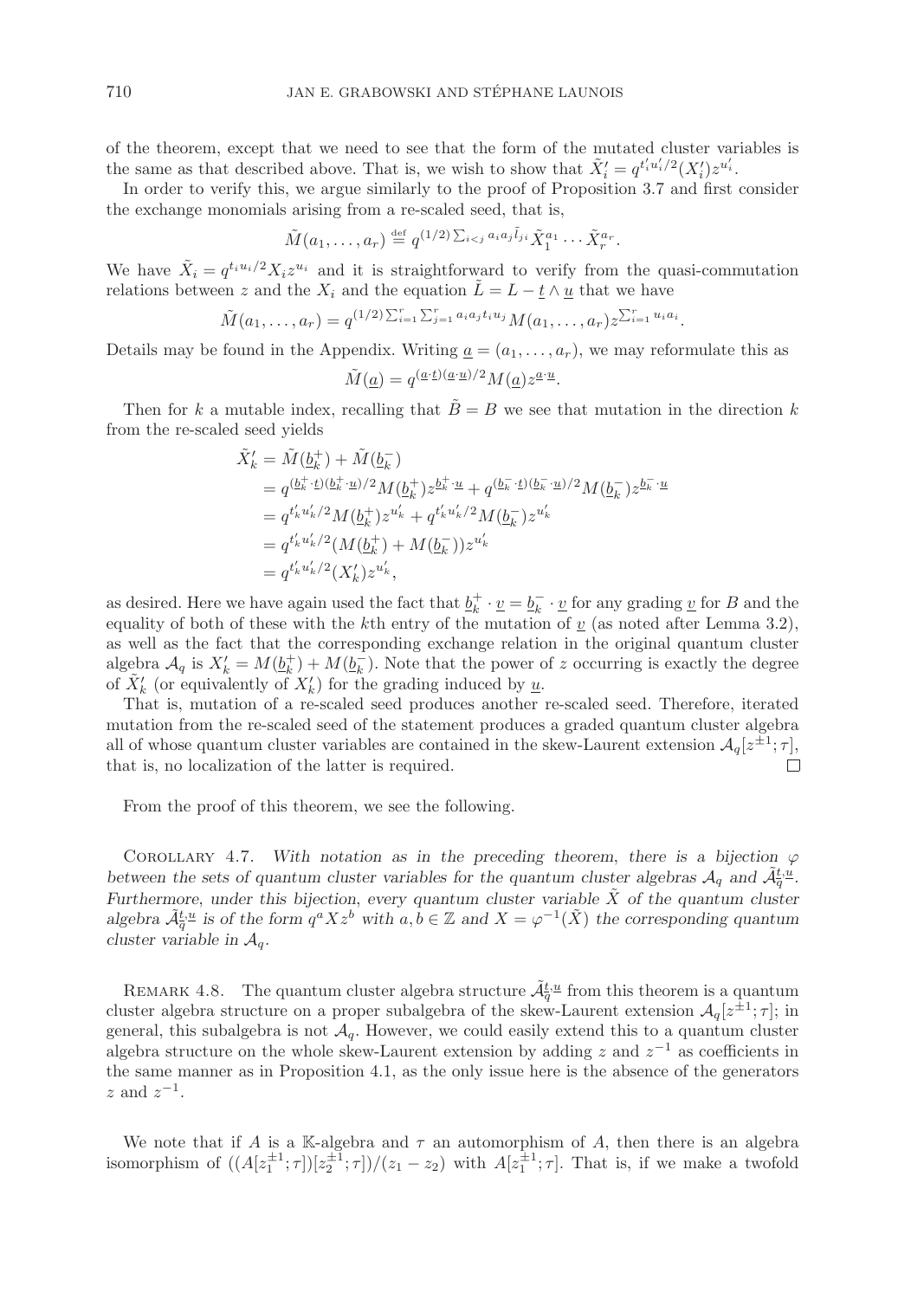skew-Laurent extension of A using first the automorphism  $\tau$  and then using  $\tau$  extended to  $A[z_1^{\pm 1}; \tau]$  as the identity on  $z_1^{\pm 1}$ , then taking the quotient that identifies the two variables yields an algebra isomorphic to a single extension using  $\tau$ .

The next lemma observes that one may reverse the above scaling procedure.

LEMMA 4.9. Let  $\mathcal{A}_q = \mathcal{A}_q(\underline{x}, B, L, G)$  be a graded quantum cluster algebra and let  $\tilde{\mathcal{A}}_q^{\underline{t},\underline{u}}$  $\mathcal{A}_q[z^{\pm 1}; \tau]$  be the quantum cluster algebra structure obtained from  $\mathcal{A}_q$  by the construction of *the preceding theorem. Then*  $(\tilde{\mathcal{A}}_q^{t,u})^{\underline{t},-\underline{u}} = \mathcal{A}_q$ , where the former is viewed as a subalgebra of  $\mathcal{A}_{q}[z^{\pm 1}; \tau]$  *under the isomorphism described above.* 

*Proof.* The quantum cluster algebra  $(\tilde{\mathcal{A}}_q^{\underline{t},\underline{u}})^{\underline{t},-\underline{u}}$  is obtained from  $\tilde{\mathcal{A}}_q^{\underline{t},\underline{u}}$  by the construction of the theorem. Using the isomorphism of the quotient of the twofold extension with the single extension described above we may abuse notation and write  $z$  for both extending variables. We then see that  $(\tilde{\mathcal{A}}_q^{\underline{t},u})^{\underline{t},-\underline{u}}$  has initial data

$$
(1) \ \frac{\tilde{x}}{\tilde{x}} = (q^{-t_1 u_1/2} (q^{t_1 u_1/2} X_1 z^{u_1}) z^{-u_1}, \dots, q^{-t_r u_r/2} (q^{t_r u_r/2} X_r z^{u_r}) z^{-u_r}) = (X_1, \dots, X_r) = \underline{x};
$$
\n
$$
(2) \ \frac{\tilde{x}}{\tilde{x}} = B;
$$

(3)  $\tilde{L} = (L - \underline{t} \wedge \underline{u}) - \underline{t} \wedge (-\underline{u}) = L$ ; and

(4)  $\tilde{G} = (G + \underline{u}) + (-\underline{u}) = G.$ 

That is,  $(\tilde{\mathcal{A}}_q^{\underline{t},u})^{\underline{t},-\underline{u}}$  has the same initial data as  $\mathcal{A}_q$  so yields the same quantum cluster algebra.  $\Box$ 

This completes our general theory of graded quantum cluster algebras. Now we turn to our application, the existence of a quantum cluster algebra structure on the quantum Grassmannians.

### 5. *The quantum cluster algebra structure on quantum matrices*

As noted above, the work of Geiß, Leclerc and Schröer [[13](#page-34-5), Corollary 12.10] has given a quantum cluster algebra structure on quantum matrices  $\mathbb{K}_q[M(k, j)]$ . We use j rather than n here as this is the notation of [[13](#page-34-5)] and also we will want to consider  $\mathbb{K}_q[\text{Gr}(k,n)]$  and its relationship with  $\mathbb{K}_q[M(k, n-k)]$  subsequently; it will simplify the presentation in this section to use j rather than  $n - k$ .

Our aim is to lift this to a quantum cluster algebra structure on the corresponding quantum Grassmannian  $\mathbb{K}_q[\text{Gr}(k, k + j)]$ , in a similar fashion to [[11](#page-34-3), § 10], so we record here the initial data provided by the construction in [**[13](#page-34-5)**]. (This section is an expansion of [**[13](#page-34-5)**, Example 12.11], which describes the case  $k = j = 3.$ )

Let  $m = k + j - 1$ ; for comparison with [[13](#page-34-5), § 12.4], our parameter m is their n. The construction of the quantum cluster algebra structure on  $\mathbb{K}_q[M(k,j)]$  is via the module category of the preprojective algebra  $\Lambda = \Lambda(A_m)$  associated to the Dynkin diagram  $A_m$ . For a description of the algebra Λ and its representation theory, including Auslander–Reiten quivers for  $2 \leq m \leq 4$ , we refer the reader to [[10](#page-34-14)]. In what follows, we will state well-known properties of this algebra and its module category without proof.

We first need to construct the projective modules for  $\Lambda$ . A basis for the *i*th projective module  $P_i$  is given by the set of paths leaving the vertex i (modulo the preprojective relation). The rth Loewy layer of  $P_i$  consists of the simple modules corresponding to the vertices at the ends of paths of length  $r - 1$  and so we see that  $P_i$  has simple socle i and simple top  $m - i + 1$ . Here we use the common notation of having the vertex labels denote the simple modules for path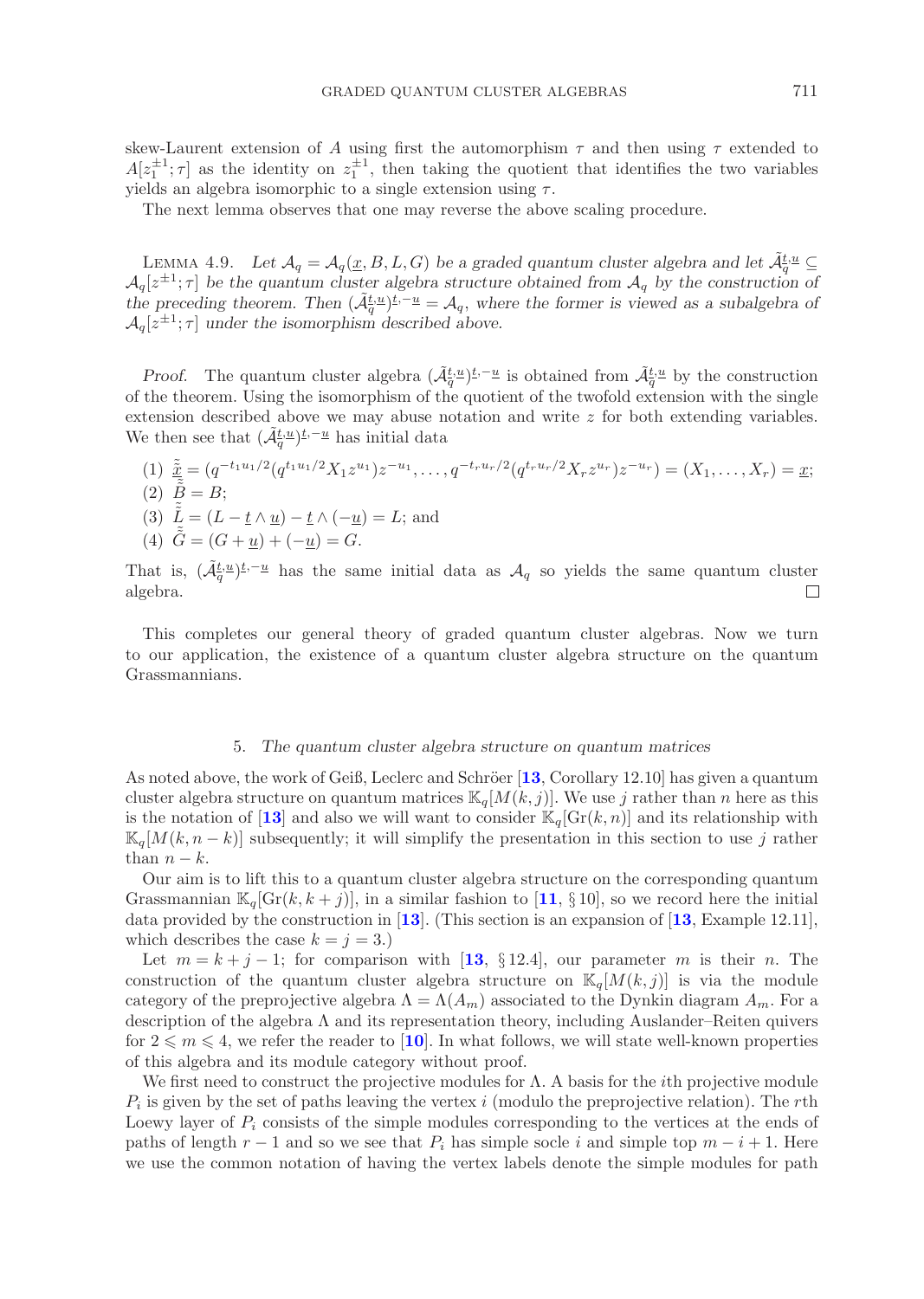algebras and quotients of these (see, for example,  $[1]$  $[1]$  $[1]$ ); we will also use  $S_i$  for this when this is clearer.

In general,  $P_i$  has the form of an i by  $m - i + 1$  rectangle:



Note that if  $k = j$ , then  $m = 2k - 1$  is odd and  $P_k$  is self-dual, so that the rectangular shape depicted above is then a square.

| EXAMPLE. For $k = j = 3$ (so that $m = k + j - 1 = 5$ ), the projective modules are |  |  |  |
|-------------------------------------------------------------------------------------|--|--|--|
|                                                                                     |  |  |  |
|                                                                                     |  |  |  |
|                                                                                     |  |  |  |

Now it is well known that  $\mathbb{K}_q[M(k,j)]$  is isomorphic to the algebra  $U_q(\mathfrak{n}(w))$  (also commonly denoted by  $U_q^+[w]$ ) associated to  $\mathfrak{g} = \mathfrak{sl}_{m+1}$ , where w is the Weyl group word with reduced decomposition decomposition

$$
w = (s_j s_{j-1} \cdots s_1)(s_{j+1} s_j \cdots s_2) \cdots (s_m s_{m-1} \cdots s_k).
$$

This may be found in [**[25](#page-35-7)**], for example. Let

$$
i = (k, k + 1, ..., m, k - 1, k, ..., m - 1, ..., 1, 2, ..., j)
$$

be the sequence of indices for the above reduced decomposition for  $w$ ; note that we have chosen the reverse order to that in [[13](#page-34-5), § 12.4]. It is convenient to render this as a  $k \times j$  matrix  $(i_{(\alpha,\beta)})$ with  $i_{(\alpha,\beta)} = k - \alpha + \beta$ , for  $1 \leq \alpha \leq k$ ,  $1 \leq \beta \leq j$ , that is,

$$
\underline{i} = \begin{pmatrix} k & k+1 & \cdots & m-1 & m \\ k-1 & k & \cdots & m-2 & m-1 \\ \vdots & \vdots & \ddots & \vdots & \vdots \\ 2 & 3 & \cdots & j & j+1 \\ 1 & 2 & \cdots & j-1 & j \end{pmatrix}.
$$

There is a natural total order on the set of indices of the matrix <u>i</u>, given by  $(\alpha, \beta) < (\alpha', \beta')$ if and only if  $\alpha < \alpha'$  or  $(\alpha = \alpha'$  and  $\beta < \beta')$ ; that is, the ordering is lexicographical in each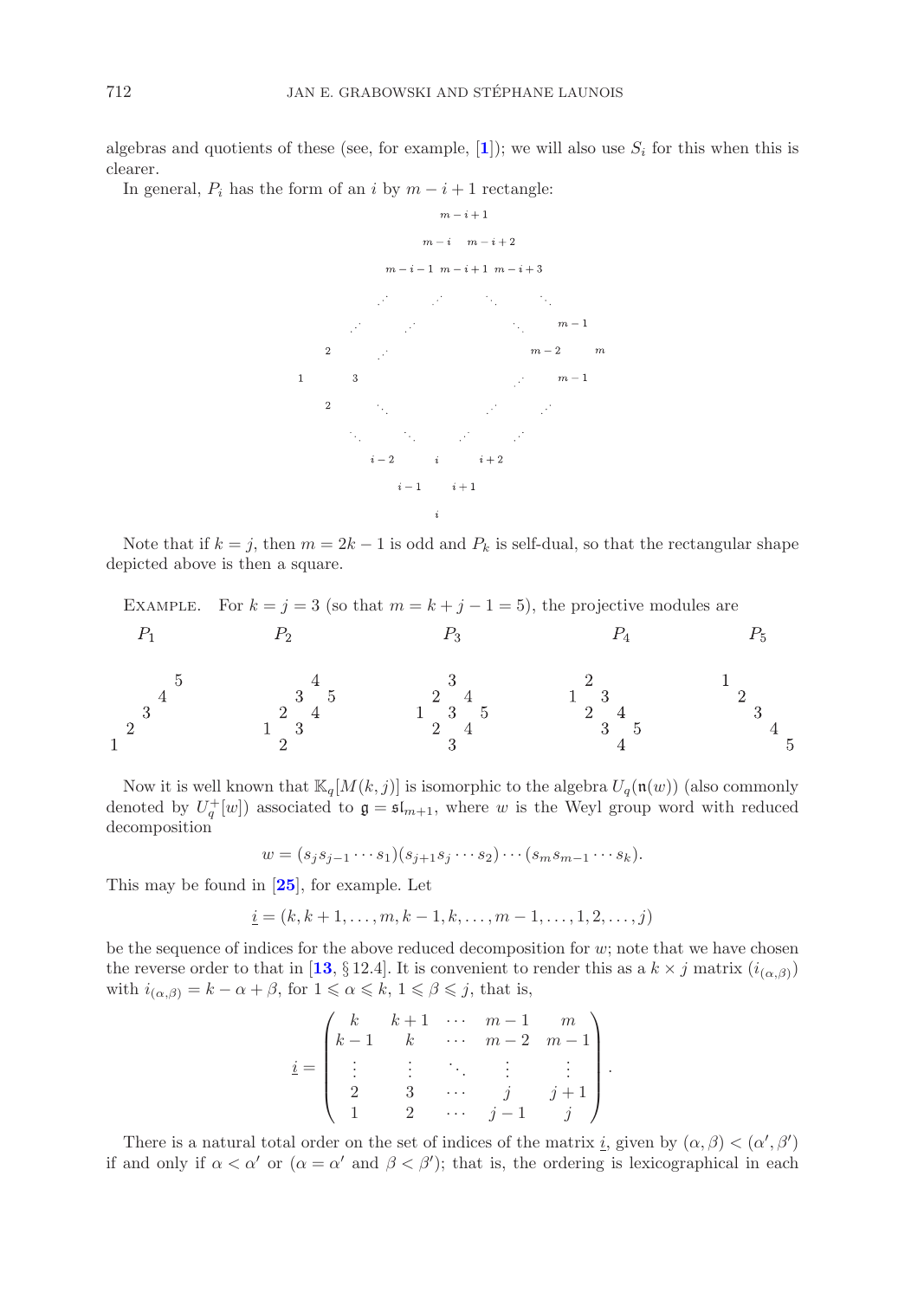coordinate, taking the first coordinate first. We extend this to a total order on the set  $\{(\alpha, \beta) \mid$  $1 \leq \alpha \leq k, \ 1 \leq \beta \leq j$   $\cup$   $\{0, kj+1\}$  by  $0 < (\alpha, \beta) < kj+1$  for all pairs  $(\alpha, \beta)$ . For an index  $(\alpha, \beta)$ , we define

$$
(\alpha, \beta)^{-} = \max(\{0\} \cup \{(\gamma, \delta) < (\alpha, \beta) \mid i_{(\gamma, \delta)} = i_{(\alpha, \beta)}\})
$$
\n
$$
= \begin{cases}\n0 & \text{if } \alpha = 1 \text{ or } \beta = 1, \\
(\alpha - 1, \beta - 1) & \text{otherwise,} \\
(\alpha, \beta)^{+} = \min(\{kj + 1\} \cup \{(\gamma, \delta) > (\alpha, \beta) \mid i_{(\gamma, \delta)} = i_{(\alpha, \beta)}\})\n\end{cases}
$$
\n
$$
= \begin{cases}\nkj + 1 & \text{if } \alpha = k \text{ or } \beta = j, \\
(\alpha + 1, \beta + 1) & \text{otherwise.}\n\end{cases}
$$

The frozen indices (that is, those indices that correspond to coefficients in the quantum cluster algebra structure) are exactly the  $(\alpha, \beta)$  with  $(\alpha, \beta)^{+} = kj + 1$ , that is, when  $\alpha = k$  or  $\beta = j$ .

The initial seed is constructed from the module category as follows. The subcategory of mod( $\Lambda$ ) corresponding to the word w above, which we denote by  $\mathcal{C}_w$ , is the subcategory generated by the projective module  $P_k$ . Certain quotients of  $P_k$  give the modules corresponding to the standard generators  $X_{ab}$  of  $\mathbb{K}_q[M(k, j)]$  and an iterated socle construction is used to produce modules in this subcategory that correspond to elements of the initial seed. More precisely, for each pair  $(a, b)$  with  $1 \leq a \leq k$  and  $1 \leq b \leq j$ , the module  $P_k$  has a unique quotient  $M_{(a,b)}$  whose dimension vector is  $\underline{e}_a + \underline{e}_{a+1} + \cdots + \underline{e}_{m-b+1}$  and this quotient corresponds to  $X_{ab}$ . From the above description of  $P_k$ , we see that these modules correspond to segments of the top edges of the rectangle describing  $P_k$  that include the top (which is isomorphic to  $S_{m-k+1} = S_i$ .

EXAMPLE (continued). For 
$$
k = j = 3
$$
 ( $m = 5$ ), we have  
\n
$$
M_{(3,3)} = 3
$$
\n
$$
M_{(3,2)} = 3
$$
\n
$$
M_{(3,1)} = 3
$$
\n
$$
M_{(3,1)} = 3
$$
\n
$$
M_{(3,2)} = 3
$$
\n
$$
M_{(2,3)} = 3
$$
\n
$$
M_{(2,2)} = 3
$$
\n
$$
M_{(2,3)} = 3
$$
\n
$$
M_{(2,4)} = 3
$$
\n
$$
M_{(2,1)} = 3
$$
\n
$$
M_{(2,1)} = 3
$$
\n
$$
M_{(2,1)} = 3
$$
\n
$$
M_{(2,1)} = 3
$$
\n
$$
M_{(2,1)} = 3
$$
\n
$$
M_{(2,1)} = 3
$$
\n
$$
M_{(2,1)} = 3
$$
\n
$$
M_{(2,1)} = 3
$$
\n
$$
M_{(2,1)} = 3
$$
\n
$$
M_{(2,1)} = 3
$$
\n
$$
M_{(2,1)} = 3
$$
\n
$$
M_{(2,1)} = 3
$$
\n
$$
M_{(2,1)} = 3
$$
\n
$$
M_{(2,1)} = 3
$$
\n
$$
M_{(2,1)} = 3
$$
\n
$$
M_{(2,1)} = 3
$$
\n
$$
M_{(2,1)} = 3
$$
\n
$$
M_{(2,1)} = 3
$$
\n
$$
M_{(2,1)} = 3
$$
\n
$$
M_{(2,1)} = 3
$$
\n
$$
M_{(2,1)} = 3
$$
\n
$$
M_{(2,1)} = 3
$$
\n
$$
M_{(2,1)} = 3
$$
\n
$$
M_{(2,1)} = 3
$$

To construct the modules corresponding to the initial seed, we need the following construction. Given a module  $W$ , we define

(1)  $\operatorname{soc}_{(l)}(W) \stackrel{\text{def}}{=} \sum_{\substack{U \leq W \\ U \cong S_l}}$ U and (2)  $\operatorname{soc}_{(l_1,l_2,...,l_s)}(W) \stackrel{\text{def}}{=} W_s$  where the chain of submodules  $0 \subseteq W_1 \subseteq W_2 \subseteq \cdots \subseteq W_s \subseteq W_s$ is such that  $W_p/W_{p-1} \cong \operatorname{soc}_{(l_p)}(W/W_{p-1}).$ 

Then for  $1 \le s \le l(w) = kj$ , we define  $V_s \stackrel{\text{def}}{=} \text{soc}_{(i_s, i_{s-1},...,i_1)}(P_{i_s}).$ 

EXAMPLE (continued). Thus, for  $k = j = 3$  and our choice of reduced expression  $\underline{i}$  above,  $V_1 = \text{soc}_{(3)}(P_3) = \text{soc}(P_3) = S_3.$ 

Similarly,  $V_2 = \operatorname{soc}_{(4,3)}(P_4)$  is defined by the chain  $0 \subseteq W_1 \subseteq W_2 = V_2 \subseteq P_4$  with  $W_1 =$  $\sec_{(4)}(P_4) = S_4$  and  $W_2/W_1 = \sec_{(3)}(P_4/W_1) = S_3$ ; that is,  $V_2$  has two layers, a simple top and a simple socle isomorphic to  $S_3$  and  $S_4$ , respectively. Arranging the modules  $V_s$  in the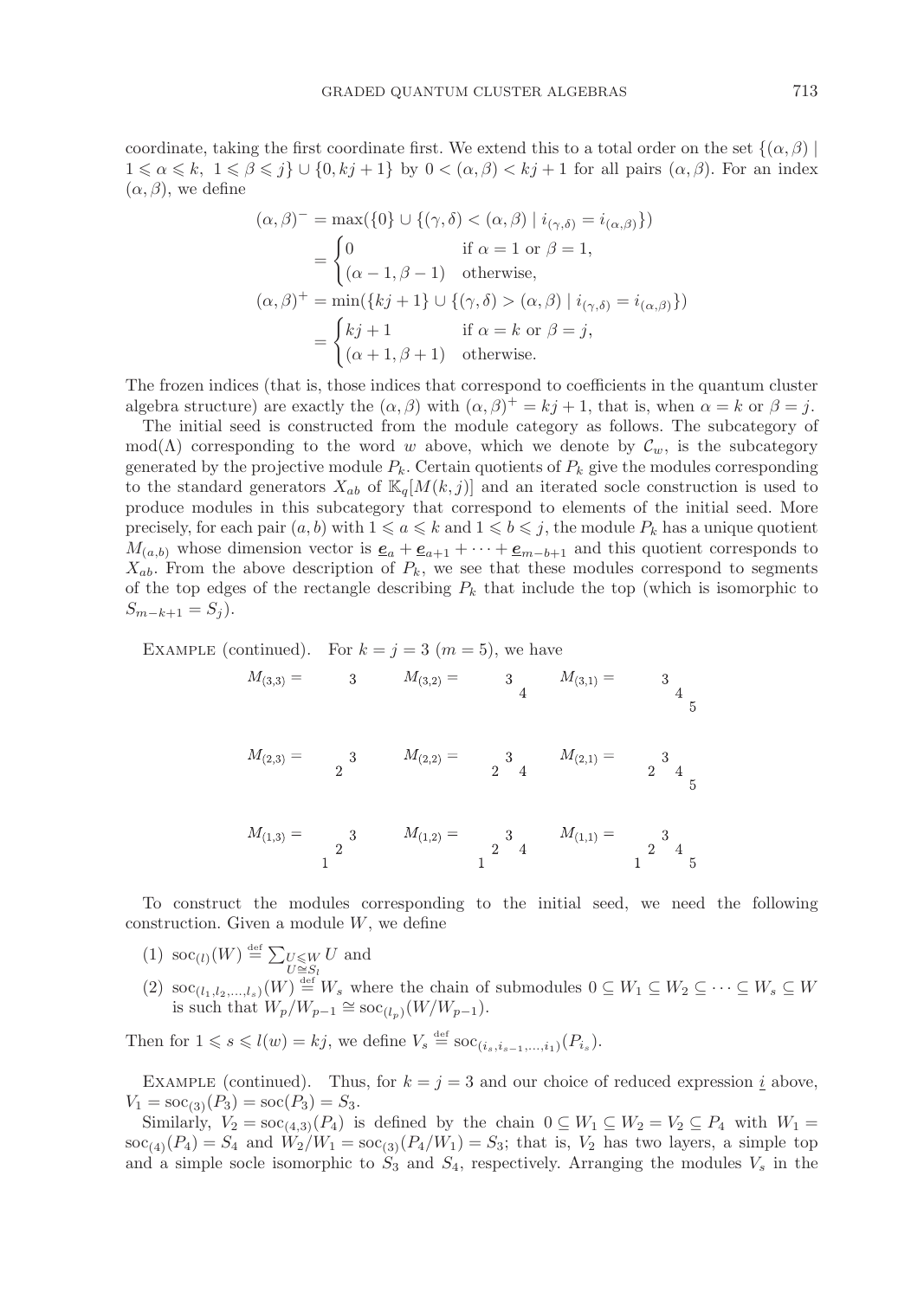same way as we did for the indices  $i_s$ , it is natural to re-number these as  $V_{(\alpha,\beta)}$  for  $1 \leq \alpha \leq 3$ ,  $1 \leq \beta \leq 3$ , and we see that the modules corresponding to the initial seed for this case are as follows:

We will use this indexing in general, giving us modules  $V_{(\alpha,\beta)}$  for  $1 \leq \alpha \leq k$ ,  $1 \leq \beta \leq j$ . To obtain the element of  $\mathbb{K}_q[M(k,j)]$  corresponding to the modules  $V_{(\alpha,\beta)}$ , we note that the construction of the  $V_{(\alpha,\beta)}$  is such that  $V_{(\alpha,\beta)}/V_{(\alpha,\beta)-} = V_{(\alpha,\beta)}/V_{(\alpha-1,\beta-1)} \cong M_{(k-\alpha+1,n-\beta+1)}$ (the natural indexings of the  $V_{(\alpha,\beta)}$  and the  $M_{(a,b)}$  are opposed to each other, unfortunately).

EXAMPLE (continued). For  $k = j = 3$ , we have  $V_{(1,1)}/0 = M_{(3,3)}$  so  $V_{(1,1)}$  corresponds to  $X_{33}$ . A module  $V_{(\alpha,\beta)}$  need not correspond to a generator:  $V_{(2,2)}$  is an extension of  $M_{(3,3)}$  by  $M_{(2,2)}$  and corresponds to the quantum minor  $\binom{23}{23}$ . Similarly,  $V_{(3,3)} = P_3$  is an extension of  $V_{(2,2)}$  by  $M_{(1,1)}$  and corresponds to the quantum minor  $\begin{bmatrix} 123 \\ 123 \end{bmatrix}$ .

We may describe the initial cluster coming from this construction, which we will call  $\mathcal{M}(k, j)$ , explicitly as follows.

DEFINITION 5.1. For  $1 \leq r \leq k$  and  $1 \leq s \leq j$ , define the sets

$$
R(r,s) = \{k - r + 1, k - r + 2, \dots, k - r + s\} \cap \{1, \dots, k\},
$$
  

$$
C(r,s) = \{j - s + 1, j - s + 2, \dots, j - s + r\} \cap \{1, \dots, j\}.
$$

Then we define  $\mathcal{M}(k, j) = \{ [C(r, s)] \mid 1 \leq r \leq k, 1 \leq s \leq j \}$ . It is natural to give  $\mathcal{M}(k, j)$  as a  $k \times j$  array (as we have for i), where its  $(r, s)$ -entry, which we denote  $\mathcal{M}_{kj}(r, s)$ , is the quantum minor with row set  $R(r, s)$  and column set  $C(r, s)$ . Should we need to consider  $\mathcal{M}(k, j)$  as a sequence, its  $((r-1)j + s)$ -entry is  $\begin{bmatrix} C(r,s) \\ R(r,s) \end{bmatrix}$ .

Remark 5.2. The above association of modules to minors follows from well-known isomorphisms, such as the isomorphism of  $\mathbb{K}_q[M(k, j)]$  with  $U_q(\mathfrak{n}(w))$  for the above w as in [[25](#page-35-7)], and those in the paper [[13](#page-34-5)]. We note that for  $\mathbb{K}_q[\text{SL}_{m+1}]$ , the generalized quantum minors of [**[3](#page-34-2)**] are the usual quantum minors (analogous to the fact that the generalized minors of Fomin and Zelevinsky  $[8]$  $[8]$  $[8]$  coincide with the usual ones for  $SL_{m+1}$ ). Then the unipotent quantum minors in the paper of Geiß, Leclerc and Schröer  $\begin{bmatrix} 13 \\ 5 \end{bmatrix}$  $\begin{bmatrix} 13 \\ 5 \end{bmatrix}$  $\begin{bmatrix} 13 \\ 5 \end{bmatrix}$  are generalized quantum minors divided by certain principal quantum minors. Following through the correspondence of these with dual PBW basis elements (in  $U_q(\mathfrak{n}(w))$ ) and thence through the isomorphism of Mériaux and Cauchon [[25](#page-35-7)], we do indeed obtain the (usual) quantum minors in  $\mathbb{K}_q[M(k,j)]$ .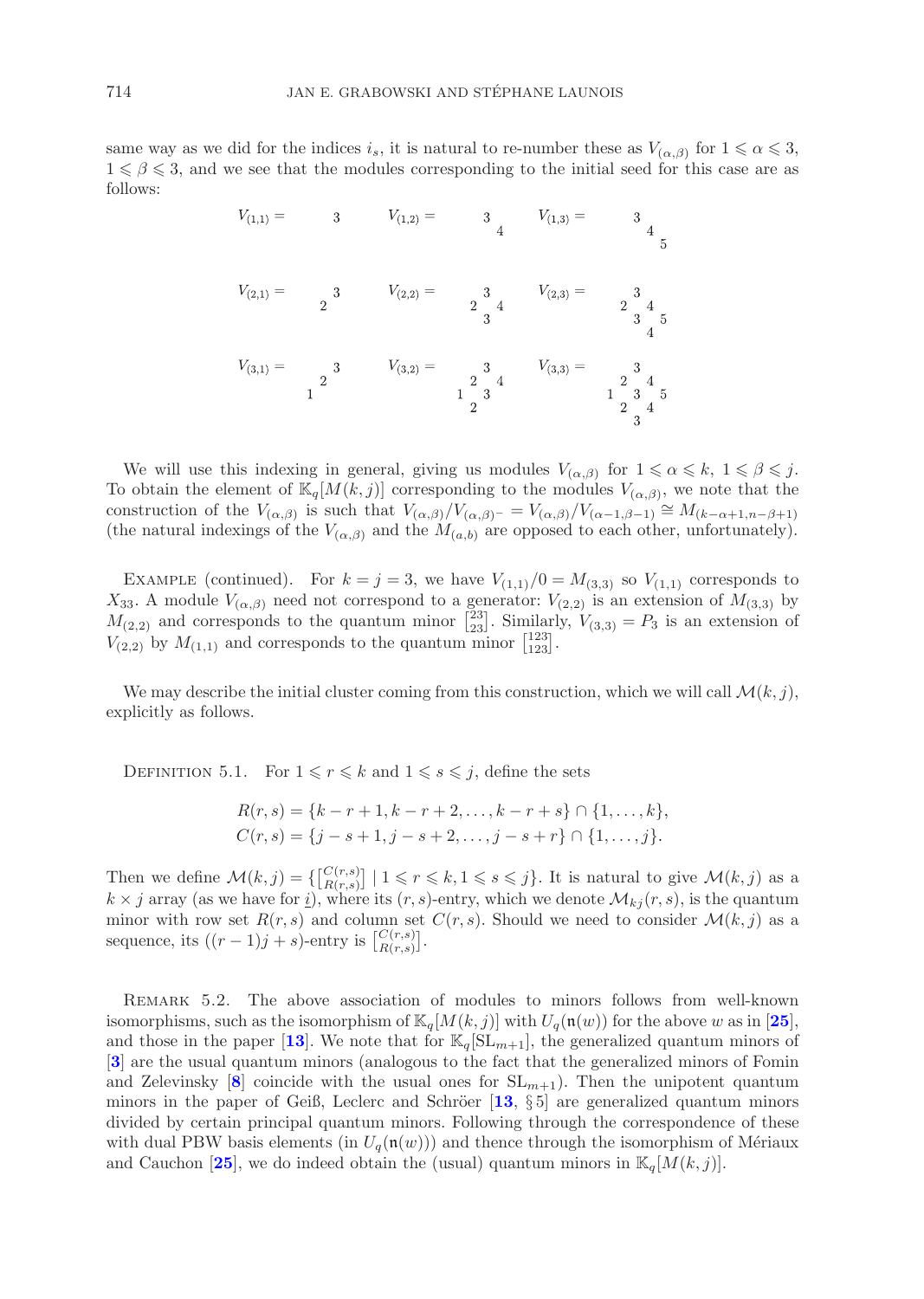

<span id="page-18-0"></span>FIGURE 1. *Initial cluster for a quantum cluster algebra structure on*  $\mathbb{K}_q[M(k,j)]$ .

The arrows in the exchange quiver for the initial seed are given by the combinatorial data associated to the reduced expression <u>i</u>. Following through the definitions in [[13](#page-34-5), § 9.4] in this case yields the following description of these:

- (1)  $(\alpha, \beta) \rightarrow (\alpha, \beta + 1);$
- (2)  $(\alpha, \beta) \rightarrow (\alpha + 1, \beta)$  and
- (3)  $(\alpha, \beta) \rightarrow (\alpha 1, \beta 1);$

where an arrow is defined only if both its start and end points are (thus there is no arrow  $(1, 1) \rightarrow (0, 0)$ , for example) and any arrows between indices for coefficients are suppressed. We note that these are exactly opposed to the natural inclusion and projection homomorphisms on the corresponding modules.

The quasi-commutation data are also encoded categorically: indexing by pairs as above, the matrix  $L$  has entries

$$
l_{(\alpha,\beta),(\gamma,\delta)} = \dim \text{Hom}_{\Lambda}(V_{(\alpha,\beta)}, V_{(\gamma,\delta)}) - \dim \text{Hom}_{\Lambda}(V_{(\alpha,\beta)}, V_{(\gamma,\delta)}).
$$

Alternatively, these data can be obtained combinatorially [**[13](#page-34-5)**, Proposition 10.3]. The compatibility of the matrix corresponding to the arrows in the exchange quiver and the quasi-commutation matrix is shown in [**[13](#page-34-5)**, Proposition 10.1].

Putting this all together, the initial cluster variables and their exchange quiver in  $\mathbb{K}_q[M(k, j)]$ are as illustrated in Figure [1.](#page-18-0) In Figure [2,](#page-19-0) we show this for our running example with  $k = j = 3$ .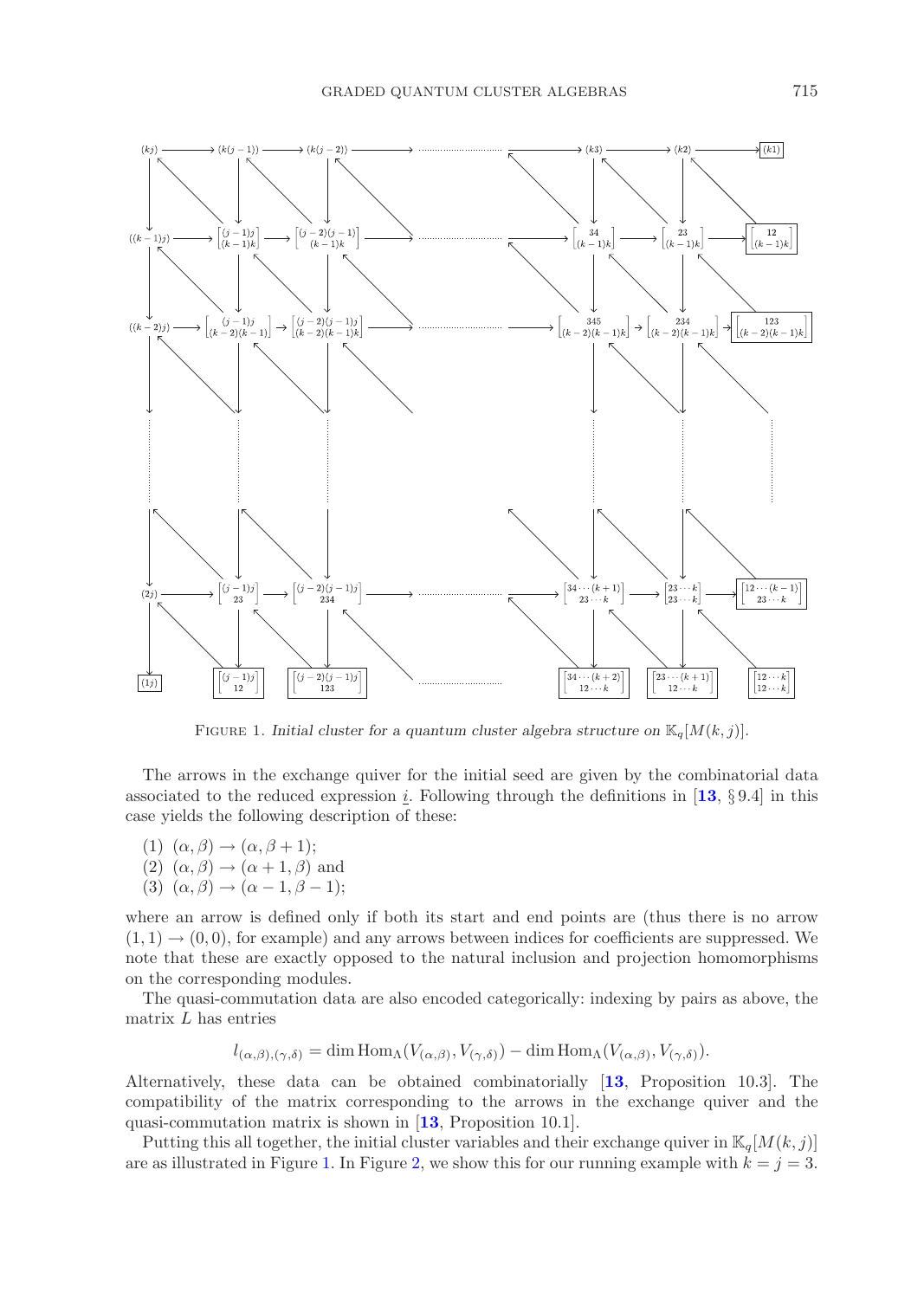

<span id="page-19-0"></span>FIGURE 2. *Initial cluster for a quantum cluster algebra structure on*  $\mathbb{K}_q[M(3,3)]$ *.* 

As is usual, vertices of the quiver that are frozen, that is, corresponding to elements that are coefficients and so not mutated, are boxed (a so-called ice quiver). We do not record here explicitly the quasi-commutation matrix. We denote this initial data for the quantum cluster algebra structure on  $\mathbb{K}_q[M(k, j)]$  as  $(\mathcal{M}(k, j), B(k, j), L(k, j))$ , where  $\mathcal{M}(k, j)$  is the initial cluster as above and  $B$  and  $L$  are the exchange and quasi-commutation matrices.

Then the main result of [**[13](#page-34-5)**], their Theorem 12.3, tells us that in this case, with the above initial data,  $\mathbb{K}_q[M(k, j)]$  is a quantum cluster algebra. We note particularly [[13](#page-34-5), Corollary 12.4] which says that every relevant unipotent quantum minor occurs as a quantum cluster variable in this quantum cluster algebra structure. That is, in our particular case, every quantum minor in  $\mathbb{K}_q[M(k,j)]$  does indeed occur as a quantum cluster variable. Of course, outside the finitetype cases, we must have quantum cluster variables that are not quantum minors; we will say a little more about these below.

We observe that this quantum cluster algebra structure can be considered as a graded quantum cluster algebra structure, with respect to the natural choice of grading. We have that  $\mathbb{K}_q[M(k, j)]$  is an N-graded algebra when we put all the matrix generators  $X_{ij}$  in degree 1. Indeed, our choice of initial seed consists of homogeneous elements for this grading, as follows.

LEMMA 5.3. We have 
$$
|R(r,s)| = |C(r,s)| = \min(r,s)
$$
, and so  $\deg(\mathcal{M}_{kj}(r,s)) = \min(r,s)$ .

So we set  $G(k, i)$  to be the vector whose  $(r, s)$ -entry is equal to min $(r, s)$ . Furthermore, we see in the next lemma that the exchange quiver satisfies the required homogeneity property with respect to this grading.

LEMMA 5.4. *At any mutable vertex*  $(\alpha, \beta)$ ,

$$
\sum_{(\gamma,\delta)\to(\alpha,\beta)} \deg(\mathcal{M}_{kj}(\gamma,\delta)) = \sum_{(\alpha,\beta)\to(\gamma,\delta)} \deg(\mathcal{M}_{kj}(\gamma,\delta)).
$$

*Proof.* For  $\alpha = \beta = 1$ , we see that the two sums are equal to 2.

Next assume that  $\alpha = 1$  and  $\beta > 1$ . Then the vertices with arrows incoming to  $(1, \beta)$  are  $(1, \beta - 1)$  and  $(2, \beta + 1)$ , and the vertices with arrows outgoing from  $(1, \beta)$  are  $(1, \beta + 1)$  and  $(2, \beta)$ . Since deg( $\mathcal{M}_{kj}(r, s)$ ) = min $(r, s)$ , we see that the two sums are both equal to  $1 + 2 = 3$ , as  $\beta > 1$ . Similarly, the sums are equal (and equal to 3) if  $\alpha > 1$  and  $\beta = 1$ .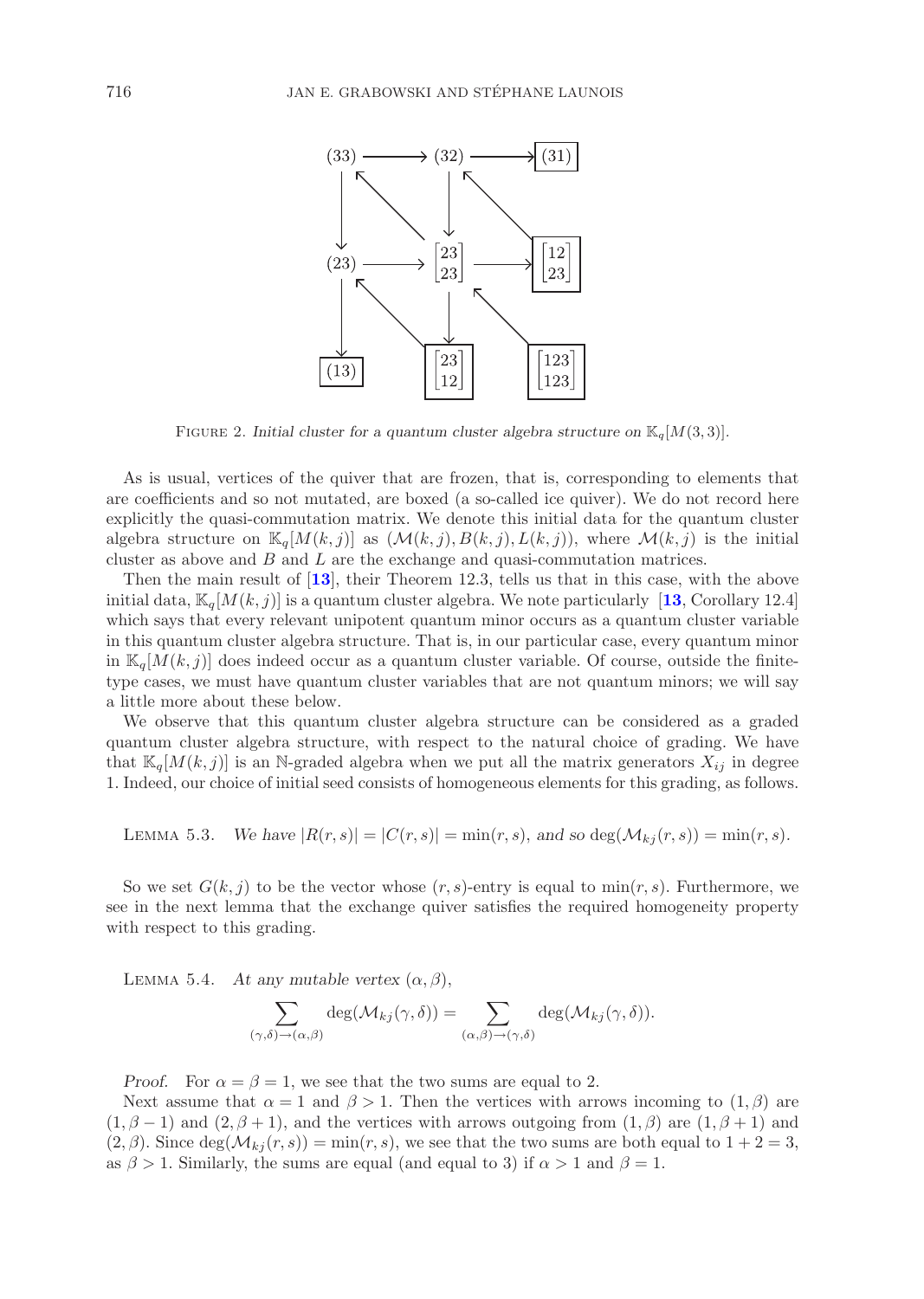If  $\alpha, \beta > 1$ , then  $(\alpha, \beta)$  has six neighbours:  $(\alpha, \beta - 1)$ ,  $(\alpha - 1, \beta)$  and  $(\alpha + 1, \beta + 1)$  with incoming arrows, and  $(\alpha - 1, \beta - 1)$ ,  $(\alpha, \beta + 1)$  and  $(\alpha + 1, \beta)$  outgoing. Then if  $\alpha = \beta$ , then the two sums are easily seen to be equal to  $3\alpha - 1$ , or if  $\alpha < \beta$ , then the sums are equal to  $3\alpha$ , or if  $\beta < \alpha$ , then they are equal to 3 $\beta$ .  $\Box$ 

Then by our earlier discussion, the quantum cluster algebra associated to the initial quantum seed  $(\mathcal{M}(k, j), B(k, j), L(k, j), G(k, j))$  is Z-graded and in particular every quantum cluster variable is homogeneous with respect to this grading. Note that *a priori* we only deduce a Z-grading.

This grading also has a categorical interpretation. As described in [**[13](#page-34-5)**, § 9.6], drawing on [[12](#page-34-17),  $\S 10$ ], every module X in  $\mathcal{C}_w$  has a filtration

$$
0 = X_0 \subseteq X_1 \subseteq X_2 \subseteq \cdots \subseteq X_r = X,
$$

such that each subquotient  $X_i/X_{i-1}$  is isomorphic to  $M_i^{m_i}$  where  $M_i$  is the module  $M_{(k-\alpha+1,j-\beta+1)}$  corresponding to  $V_i = V_{(\alpha,\beta)}$  (where  $V_k$  was our original numbering for these modules, coming from  $\underline{i}$ ). Hence, each module in  $\mathcal{C}_w$  has an M-dimension vector,  $\underline{m}(X)=(m_1,\ldots,m_r)\in\mathbb{N}^r.$ 

The general theory tells us that the modules  $V_{(\alpha,\beta)}$  can be considered as being built up by repeated extensions of the modules  $M_{(a,b)}$  (corresponding to the algebraic identification of  $V_{(\alpha,\beta)}$  being a minor and thus a product of the matrix generators, to which the  $M_{(a,b)}$ correspond). In the case at hand, we see that the minor corresponding to  $V_{(\alpha,\beta)}$  is an  $l \times l$  minor exactly when  $V_{(\alpha,\beta)}$  has  $\sum_{i=1}^r \underline{m}(V_{(\alpha,\beta)})_i = l$ , that is, when  $V_{(\alpha,\beta)}$  has l non-zero subquotients of the form described in the previous paragraph. We call this sum of the entries of the Mdimension vector the M-dimension of the module.

We see that the initial exchange matrix (or quiver) has the necessary property to imply that this gives a grading by looking at the explicit description of the arrows. For example, the arrow  $(\alpha, \beta) \rightarrow (\alpha - 1, \beta - 1)$  exactly corresponds to the inclusion of  $V_{(\alpha - 1, \beta - 1)}$  in  $V_{(\alpha, \beta)}$  for which  $M_{(k-\alpha+1,j-\beta+1)}$  is the cokernel, thus  $V_{(\alpha,\beta)}$  has M-dimension one greater than that of  $V_{(\alpha-1,\beta-1)}$ . One sees that in the grid arrangement, M-dimension is constant along rows and increases by one on going down a row. Away from the boundary, every mutable vertex has the same number of arrows coming in from a given row as going out to it (either zero or one of each, in fact) and so the two sums of  $M$ -dimensions over arrows entering or leaving the vertex are equal. It is straightforward to check that the boundary cases also have the required property.

Indeed the fact that every module in  $\mathcal{C}_w$  has a filtration with subquotients the modules  $M_{(a,b)}$  makes it clear that this grading is the usual N-grading on  $\mathbb{K}_q[M(k,j)]$ , for we have these modules  $M_{(a,b)}$  in degree 1 as for the matrix generators. Thus, we can view the above statement as saying that the quantum cluster algebra structure is compatible with the natural graded algebra structure of  $\mathbb{K}_q[M(k, j)]$ . This will be important for us later. Again, we see that this is a property of the category that does not rely on being in the quantum case: this grading is present whether one considers  $\mathcal{C}_w$  to be categorifying the commutative or the quantum coordinate ring.

Finally, we note one more grading-like datum associated to the category  $\mathcal{C}_w$ . Namely, following  $[11, \S 10]$  $[11, \S 10]$  $[11, \S 10]$ , to each module M in  $\mathcal{C}_w$  we may associate the natural number given by  $\theta(M) = \dim \text{Hom}_{\Lambda}(M, S_j)$ , where  $j = m - k + 1$ . Then  $\theta(M)$  is the multiplicity of  $S_j$  in the top of the module M and we see from the above that  $\theta(V_{(\alpha,\beta)}) = \theta(M_{(\alpha,\beta)}) = 1$  for all  $1 \leq \alpha \leq k, 1 \leq \beta \leq j$ . However,  $\theta$  is not always equal to 1: in the example of  $\mathbb{K}_q[M(3,3)]$ , mutating  $V_{(2,2)}$  yields a module W with  $\theta(W) = 2$ .

This datum has the property that it is compatible with mutation, in the following sense: if  $M'$  is the module obtained by mutating  $M$ , so that there exist two exact sequences

$$
0 \longrightarrow M \longrightarrow U \longrightarrow M' \longrightarrow 0 \quad \text{and} \quad 0 \longrightarrow M' \longrightarrow W \longrightarrow M \longrightarrow 0,
$$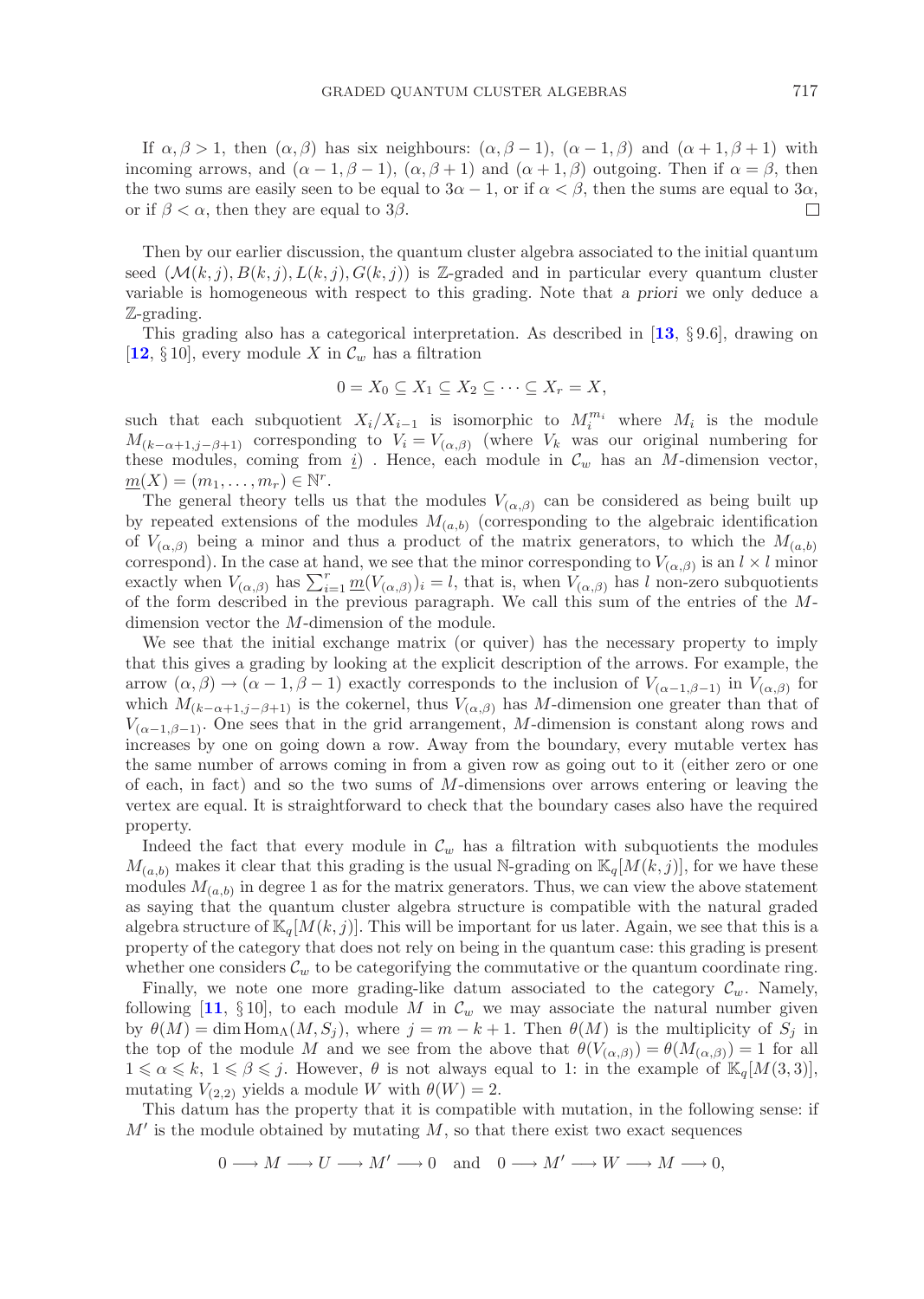where  $U$  and  $W$  correspond to the exchange monomials, then

$$
\dim \text{Hom}_{\Lambda}(M', S_j) = \max \{ \dim \text{Hom}_{\Lambda}(U, S_j), \dim \text{Hom}_{\Lambda}(W, S_j) \} - \dim \text{Hom}_{\Lambda}(M, S_j).
$$

Remark 5.5. An analogue of this formula is stated as [**[11](#page-34-3)**, Proposition 10.1], for socles as opposed to tops. The paper [**[11](#page-34-3)**], in which the classical version of the topic of this paper is considered, works with a category of submodules whereas the quantum version in [**[13](#page-34-5)**] uses a category of factor modules. Consequently, to fit with [**[13](#page-34-5)**] we need to look at tops here as opposed to socles.

More compactly, in the above notation,  $\theta(M') = \max{\{\theta(U), \theta(W)\}} - \theta(M)$ . That is, given the values of  $\theta$  on a collection of modules associated to an initial cluster, one may calculate the values on all modules associated to cluster variables. Note that because  $\theta$  is a dimension, it necessarily takes natural number values; that the formula  $\theta(M') = \max{\{\theta(U), \theta(W)\}} - \theta(M)$ produces this is not *a priori* clear.

Note also that this datum is not a grading for the (quantum) cluster algebra structure above. Indeed, at the vertex indexed by  $(1, 1)$  we have two outgoing arrows to modules each of which has a one-dimensional top but only one incoming arrow, from a module that also has a onedimensional top. That is,  $\theta(U) \neq \theta(W)$  in this case, although the formula does tell us that the mutated module also has a one-dimensional top. At all other mutable vertices for the cluster  $\mathcal{M}(k, j)$ , we do have homogeneity with respect to this function  $\theta$ , however.

#### 6. *The dehomogenization isomorphism and the image of the cluster structure under this*

In work of Kelly, Lenagan and Rigal [**[18](#page-34-4)**], a non-commutative dehomogenization of an N-graded algebra is defined and their Corollary 4.1 describes an isomorphism of the localization of the quantum Grassmannian at the minor  $[(n - k + 1) \cdots n]$  with a skew-Laurent extension of a quantum matrix algebra. In [[23](#page-35-1)], a dehomogenization isomorphism  $\rho$  involving  $\mathbb{K}_q[\text{Gr}(k,n)]$ localized at the consecutive minor  $[\tilde{a}(\widetilde{a+1})\cdots(\widetilde{a+k-1})]$  is constructed, where '<sup>\*</sup>' indicates that values are taken modulo *n* and from the set  $\{1,\ldots,n\}$ . In order to match conventions that values are taken modulo n and from the set  $\{1,\ldots,n\}$ . In order to match conventions already fixed, we will need the map corresponding to the special case of the map  $\rho$  of  $[23]$  $[23]$  $[23]$  for the value  $a = 1$ , the original work of [[18](#page-34-4)] being the case  $a = n - k + 1$ .

This map is key to the lifting procedure to obtain the quantum cluster algebra structure on the quantum Grassmannian, and we recall its definition. (Here,  $\hat{a}$  denotes an omitted index.)

PROPOSITION 6.1 [[23](#page-35-1)]. Let  $\sigma$  be the automorphism of  $\mathbb{K}_q[M(k, n-k)]$  defined by  $\sigma(X_{ij})$  =  $qX_{ij}$ *. The map* 

$$
\alpha \colon \mathbb{K}_q[M(k, n-k)][Y^{\pm 1}; \sigma] \longrightarrow \mathbb{K}_q[\text{Gr}(k, n)][[12 \cdots k]^{-1}],
$$

*defined by*

$$
\alpha(X_{ij}) = [1 \cdots k \widehat{i+1} \cdots k \ (j+k)][1 \cdots k]^{-1}, \quad \alpha(Y) = [12 \cdots k]
$$

*is an algebra isomorphism.*

This map allows us to transport the quantum cluster algebra structure on quantum matrices, as described in the previous section, to the above localization of the quantum Grassmannian. Set  $\text{Loc}(\mathbb{K}_q[\text{Gr}(k,n)]) = \mathbb{K}_q[\text{Gr}(k,n)][[12\cdots k]^{-1}].$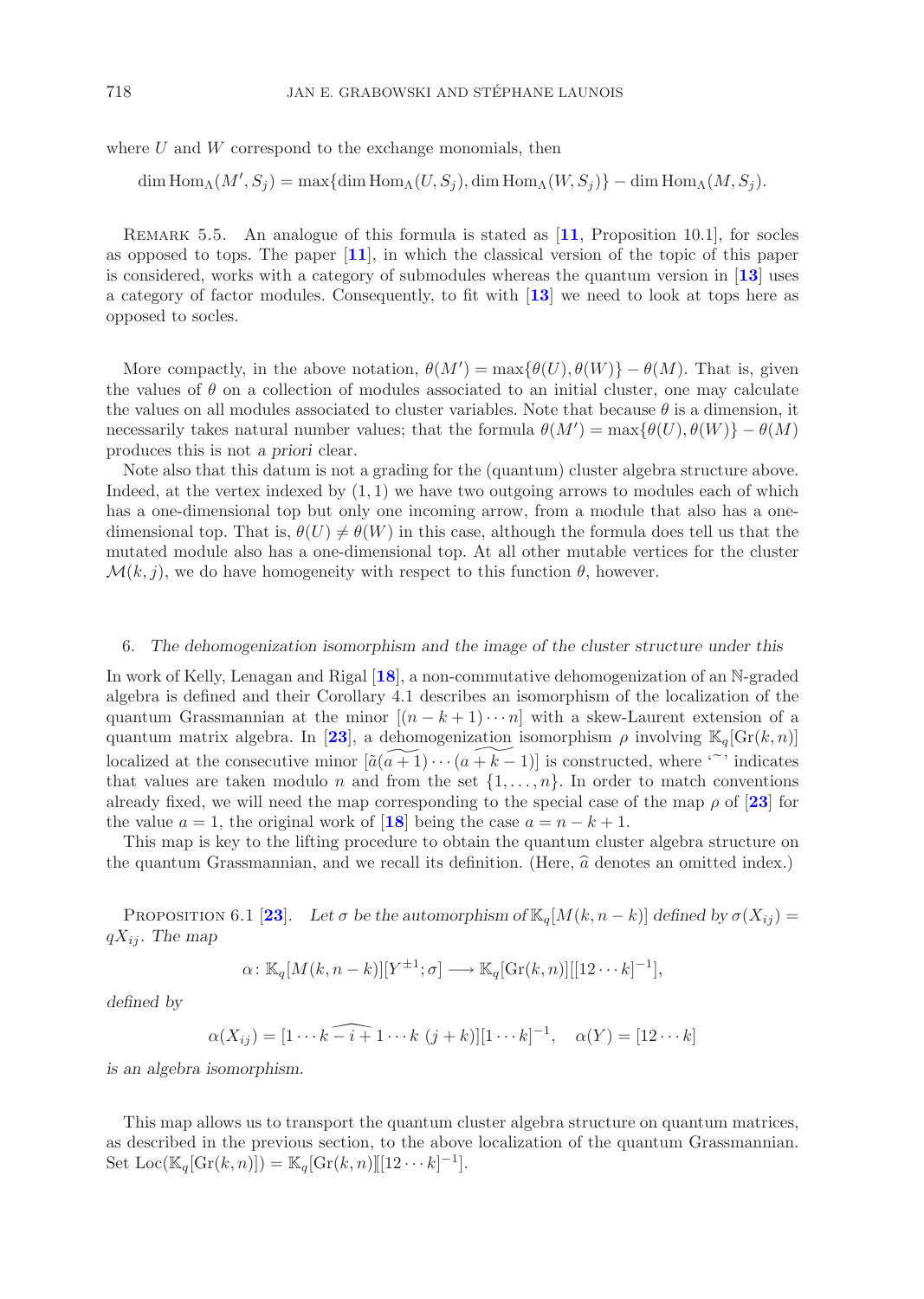From generalities on non-commutative dehomogenizations (see [**[18](#page-34-4)**, § 3]), the N-grading on  $\mathbb{K}_q[\text{Gr}(k,n)]$  that has all the generating Plücker coordinates [I] in degree 1 gives rise to a Zgrading on the localization. Let  $\mathbb{K}_q[\mathrm{Gr}(k,n)]_i$  denote the degree i homogeneous component of  $\mathbb{K}_q[\mathrm{Gr}(k,n)]$  for the aforementioned grading. Then

$$
Loc(\mathbb{K}_q[\mathrm{Gr}(k,n)]) = \bigoplus_{l \in \mathbb{Z}} Loc(\mathbb{K}_q[\mathrm{Gr}(k,n)])_l,
$$

with

$$
Loc(\mathbb{K}_q[\mathrm{Gr}(k,n)])_l = \sum_{j \geqslant 0} \mathbb{K}_q[\mathrm{Gr}(k,n)]_{l+j}[1 \cdots k]^{-j}.
$$

The non-commutative dehomogenization of  $\mathbb{K}_q[\text{Gr}(k,n)]$  is defined to be the degree 0 part of Loc( $\mathbb{K}_q[\text{Gr}(k,n)]$ ) with respect to this Z-grading and the results of [[18](#page-34-4), [23](#page-35-1)] show that this degree 0 part is isomorphic to the quantum matrices  $\mathbb{K}_q[M(k, n-k)]$ , via the map  $\alpha$  of Proposition 6.1. In particular, the map  $\alpha$  sends an element of the quantum matrices to a Klinear combination of elements of the form  $m[1 \cdots k]^{-j}$  where m is a homogeneous polynomial of degree j in  $\mathbb{K}_q[\mathrm{Gr}(k,n)]$ .

We note that  $\mathbb{K}_q[\text{Gr}(k,n)]$  is a subalgebra of  $\text{Loc}(\mathbb{K}_q[\text{Gr}(k,n)])$  but that  $\mathbb{K}_q[\text{Gr}(k,n)]$  has nontrivial intersection with every homogeneous component of  $Loc(K_q[Gr(k, n)])$ . More precisely,  $\mathbb{K}_q[\text{Gr}(k,n)]_l \subseteq \text{Loc}(\mathbb{K}_q[\text{Gr}(k,n)])_l$  for every l; less formally,  $\mathbb{K}_q[\text{Gr}(k,n)]$  is 'spread out' across all the components of  $Loc(\mathbb{K}_q[\text{Gr}(k, n)])$  and this is at the root of the technical difficulties that must be overcome in order to deduce our main result.

Now Proposition 6.1 describes the algebra  $Loc(\mathbb{K}_q[\text{Gr}(k, n)])$  in terms of a skew-Laurent extension of the quantum matrices and so we can use Proposition 4.1 to deduce the following.

PROPOSITION 6.2. The localization  $Loc(K_q[Gr(k, n)])$  is a graded quantum cluster algebra.

*Proof.* We have seen in Section 5 that  $\mathbb{K}_q[M(k, n-k)]$  is a graded quantum cluster algebra with the initial data provided by the theorem of Geiß, Leclerc and Schröer and the grading being the standard grading on  $\mathbb{K}_q[M(k, n - k)]$ . In particular, the initial cluster consists of homogeneous elements and the automorphism  $\sigma$  in Proposition 6.1 therefore acts on the initial cluster variable  $\mathcal{M}_{k(n-k)}(r,s) = \begin{bmatrix} C(r,s) \\ R(r,s) \end{bmatrix}$  by multiplication by  $q^{\deg(\mathcal{M}_{k(n-k)}(r,s))} = q^{\min(r,s)}$ . Thus, the required conditions for applying Proposition 4.1 hold and the skew-Laurent extension  $\mathbb{K}_q[M(k, n-k)][Y^{\pm 1}; \sigma]$  induced by  $\sigma$  is a graded quantum cluster algebra. Note that we have as additional coefficients Y and  $Y^{-1}$ .

Since the map  $\alpha$  in Proposition 6.1 is an algebra isomorphism, this structure is transported to Loc( $\mathbb{K}_q[\text{Gr}(k,n)]$ ). The extra coefficients Y and Y<sup>-1</sup> are mapped under  $\alpha$  to  $[1 \cdots k]$  and  $[1 \cdots k]^{-1}$ , respectively. We choose to place the coefficient  $[1 \cdots k]$  at position  $(1, k + 1)$  and  $[1 \cdots k]^{-1}$  at  $(2, k + 1)$ ; these choices are arbitrary.

We will denote by  $\mathcal{L}(k,n)$  the union of the image of  $\mathcal{M}(k,n-k)$  under  $\alpha$  with the set  $\{[1 \cdots k], [1 \cdots k]^{-1}\}.$  The corresponding exchange matrix will be denoted by  $B^{Loc}(k, n)$ ; this matrix is obtained from the exchange matrix  $B(k, n - k)$  by adding rows and columns indexed as  $(1, k + 1)$  and  $(2, k + 1)$  consisting of zeroes, corresponding to the two extra coefficients. The quasi-commutation matrix will be denoted by  $L^{\text{Loc}}(k, n)$  and, as described in Proposition 4.1, this is determined by  $L(k, n - k)$  and the automorphism  $\sigma$ .

For our grading, described by  $G^{\text{Loc}}(k, n) \in \mathbb{Z}^{k(n-k)+2}$ , we take the corresponding entry from  $G(k, n-k)$  for elements of the image of  $\mathcal{M}(k, n-k)$  under  $\alpha$  and take  $G_{(1,k+1)}^{\text{Loc}}=1$ and  $G_{(2,k+1)}^{\text{Loc}} = -1$ , in accordance with the natural choice. We note that this is not the natural grading on  $Loc(\mathbb{K}_q[\text{Gr}(k, n)])$  described above: that would of course have the image of  $\mathcal{M}(k,n-k)$  in degree 0, though it would agree with  $G_{(1,k+1)}^{\text{Loc}} = 1$  and  $G_{(2,k+1)}^{\text{Loc}} = -1$ . In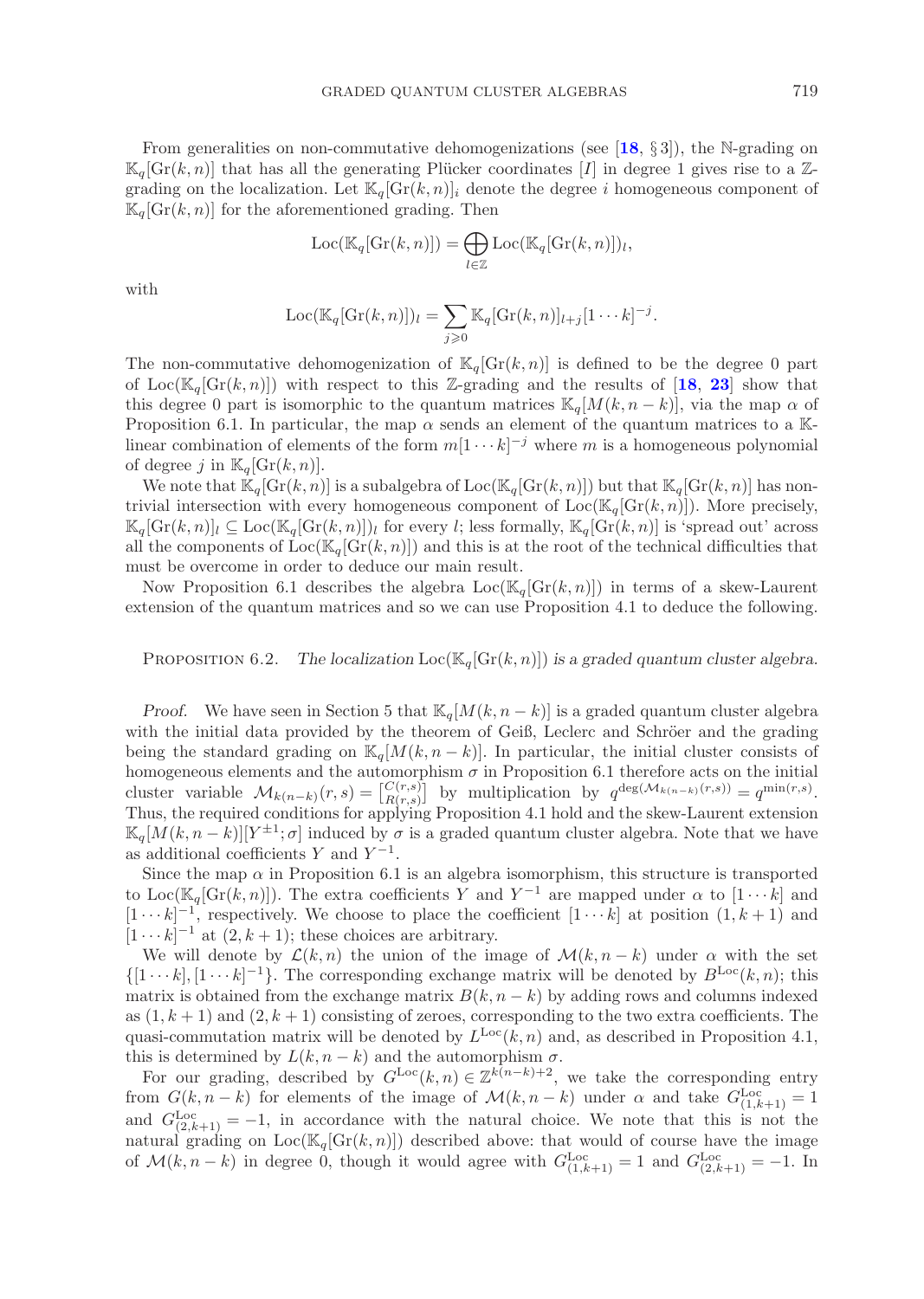making the choice of  $G^{\text{Loc}}(k, n)$  described here, we are explicitly choosing to retain the grading associated to the pre-image under  $\alpha$ , in  $\mathbb{K}_q[M(k, n-k)].$ 

Thus,  $Loc(K_q[Gr(k, n)])$  has a quantum cluster algebra structure with initial data

$$
(\mathcal{L}(k,n), B^{\mathrm{Loc}}(k,n), L^{\mathrm{Loc}}(k,n), G^{\mathrm{Loc}}(k,n)). \square
$$

However, this does not show that  $\mathbb{K}_q[\text{Gr}(k,n)]$  is a quantum cluster algebra. We see from Proposition 6.1 that  $\alpha$  maps each matrix generator  $X_{ij}$  to the product of a quantum Plücker coordinate and the element  $[1 \cdots k]^{-1}$ , and these are not elements of  $\mathbb{K}_q[\text{Gr}(k,n)]$ , viewed as a subalgebra of the localization in the obvious way. So although  $\mathbb{K}_q[\text{Gr}(k,n)]$  is a subalgebra of a quantum cluster algebra, it is not a cluster subalgebra: the cluster variables are not elements of the subalgebra.

For later use, we record a special case of a companion result of Lenagan and Russell [**[23](#page-35-1)**, Proposition 3.3] that describes the image of a quantum minor in  $\mathbb{K}_q[M(k, n-k)]$  under the map  $\alpha$ .

First, for indexing sets  $I = \{i_1, \ldots, i_t\}$  and  $J = \{j_1, \ldots, j_t\}$ , define

$$
Q_1(I, J) = \{j_1 + k, j_2 + k, \ldots, j_t + k\} \sqcup (\{1, \ldots, k\} \setminus \{k - i_1 + 1, k - i_2 + 1, \ldots k - i_t + 1\}).
$$

It is straightforward to verify that this is a subset of  $\{1,\ldots,n\}$  of cardinality k.

LEMMA 6.3 [[23](#page-35-1)]. Let  $\begin{bmatrix} J \ I \end{bmatrix}$  denote the quantum minor in  $\mathbb{K}_q[M(k, n-k)]$  with row and *column indexing sets* I *and* J*. Then*

$$
\alpha\left(\left[\begin{array}{c}J\\I\end{array}\right]\right)=[Q_1(I,J)][1\cdots k]^{-1}.
$$

Note that the sets  $Q_1(I,J)$  describe column sets of maximal minors, whose row set is necessarily  $\{1,\ldots,k\}$ .

This lemma has the following two consequences for the quantum cluster algebra structure on  $Loc(\mathbb{K}_q[\text{Gr}(k,n)])$ . First, we see that we can rephrase the lemma in terms of the components of the non-commutative dehomogenization as described above. Recall that  $\alpha$  restricts to an isomorphism of  $\mathbb{K}_q[M(k, n-k)]$  with the degree 0 part of  $Loc(\mathbb{K}_q[\text{Gr}(k, n)])$ ; the lemma tells us more.

COROLLARY 6.4. *The image of*  $\mathcal{M}(k, n-k)$  *under*  $\alpha$  *in* Loc( $\mathbb{K}_q[\text{Gr}(k, n)]$ ) *is contained in the subspace*  $\mathbb{K}_q[\text{Gr}(k,n)]_1[1\cdots k]^{-1}$  *of*  $\text{Loc}(\mathbb{K}_q[\text{Gr}(k,n)])_0 = \sum_{j\geqslant 0} \mathbb{K}_q[\text{Gr}(k,n)]_j[1\cdots k]^{-j}$ .

From Definition 5.1, we may compute the image of  $\mathcal{M}(k, n-k)$  under  $\alpha$  explicitly.

LEMMA 6.5. Let 
$$
\begin{bmatrix} C(r,s) \\ R(r,s) \end{bmatrix} \in \mathcal{M}(k, n-k)
$$
. Then  
\n
$$
\alpha \left( \begin{bmatrix} C(r,s) \\ R(r,s) \end{bmatrix} \right) = [\widetilde{\{1-s, 2-s, \ldots, r-s\}} \cup (\{1, \ldots, k\} \setminus \{r, \ldots, r+s\})][1 \cdots k]^{-1}.
$$

We illustrate this for our running example in Figure [3.](#page-24-0)

These results tell us about our initial cluster variables but in order to complete the lifting of the whole quantum cluster algebra structure to the quantum Grassmannian, we need a stronger statement on the images of *all* quantum cluster variables. This is achieved by the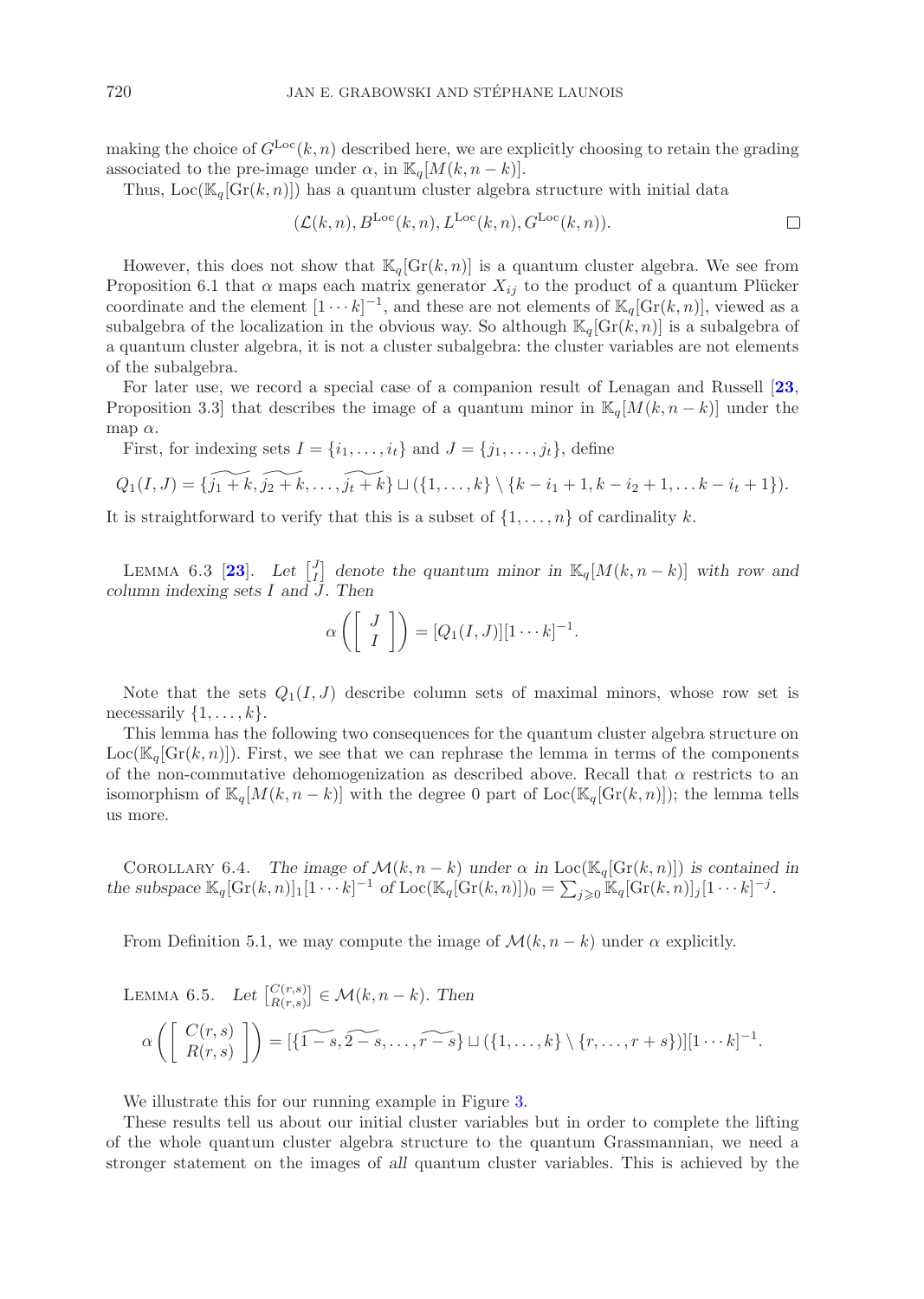

<span id="page-24-0"></span>FIGURE 3. *Initial cluster for a quantum cluster algebra structure on*  $Loc(\mathbb{K}_q[Gr(3,6)]).$ 

following theorem, which uses a cluster algebra argument, as opposed to direct calculation of the sort that gives the above results. It also emphasizes the relevance of the categorification.

Theorem 6.6. *Let* v *be a quantum cluster variable for the quantum cluster algebra structure on*  $\mathbb{K}_q[M(k, n-k)]$  *constructed from the initial data*  $\mathcal{M}(k, n-k)$ *. Let*  $M(v)$  *be the module in*  $\mathcal{C}_w$  *corresponding to v.* Then  $\alpha(v) \in \mathbb{K}_q[\text{Gr}(k,n)]_{\theta(M(v))}[1 \cdots k]^{-\theta(M(v))}$ , where  $\theta(M(v))$  is equal to the dimension of the top of the module  $M(v)$ .

*Proof.* We argue by induction on the length of mutation sequences. First, we see that the claim holds for elements of the initial cluster  $\mathcal{M}(k, n-k)$  by the observation that  $\theta(V_{(\alpha,\beta)})=1$ for all  $\alpha$  and  $\beta$  and by Corollary 6.4.

Note that the localization at hand,  $Loc(\mathbb{K}_q[\text{Gr}(k,n)])$ , is constructed from  $\mathbb{K}_q[\text{Gr}(k,n)]$  by localization at an Ore set that consists of (positive integer) powers of a single element,  $[1 \cdots k]$ . Since in any localization a finite set of elements has a common denominator, for any finite set of elements  $A_1,\ldots,A_r$  of  $\text{Loc}(\mathbb{K}_q[\text{Gr}(k,n)])$  there exists a positive integer m such that there exist  $B_1,\ldots,B_r \in \mathbb{K}_q[\text{Gr}(k,n)]$  with  $A_i = B_i[1\cdots k]^{-m}$ . Furthermore, we can choose m to be the (unique) least such positive integer, so that we may speak of lowest common denominators in this localization.

In particular, this holds for  $r = 1$ , so that every element A of Loc( $\mathbb{K}_q[\text{Gr}(k, n)]$ ) has a unique expression as  $B[1 \cdots k]^{-d(A)}$  with  $B \in \mathbb{K}_q[\text{Gr}(k,n)]$  and  $d(A)$  minimal. Equivalently, there exists a unique smallest  $d(A)$  such that A is an element of the subspace  $\mathbb{K}_q[\text{Gr}(k,n)]_{d(A)}[1\cdots k]^{-d(A)}$ of  $Loc(\mathbb{K}_q[\operatorname{Gr}(k,n)]).$ 

Since  $[\overline{1} \cdots k] \in \mathbb{K}_q[\text{Gr}(k,n)]$ , we see that this implies that  $A \in \mathbb{K}_q[\text{Gr}(k,n)]_j[1 \cdots k]^{-j}$  for all  $j \ge d(A)$  since

$$
A = B[1 \cdots k]^{-d(A)} = (B[1 \cdots k]^{j-d(A)})[1 \cdots k]^{-j}.
$$

This is why the decomposition  $\text{Loc}(\mathbb{K}_q[\text{Gr}(k,n)]) = \sum_{j\geqslant 0} \mathbb{K}_q[\text{Gr}(k,n)]_j[1\cdots k]^{-j}$  is not a direct sum decomposition.

Now, assume that the claim holds for some cluster N mutation-equivalent to  $\mathcal{M}(k, n - k)$ . Let  $X_1,\ldots,X_r$  be the quantum cluster variables appearing in N. Then the mutation of  $X_i$ , say, is computed by taking the sum of the two relevant exchange monomials. More precisely, recall that the exchange relations take the form

$$
X_i' = M(\underline{b}_i^+) + M(\underline{b}_i^-),
$$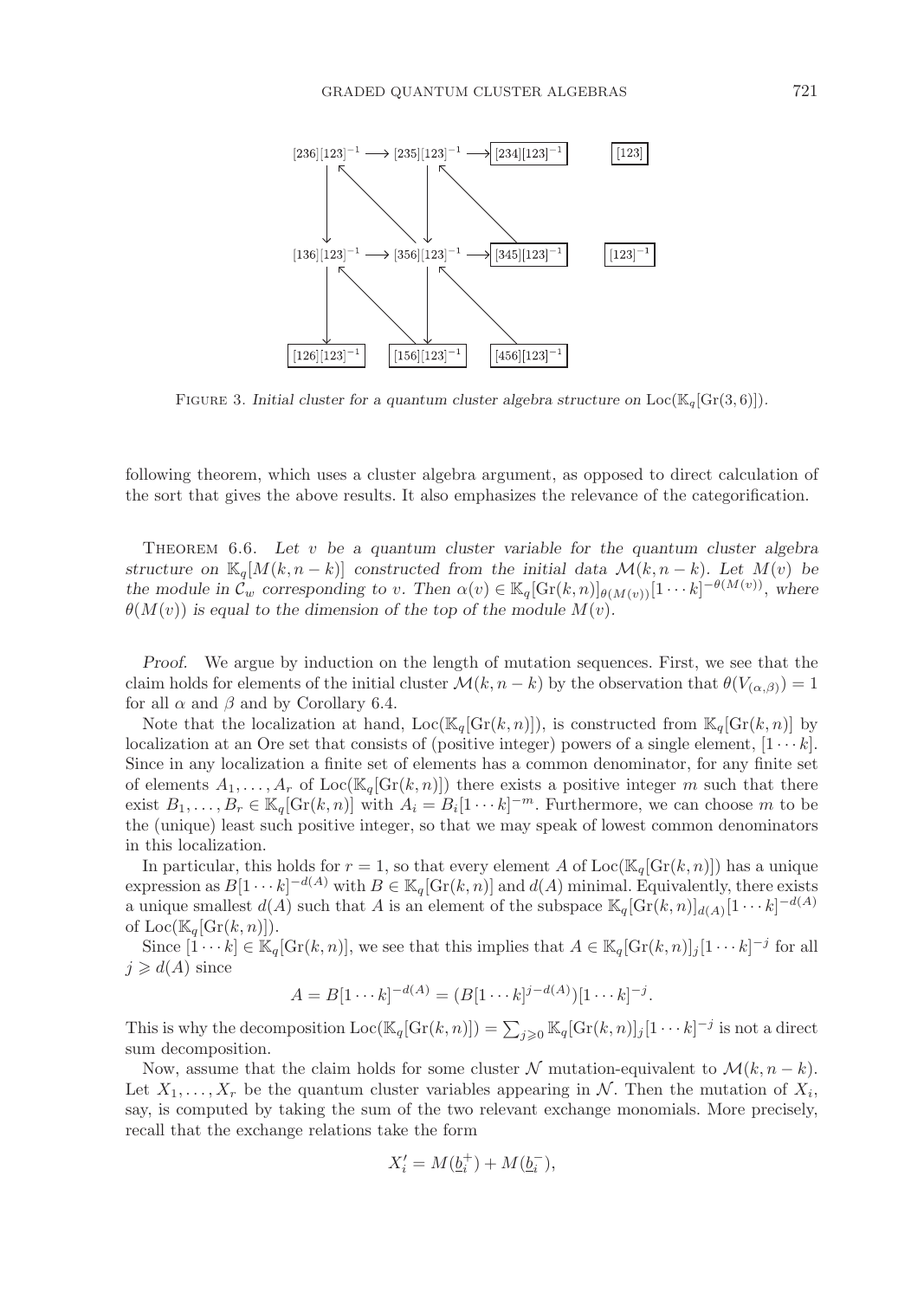with

$$
M(a_1,\ldots,a_r) \stackrel{\text{def}}{=} q^{(1/2)\sum_{u
$$

and the integers  $a_i$  are all non-negative except for  $a_k = -1$ . It is convenient to observe, however, that since  $X_i$  quasi-commutes with every other element of the cluster, so does its inverse and we can re-write the exchange relation in the form

$$
X_i' X_i = N_+ + N_-,
$$

by quasi-commuting  $X_i^{-1}$  to the right-hand side of each monomial  $M(\underline{b}_i^+)$  and  $M(\underline{b}_i^-)$  and multiplying through. Of course, this changes the powers of  $q$  appearing in front of the monomials but for the present argument this does not matter. Now we see that we may use the inductive hypothesis and the existence of lowest common denominators to first write  $N_{\pm} = S_{\pm} [1 \cdots k]^{-d(N_{\pm})}$  with  $S_{\pm} \in \mathbb{K}_q[\text{Gr}(k,n)]$  and  $d(N_{\pm})$  positive integers and then to write  $N_+ + N_-$  as a product of an element of  $\mathbb{K}_q[\text{Gr}(k,n)]$  with some power m of  $[1 \cdots k]^{-1}$ . Furthermore, it is clear that the minimal such m is equal to the maximum of the powers  $d(N_+)$  and  $d(N_-)$ . Hence, the exchange relation tells us that when we write  $X_i = T_i[1 \cdots k]^{-d(X_i)}$  and  $X'_i = T'_i[1 \cdots k]^{-d(X'_i)}$  with  $T_i, T'_i \in \mathbb{K}_q[\text{Gr}(k, n)], d(X'_i)$  is equal to  $\max\{d(N_+), d(N_-)\} - d(X_i).$ 

However, we have seen this formula previously: it is precisely the formula determining the values of  $\theta$  by repeated mutation. Since the integers given by  $\theta$  (the dimension of the top<sup>[†](#page-25-0)</sup> of the corresponding module) and  $d$  (the minimal positive integer described above) take the same initial values, this being the base case for our induction, and since they mutate by identical formulae, we see that they agree on all quantum cluster variables. This proves the theorem.  $\Box$ 

A more direct argument can be made for the quantum cluster variables for  $\mathbb{K}_q[M(k, n-k)]$ whose image under  $\alpha$  is a quantum Plücker coordinate multiplied by some power of  $[1 \cdots k]^{-1}$ . For we may observe that as we range over all possible indexing sets  $I$  and  $J$  of quantum minors in  $\mathbb{K}_q[M(k, n-k)]$ , the collection of sets  $Q_1(I, J)$  ranges over all k-subsets of  $\{1, \ldots, n\}$  except  $\{1,\ldots,k\}$ . Then since [[13](#page-34-5), Corollary 12.4] tells us that every quantum minor does occur as a quantum cluster variable in the quantum cluster algebra structure for  $\mathbb{K}_q[M(k, n-k)]$ , we see the following.

COROLLARY 6.7. *For each k-subset* I of  $\{1, \ldots, n\}$ , we have that  $[I][1 \cdots k]^{-1}$  is a quantum *cluster variable in the above quantum cluster algebra structure on*  $Loc(\mathbb{K}_q[\text{Gr}(k, n)])$ *.* 

Here,  $[I]$  is the quantum Plücker coordinate corresponding to I. Note that this is consistent with the above general theorem, since the corresponding modules have simple tops; the latter follows from the fact that this is true for the modules  $V_{(\alpha,\beta)}$ , this itself being a feature of being in type A.

#### 7. *A quantum cluster algebra structure on the quantum Grassmannian*

The final step is to use Theorem 4.6 to re-scale the quantum cluster variables appearing in the above quantum cluster algebra structure on  $Loc(\mathbb{K}_q[\text{Gr}(k, n)])$  to eliminate the inverse of the minor  $[1 \cdots k]$  that appears. By doing so, we will see that all the re-scaled quantum cluster

<span id="page-25-0"></span><sup>&</sup>lt;sup>†</sup>We note that in the specific case at hand, the category  $\mathcal{C}_w$  categorifying quantum matrices  $\mathbb{K}_q[M(k,j)]$  has the property that each indecomposable module has top isomorphic to a direct sum of copies of  $S_j$ . So w simply say 'top' here, as opposed to ' $S_i$ -component of the top' as in the general case described in Section 5.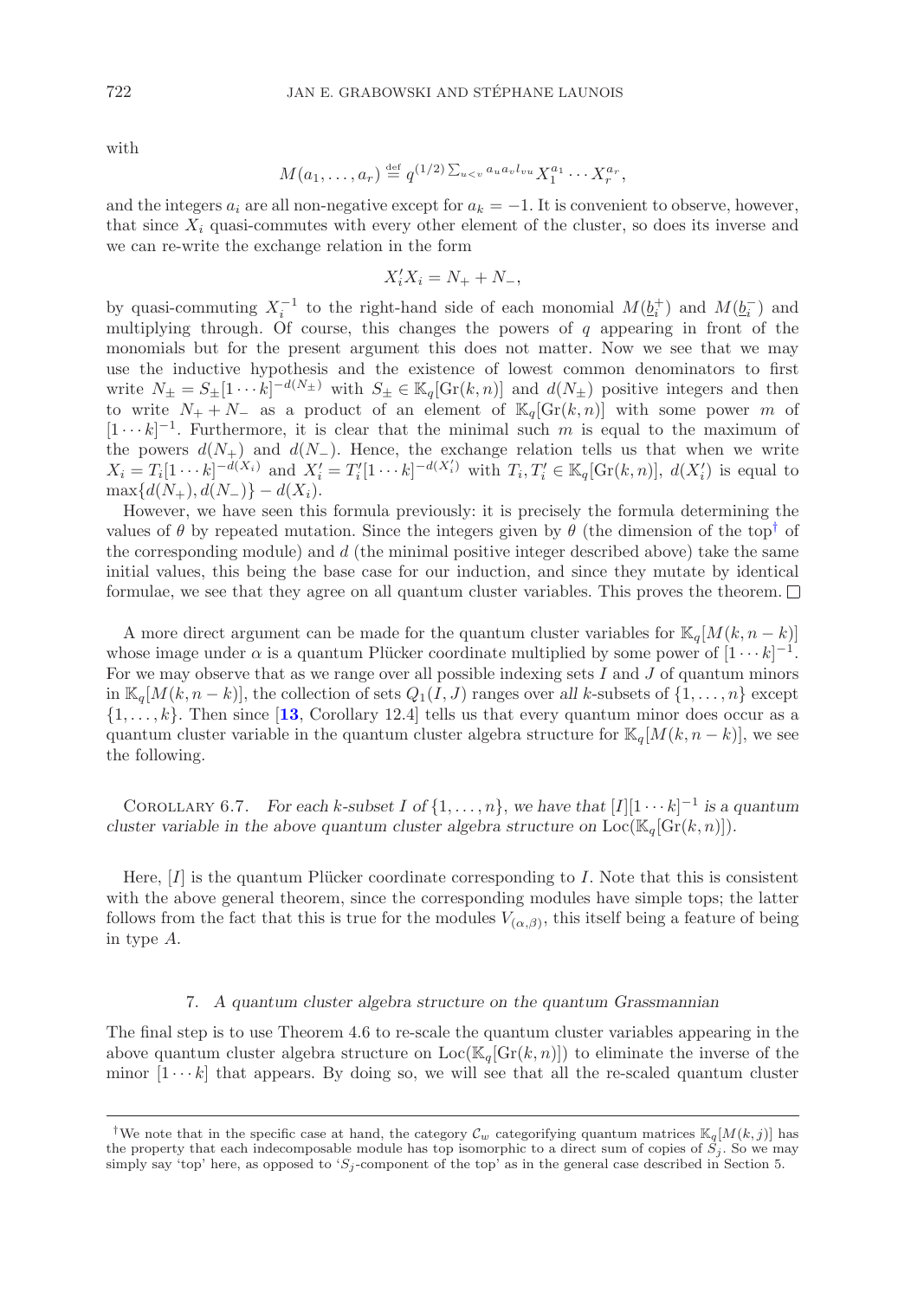variables in fact lie in  $\mathbb{K}_q[\text{Gr}(k, n)]$ , which together with Corollary 6.7 will imply that we have a (graded) quantum cluster algebra structure on  $\mathbb{K}_q[\text{Gr}(k,n)]$ , since the Plücker coordinates generate  $\mathbb{K}_q[\mathrm{Gr}(k,n)]$ .

From the previous section, notably Theorem 6.6, we know that the power of  $[1 \cdots k]$  appearing in any quantum cluster variable is exactly given by  $\theta$ , the dimension of the top of the corresponding module in the categorification. We would like to apply our re-scaling theorem, Theorem 4.6, but we cannot do so directly because as we noted before  $\theta$  is not a grading. Therefore, our first task is to fix this.

More concretely, we will alter slightly the initial data in order to correct the inhomogeneity at the position (1, 1). For we observe that at every mutable index  $(\alpha, \beta)$  except the top-left, that is, except at (1, 1), the exchange quiver has the *same* number of incoming and outgoing arrows. In other words, the exchange matrix  $B = B^{\text{Loc}}(k, n)$  admits a grading by the vector  $a = (1, \ldots, 1, -1, 1) \in \mathbb{Z}^{k(n-k)+2}$  except for at the index  $(1, 1)$ . We would like to use this grading a as one of our input data to Theorem 4.6 but we need to homogenize  $B$  at  $(1,1)$  in order to do so. We note that  $\underline{a}$  ends with the values  $-1$  and 1 in order to reflect the natural grading on Loc( $\mathbb{K}_q[\mathrm{Gr}(k,n)]$ ) in terms of the power of  $[1 \cdots k]^{-1}$  occurring in our expressions for the quantum cluster variables.

We observe that the grading a does correspond to  $\theta$ , at least away from the coefficients  $[1 \cdots k]^{\pm 1}$ . This is as expected, for this categorical data  $\theta$  is exactly what is used in [[11](#page-34-3), § 10] to make the lifting work classically. The classical version uses quotients rather than localizations, as we must, but we can see that reinterpreting  $\begin{bmatrix} 11, \S 10 \end{bmatrix}$  $\begin{bmatrix} 11, \S 10 \end{bmatrix}$  $\begin{bmatrix} 11, \S 10 \end{bmatrix}$  in terms of localizations gives rise to the analogue of what we do here.

The underlying reason for the choice we will make below, and its classical analogue in [**[11](#page-34-3)**, § 10], is geometric. This is explained in the discussion after [**[14](#page-34-11)**, Theorem 4.14]. That theorem describes the passage from the corresponding classical (commutative) cluster algebra structure on K[Mat(k, n − k)] to one on K[Gr(k, n)] in more concrete terms than those used in [[11](#page-34-3), § 10], where the general result was the focus. (We note that we do not directly rely on the classical result but do indirectly, in that results we use from [**[13](#page-34-5)**] rely on the existence of the classical cluster algebra structure on K[Mat $(k, n - k)$ ].)

Hence, we define a new initial datum as follows. Let

$$
(\mathcal{L} = \mathcal{L}(k, n), B = B^{\text{Loc}}(k, n), L = L^{\text{Loc}}(k, n), G = G^{\text{Loc}}(k, n))
$$

denote the initial data for the quantum cluster algebra structure on  $Loc(K_q[Gr(k, n)])$  described in the previous section. Here  $\mathcal{L} = \{ \mathcal{L}_{(r,s)} \mid 1 \leqslant r \leqslant k, 1 \leqslant s \leqslant n-k \} \cup \{ \mathcal{L}_{(1,k+1)}, \mathcal{L}_{(2,k+1)} \}$ . We add an additional coefficient (that is, a non-mutable variable)  $\mathcal{L}_{(0,0)}$  to the initial cluster  $\mathcal{L}$ , namely  $\mathcal{L}_{(0,0)} = [1 \cdots k] [1 \cdots k]^{-1}$ . Let us denote by  $\hat{\mathcal{L}}$  the set  $\mathcal{L} \cup {\mathcal{L}_{(0,0)}}$ . Of course, this additional element is simply the identity for the algebra  $Loc(\mathbb{K}_q[\text{Gr}(k, n)])$  and as such it certainly quasi-commutes with every element of  $\mathcal{L}$ , giving that the corresponding quasi-commutation matrix L is constructed from L by setting  $L_{(0,0),(0,0)} = 0$ ,  $L_{(0,0),(r,s)} = L_{(r,s),(0,0)} = 0$  for all  $(r, s) \in \{1 \leq r \leq k, 1 \leq s \leq n-k\} \cup \{(1, k+1), (2, k+1)\}\$ and  $\hat{L}_{(r_1, s_1), (r_2, s_2)} = L_{(r_1, s_1), (r_2, s_2)}$ whenever  $(r_1, s_1), (r_2, s_2) \neq (0, 0)$ .

Next we add an extra arrow to the exchange quiver, from  $(0,0)$  to  $(1,1)$ , or equivalently define

$$
\hat{B}_{(r_1,s_1),(r_2,s_2)} \stackrel{\text{def}}{=} \begin{cases}\n0 & \text{if } (r_1,s_1) = (0,0) \text{ and } (r_2,s_2) = (0,0), \\
& \text{or } (r_1,s_1) = (0,0) \text{ and } (r_2,s_2) \neq (1,1), \\
& \text{or } (r_1,s_1) \neq (1,1) \text{ and } (r_2,s_2) = (0,0), \\
1 & \text{if } (r_1,s_1) = (0,0) \text{ and } (r_2,s_2) = (1,1), \\
-1 & \text{if } (r_1,s_1) = (1,1) \text{ and } (r_2,s_2) = (0,0), \\
B_{(r_1,s_1),(r_2,s_2)} & \text{otherwise.}\n\end{cases}
$$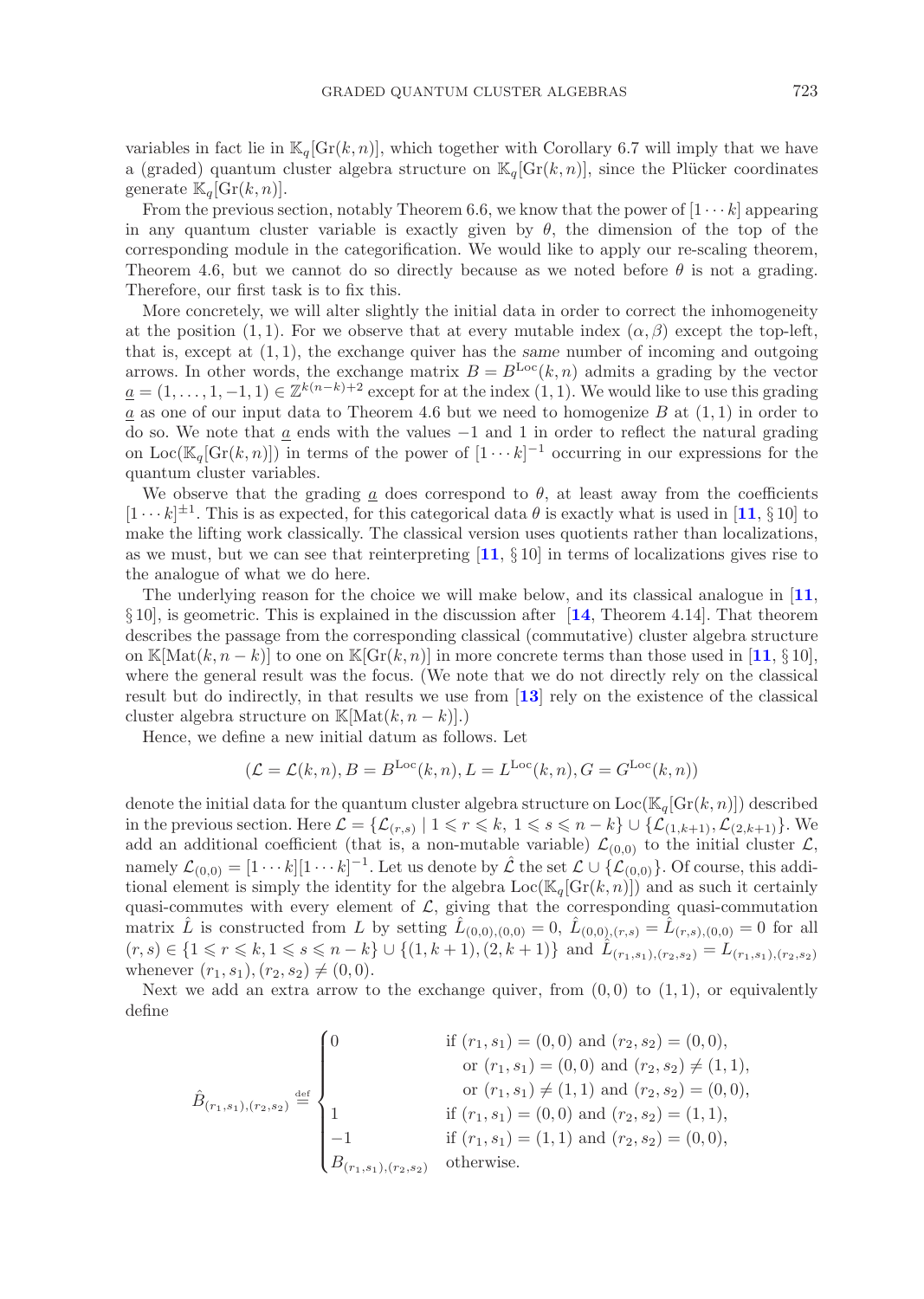

<span id="page-27-0"></span>Figure 4. *Homogenized initial cluster for a quantum cluster algebra structure on*  $Loc(\mathbb{K}_q[\text{Gr}(3,6)]).$ 

For a grading  $\hat{G}$ , we take  $\hat{G} = (-1, \ldots, -1, 1, -1) \in \mathbb{Z}^{k(n-k)+3}$ . Our reason for doing so is that G records the power of  $[1 \cdots k]$  occurring in the initial cluster variables as shown in the previous section, namely  $-1$  except for the coefficient  $[1 \cdots k]$ . This is indeed still a grading, as is easily checked. We will not forget the data in the original grading  $G$ : it will also be used when we apply Theorem 4.6, which takes *two* gradings among its inputs.

Now it is straightforward to check that  $(\hat{\mathcal{L}}, \hat{B}, \hat{L}, \hat{G})$  is valid initial data for a graded quantum cluster algebra structure on  $Loc(\mathbb{K}_q[\text{Gr}(k, n)])$ . Indeed, compatibility of B with L is immediate, since L contains only zeroes in the row and column indexed by  $(0, 0)$ . The grading condition holds by construction.

Furthermore, the quantum cluster variables obtained by iterated mutation from the initial seed  $(\mathcal{L}, \mathcal{B}, \mathcal{L}, \mathcal{G})$  are equal to those obtained from  $(\mathcal{L}, \mathcal{B}, \mathcal{L}, \mathcal{G})$ , since the new variable is simply the identity in  $Loc(K_q[\text{Gr}(k, n)])$  and as such has no effect whatsoever on any exchange monomials it appears in. It is to this altered graded quantum cluster algebra structure on  $Loc(\mathbb{K}_q[\text{Gr}(k,n)])$ , with initial seed  $(\mathcal{L}, B, L, G)$  that we will apply Theorem 4.6.

In Figure [4,](#page-27-0) we give this homogenized initial cluster for our running example with  $k = 3$  and  $n=6$ .

LEMMA 7.1. As in Proposition 6.1, let  $\sigma$  be the automorphism of  $\mathbb{K}_q[M(k, n-k)]$  defined *by*  $\sigma(X_{ij}) = qX_{ij}$ . Then there is an automorphism  $\hat{\sigma}$  of  $\mathbb{K}_q[M(k, n-k)][\hat{Y}^{\pm 1}; \sigma]$  defined by  $\hat{\sigma}|_{\mathbb{K}_q[M(k,n-k)]} = \sigma$  and  $\hat{\sigma}(Y) = Y$ .

*Proof.* One easily sees that  $\hat{\sigma}$  respects the relations  $Y X_{ij} = \sigma(X_{ij}) Y$  in the skew-Laurent extension.  $\Box$ 

COROLLARY 7.2. *There is an automorphism of*  $Loc(\mathbb{K}_q[\text{Gr}(k, n-k)])$  *defined as the composition*  $\tau = \alpha \circ \hat{\sigma} \circ \alpha^{-1}$ , where  $\alpha$  is the dehomogenization isomorphism.

Denote by  $\hat{t}$  the vector with  $\hat{t}_{(0,0)} = 0$  and  $\hat{t}_{(r,s)} = G_{(r,s)}$ . Then the vector  $\hat{t}$  described a grading for  $\hat{B}$  above, since G was a grading for B. The choice of  $\hat{t}_{(0,0)} = 0$  is the unique one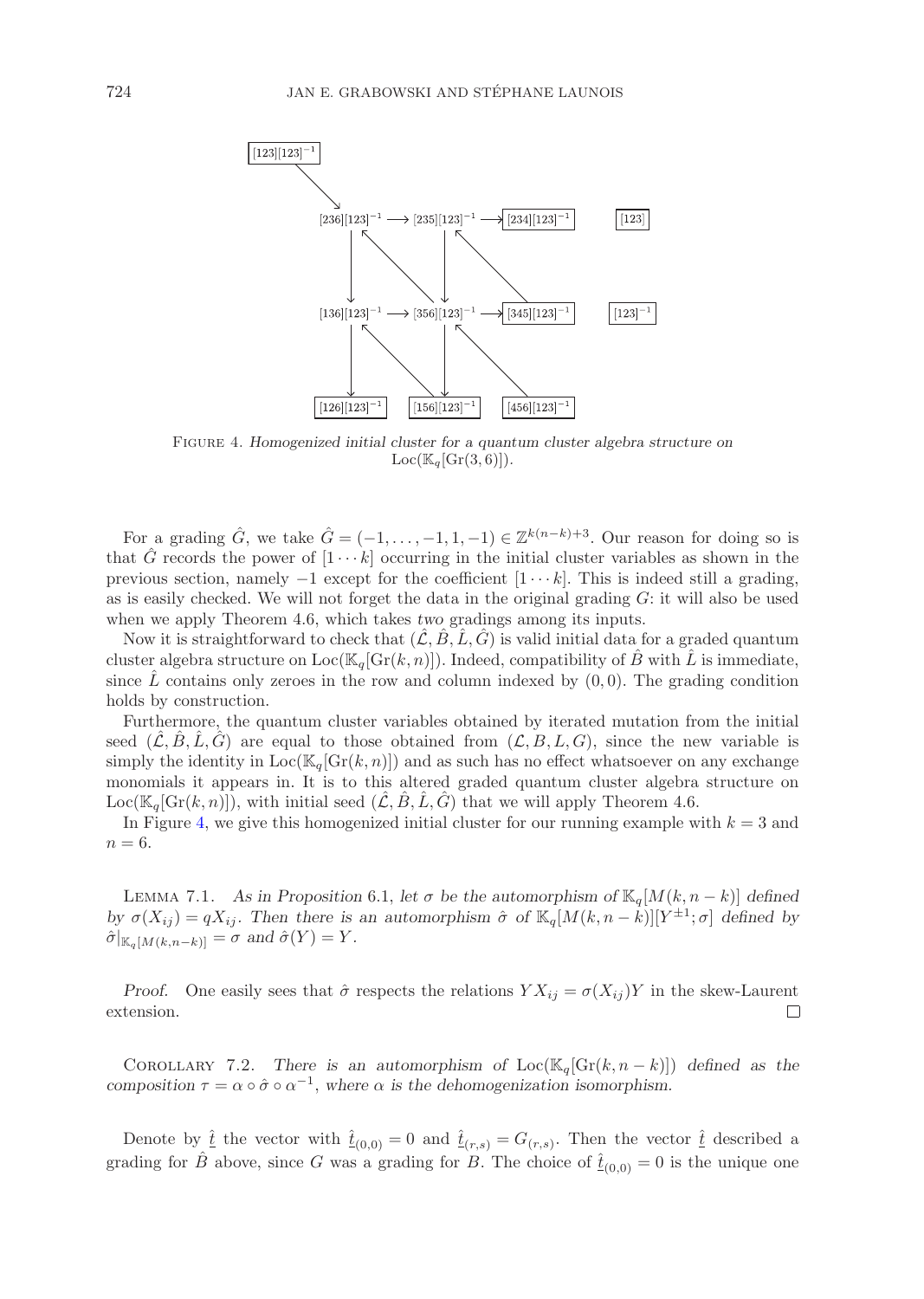such that  $\hat{t}$  is indeed an extension of the grading G to a grading for  $\hat{B}$  but is also consistent with the natural degree of  $\hat{L}_{(0,0)} = [1 \cdots k][1 \cdots k]^{-1} = 1$  being zero.

Recall that the grading G describes precisely the degree of the initial quantum cluster variables for the quantum cluster algebra structure on  $\mathbb{K}_q[M(k, n-k)]$ , where 'degree' means as a homogeneous polynomial in the matrix generators. Indeed we saw that the quantum cluster algebra structure on  $\mathbb{K}_q[M(k, n - k)]$  is precisely graded by this natural grading. Then it is clear from its definition that  $\sigma$  acts by multiplication by q to this degree, as we noted previously. Passing this through the isomorphism  $\alpha$ , we see that  $\tau$  is exactly the automorphism induced by  $\hat{t}$ , or equivalently that  $\hat{t}$  may be recovered from  $\tau$ .

Now we apply Theorem 4.6.

PROPOSITION 7.3. Let  $Loc(K_q[\text{Gr}(k, n)])$  have the graded quantum cluster algebra *structure induced by the initial seed*  $(\hat{\mathcal{L}}, \hat{\mathcal{B}}, \hat{\mathcal{L}}, \hat{\mathcal{G}})$ . Then there exists a graded quantum *cluster algebra structure on a subalgebra*  $\text{Loc}(\mathbb{K}_q[\text{Gr}(k,n)])$  *of the skew-Laurent extension*  $Loc(\mathbb{K}_q[\text{Gr}(k, n)])[Z^{\pm 1}; \tau]$  with initial data

(1)  $\tilde{\mathcal{L}} = \{ [1 \cdots k] [1 \cdots k]^{-1} Z \} \cup \{ \tilde{\mathcal{L}}_{(r,s)} = q^{\hat{t}_{(r,s)}/2} \hat{\mathcal{L}}_{(r,s)} Z \mid 1 \leqslant r \leqslant k, 1 \leqslant s \leqslant n-k \}$  $\cup \, \{ q^{1/2} [1 \cdots k] Z^{-1} , q^{-1/2} [1 \cdots k]^{-1} Z \} ;$  $(2) \tilde{B} = \hat{B}$ ; (3)  $\tilde{L}$  *satisfies*  $\tilde{L}_{(r_1,s_1),(r_s,s_2)} = \hat{L}_{(r_1,s_1),(r_2,s_2)} + \hat{t}_{(r_2,s_2)} - \hat{t}_{(r_1,s_1)}$ ; and  $(4) \tilde{G} = 0.$ 

*Here the automorphism*  $\tau$  *is as described in the previous lemma, inducing the grading*  $t$ *.* 

*Proof.* We apply Theorem 4.6 with  $t = \hat{t}$  and  $u = -\hat{G}$ . As noted above, both are gradings for  $\hat{B}$ . Then one easily checks that  $(\underline{t} \wedge \underline{u})_{ij} = t_j - t_i$ , giving the form of  $\tilde{L}$  as stated, and we have  $\tilde{G} = \hat{G} + (-\hat{G}) = 0.$  $\Box$ 

Indeed, applying Corollary 4.7 to this setting, we have that the quantum cluster variables for this quantum cluster algebra structure on  $Loc(K_q[Gr(k, n)])$  are in bijection with those of  $Loc(\mathbb{K}_q[\text{Gr}(k, n)])$  and furthermore the former have the form of a product of a power of q, a quantum cluster variable for  $Loc(\mathbb{K}_q[\text{Gr}(k, n)])$  and a power of Z.

Thus, for our running example  $k = 3$  and  $n = 6$  we have as initial cluster for the quantum cluster algebra Loc( $\mathbb{K}_q[\text{Gr}(3,6)]$ ) that shown in Figure [5.](#page-29-0) The values of  $\hat{t}$  giving the powers of  $q$  appearing are derived by reading off from Figure [2](#page-19-0) the degrees of the corresponding variables as homogeneous polynomials in the matrix generators. So, for example,  $\hat{t}_{(2,2)} = 2$ since  $[356][123]^{-1} = \alpha \binom{[23]}{23}$  and the latter has degree 2.

LEMMA 7.4. *The element*  $q^{-1/2}[1 \cdots k]^{-1}Z$  *is central in*  $Loc(\mathbb{K}_q[\text{Gr}(k,n)))[Z^{\pm 1}; \tau]$  *and hence is a central coefficient in the quantum cluster algebra*  $Loc(\mathbb{K}_q[\text{Gr}(k, n)])$ *.* 

*Proof.* We chose τ so that

$$
\tau([1\cdots k]) = \alpha(\sigma(\alpha^{-1}([1\cdots k]))) = \alpha(\sigma(Y)) = \alpha(Y) = [1\cdots k],
$$

and hence Z commutes with  $[1 \cdots k]$ , and so that  $\alpha(Y) = [1 \cdots k]$  and Z satisfy the same quasi-commutation relations with  $\alpha(\mathbb{K}_q[M(k, n-k)])$ . It follows that the stated element is central. $\Box$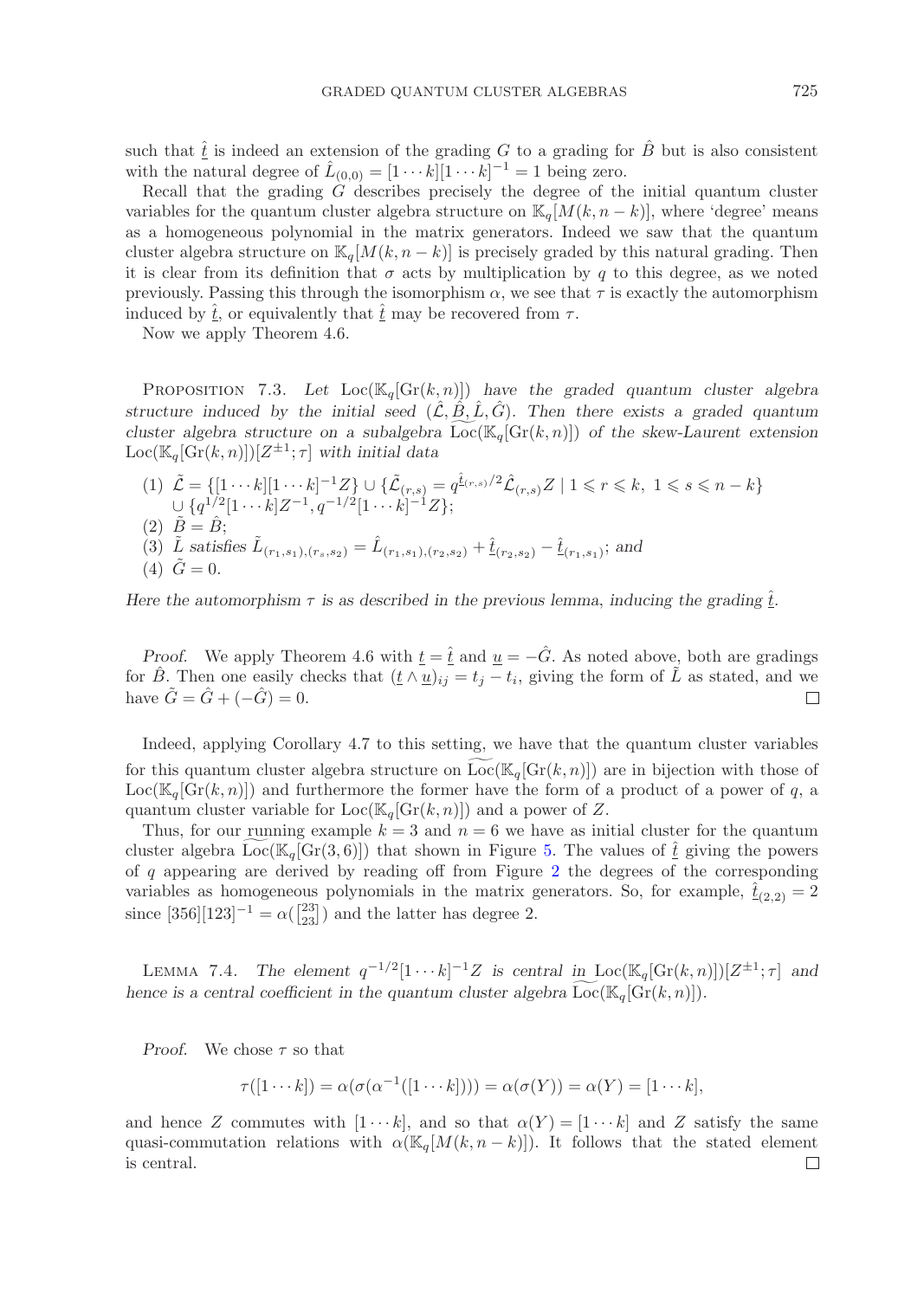

<span id="page-29-0"></span>FIGURE 5. *Initial cluster for a quantum cluster algebra structure on*  $\widetilde{\text{Loc}}(\mathbb{K}_q[\text{Gr}(3,6)]).$ 

PROPOSITION 7.5. *The quotient algebra*  $\widetilde{\text{Loc}}(\mathbb{K}_q[\text{Gr}(k,n)])/(q^{-1/2}[1\cdots k]^{-1}Z-1)$  inherits<br>creded quantum cluster algebra structure *a graded quantum cluster algebra structure.*

*Proof.* The previous lemma tells us that the element we wish to set to 1 in the quotient is a central coefficient in the quantum cluster algebra structure on  $Loc(\mathbb{K}_q[\text{Gr}(k,n)])$ . Furthermore, examining the exchange matrix given by from Proposition 7.3, we see that this element and its inverse appear in the corresponding exchange quiver in components disconnected from the main part of the quiver containing the mutable vertices. As such, these elements can play no role whatsoever in mutations. Then it is easy to see that the quotient that sets these elements to 1 is again a quantum cluster algebra, with the natural quotient data.

(Algebraically, we have that the algebra  $Loc(\mathbb{K}_q[\text{Gr}(k, n)])$  decomposes as a quantum cluster *algebra* as a tensor product  $A \otimes \mathbb{K}[(q^{-1/2}[1 \cdots k]^{-1}Z)^{\pm 1}]$ ; the quotient we take factors out this subalgebra of Laurent polynomials in the element  $q^{-1/2}[1 \cdots k]^{-1}Z$ .)

Since the element  $q^{-1/2}[1 \cdots k]^{-1}Z$  has degree 0 (as  $\tilde{G} = 0$ ), this quantum cluster algebra is again graded by the grading  $-\hat{G}$ , suitably restricted; indeed we see that this grading is equal to  $1 = (1, \ldots, 1) \in \mathbb{Z}^{k(n-k)+1}$ .  $\Box$ 

In particular, in this quotient the two coefficients  $q^{1/2}[1 \cdots k]Z^{-1}$  and  $q^{-1/2}[1 \cdots k]^{-1}Z$  are both identified with the identity and as such may be deleted from the quantum cluster algebra data with no effect, which we do.

We remark that it is possible to show by a slightly more involved argument that the quotient of a quantum cluster algebra by a central coefficient is again a quantum cluster algebra, without the stronger hypothesis of the corresponding frozen vertices being disconnected from all mutable ones in the exchange quiver. However, to prove this here would take us some distance from our goal, so we omit this on this occasion.

We are now ready to prove our main theorem.

THEOREM 7.6. *The quotient algebra*  $\widetilde{\text{Loc}}(\mathbb{K}_q[\text{Gr}(k, n)])/(q^{-1/2}[1 \cdots k]^{-1}Z - 1)$  is isomor-<br>
is to  $\mathbb{K}_r[\text{Cr}(k, n)]$ . Hence, the quotient Concernancial  $\mathbb{K}_r[\text{Cr}(k, n)]$  of mits a graded quotient *phic to*  $\mathbb{K}_q[\text{Gr}(k,n)]$ *. Hence, the quantum Grassmannian*  $\mathbb{K}_q[\text{Gr}(k,n)]$  *admits a graded quantum algebra structure.*

*Proof.* We proceed in two steps. First, we show the existence of a surjective homomorphism from  $\mathbb{K}_q[\text{Gr}(k,n)]$  to the quotient  $\widetilde{\text{Loc}}(\mathbb{K}_q[\text{Gr}(k,n)])/(q^{-1/2}[1\cdots k]^{-1}Z-1)$ . Then we show that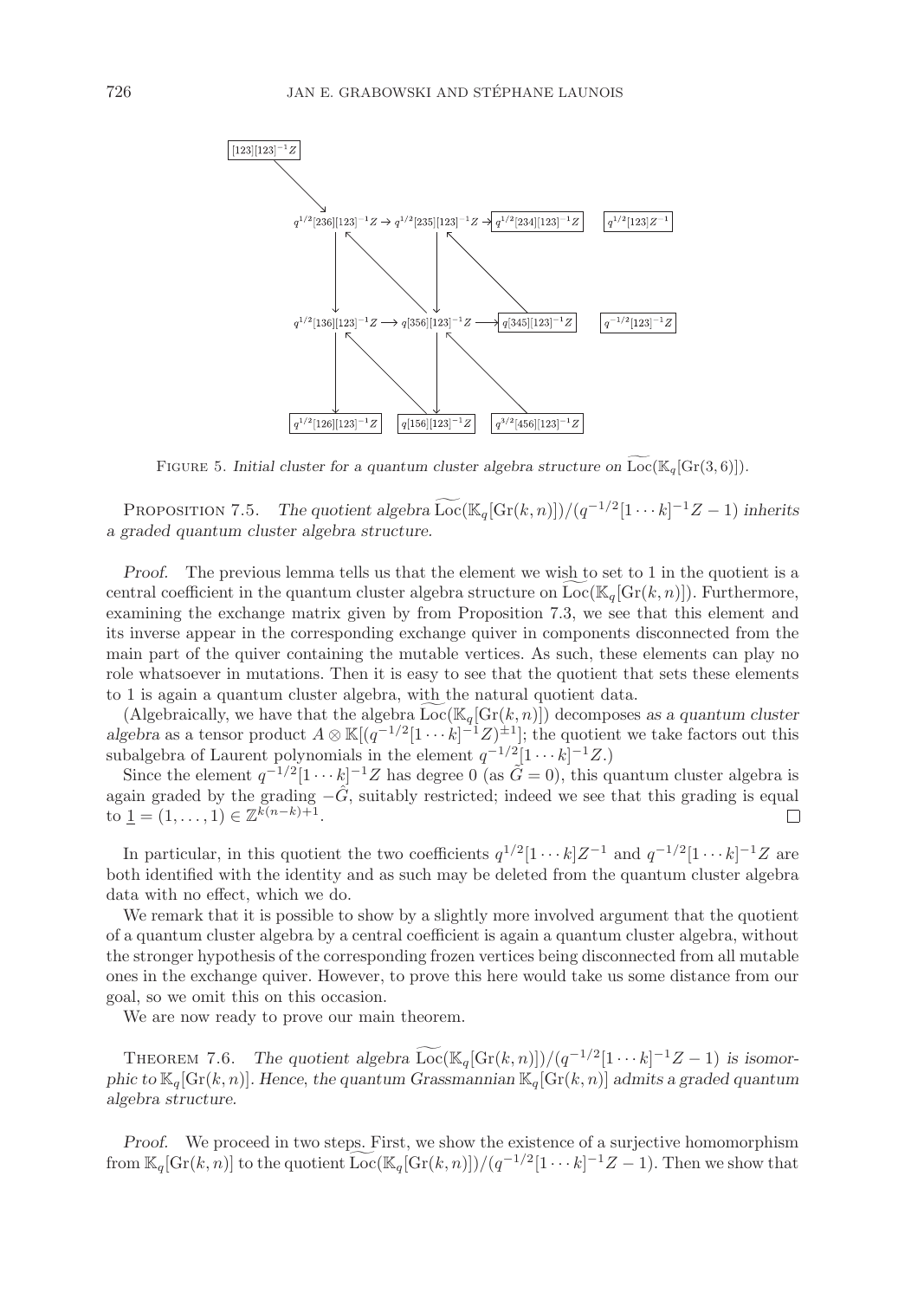the latter has the same Gel'fand–Kirillov dimension as  $\mathbb{K}_q[\text{Gr}(k, n)]$ , from which it follows that the two algebras are isomorphic.

Let us denote by z the (central) element  $q^{-1/2}[1 \cdots k]^{-1}Z \in \text{Loc}(\mathbb{K}_q[\text{Gr}(k,n)])[Z^{\pm 1}; \tau]$ . Then let  $f: \mathbb{K}_q[\text{Gr}(k,n)] \to \text{Loc}(\mathbb{K}_q[\text{Gr}(k,n)])[Z^{\pm 1}; \tau]$  be the linear map defined on the generating quantum Plücker coordinates [I] of  $\mathbb{K}_q[\text{Gr}(k, n)]$  by  $f([I]) = [I]z$ , extended first to monomials multiplicatively and then extended linearly. Note that  $f$  is a map whose codomain is the whole skew-Laurent extension defined in Proposition 7.3. Since  $\mathbb{K}_q[\text{Gr}(k,n)]$  is spanned as a vector space by monomials in the quantum Plücker coordinates and since the defining (generalized) quantum Plücker relations in  $\mathbb{K}_q[\text{Gr}(k,n)]$  are homogeneous [[19](#page-34-18), Remark 3.3], the centrality of z implies that this yields a well-defined algebra homomorphism.

Next we establish that the image of f lies in  $Loc(K_{\alpha}[Gr(k, n)])$ . This follows from Theorem 6.6: we defined the elements  $\mathcal{L}_{(r,s)}$  to be the images under the dehomogenization isomorphism  $\alpha$  of the initial cluster variables for the quantum cluster algebra structure on  $\mathbb{K}_q[M(k, n-k)]$ . In particular, as noted after Theorem 6.6, every quantum cluster variable of  $Loc(\mathbb{K}_q[Gr(k,n)])$  is equal to an element of  $\mathbb{K}_q[Gr(k,n)]$  multiplied by some power of z. For this is exactly why the choices in Proposition 7.3 were made: Theorem 6.6 gives that every quantum cluster variable v in  $Loc(\mathbb{K}_q[\text{Gr}(k,n)])$  has a unique expression as an element of  $\mathbb{K}_q[\text{Gr}(k,n)]$ multiplied by  $([1 \dots k]^{-1})^{\theta(\alpha^{-1}(v))}$  and we applied the re-scaling construction of Theorem 4.6 using the data from  $\theta$  (now 'fixed' to be a genuine grading), re-scaling every quantum cluster variable precisely by the power of  $Z$  needed to ensure that we obtain as quantum cluster variables elements of  $\mathbb{K}_q[\text{Gr}(k, n)]$  multiplied by powers of z.

Furthermore, since the quantum cluster variables by definition generate  $Loc(K_q[Gr(k, n)]), f$ is a surjective homomorphism onto  $Loc(K_q[Gr(k, n)])$ . Composing f with the natural projection of Loc( $\mathbb{K}_q[\text{Gr}(k,n)]$ ) onto the quotient by the ideal generated by  $z-1$ , we have a surjective homomorphism  $g: \mathbb{K}_q[\text{Gr}(k,n)] \to \text{Loc}(\mathbb{K}_q[\text{Gr}(k,n)])/(z-1)$ , as we wanted.

Next, we show the equality of the Gel'fand–Kirillov dimensions of the domain and codomain of g. The GK-dimension of  $\mathbb{K}_q[\text{Gr}(k,n)]$  is well known to be  $k(n-k)+1$  so we compute the GK-dimension of the quotient that is the codomain. By construction,  $Loc(K_q[Gr(k, n)])$ contains the quantum affine space  $\mathbb{A}_q$  whose generators are precisely the elements in the initial seed  $\tilde{L}$  of Proposition 7.3 except  $z^{-1}$ ; this is because  $\tilde{L}$  is a quantum cluster, so in particular a quasi-commuting set.

Now  $\mathbb{A}_q$  has  $k(n-k)+2$  generators, so

$$
k(n-k)+2 = \text{GKdim }\mathbb{A}_q \leq \text{GKdimLoc}(\mathbb{K}_q[\text{Gr}(k,n)]).
$$

On the other hand, by the quantum Laurent phenomenon [[3](#page-34-2), Corollary 5.2], Loc( $\mathbb{K}_q[\text{Gr}(k,n)]$ ) is contained in the quantum torus  $\mathbb{T}_q$  associated to  $\mathbb{A}_q$ . So GKdim  $\text{Loc}(\mathbb{K}_q[\text{Gr}(k,n)]) \leq CKL^{\text{dim}}$ GKdim  $\mathbb{T}_q = k(n-k) + 2$ .

Hence, GKdim  $\widetilde{\text{Loc}}(\mathbb{K}_q[\text{Gr}(k,n)]) = k(n-k)+2$  and so it follows from [[20](#page-35-8), Proposition 3.15] that GKdim  $\text{Loc}(\mathbb{K}_q[\text{Gr}(k,n)])/(z-1) \leq (k(n-k)+2) - 1 = k(n-k) + 1$  since  $z - 1$  is certainly regular.

On the other hand,  $Loc(K_q[\text{Gr}(k, n)])/(z - 1)$  contains (a copy of) the quantum affine space generated by the images of the indeterminates in the initial seed  $\mathcal{\tilde{L}}$  of  $Loc(\mathbb{K}_q[\text{Gr}(k,n)])$  except z and  $z^{-1}$ . So GKdim  $Loc(\mathbb{K}_q[\text{Gr}(k,n)])/(z-1) \geq k(n-k)+1$  and hence we in fact have equality.

Now since  $\mathbb{K}_q[\text{Gr}(k,n)]$  and  $\widetilde{\text{Loc}}(\mathbb{K}_q[\text{Gr}(k,n)])/(z-1)$  are domains, it follows that these are isomorphic, as every epimorphism of domains of the same Gel'fand–Kirillov dimension is an isomorphism ([**[20](#page-35-8)**, Proposition 3.15], as previously).  $\Box$ 

In Figure [6,](#page-31-0) we show the initial data for the quantum cluster algebra structure thus obtained on  $\mathbb{K}_q[Gr(3, 6)]$ . We note that due to the powers of q that are present, this is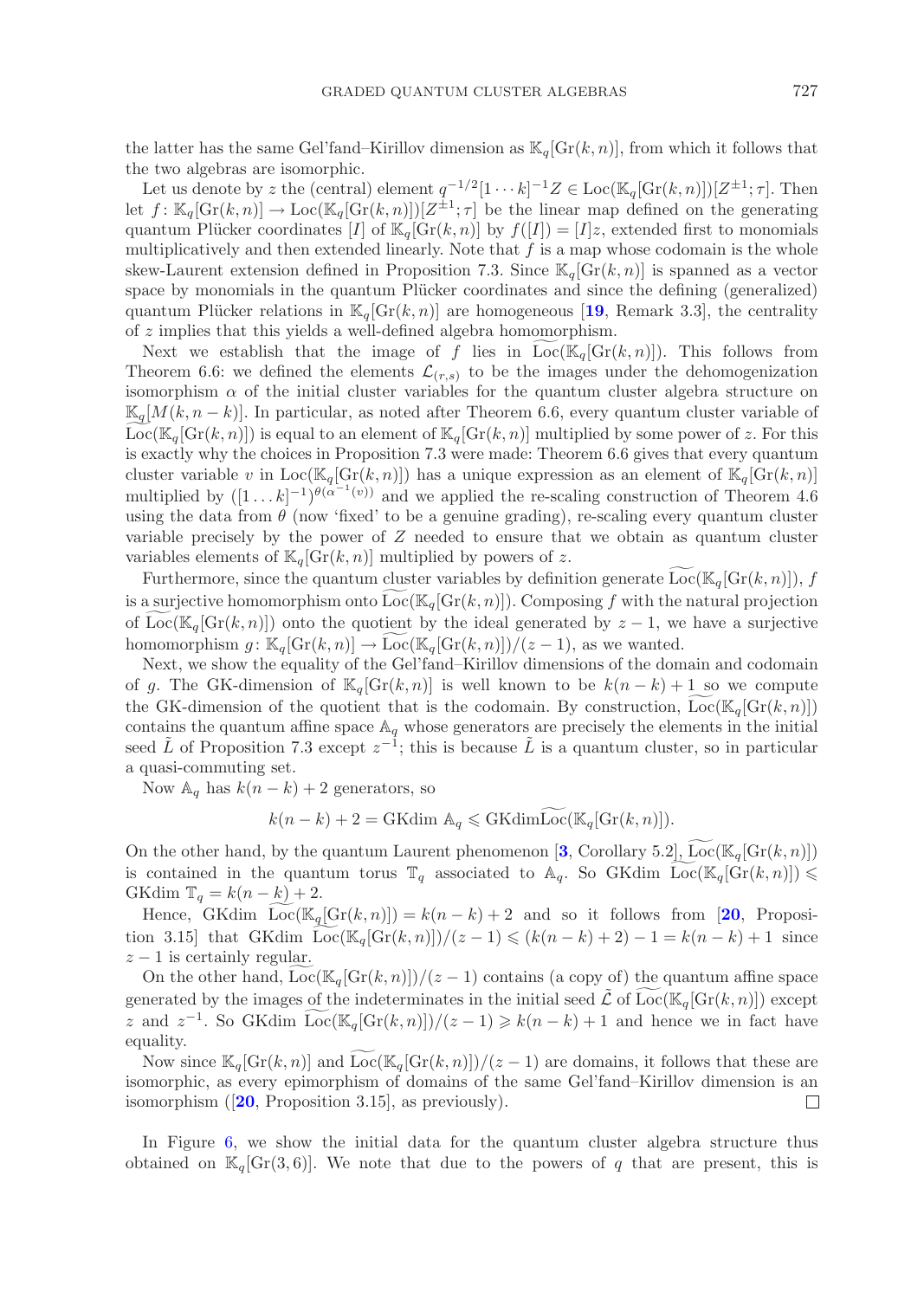

Figure 6. *Initial cluster for a quantum cluster algebra structure on* K*q*[Gr(3*,* 6)]*, prior to a final re-scaling.*

<span id="page-31-0"></span>

<span id="page-31-1"></span>FIGURE 7. *Initial cluster for a quantum cluster algebra structure on*  $\mathbb{K}_q[\text{Gr}(3,6)]$ *, following a final re-scaling.*

not identical to the quantum cluster algebra structure obtained in the authors' earlier work [**[16](#page-34-6)**]. However, to conclude, we may apply Proposition 3.7, for we see that the power of q appearing in the expression for the  $(r, s)$  variable is exactly  $q^{\hat{\tau}_{(r,s)}+1/2}$ . The corresponding vector  $(\hat{\underline{t}}_{(0,0)} + 1, \ldots, \hat{\underline{t}}_{(k,n-k)} + 1)^T$  is a grading for the relevant exchange matrix, since both  $\hat{t}$  and  $(1,\ldots,1)$  are. Then we may apply Proposition 3.7 with the negative of this grading, to obtain an isomorphic quantum cluster algebra without these powers of  $q$ . In this way, we recover exactly the quantum cluster algebra structure obtained in [**[16](#page-34-6)**]. Figure [7](#page-31-1) shows this final re-scaled quantum cluster algebra structure on  $\mathbb{K}_q[\text{Gr}(3,6)]$ .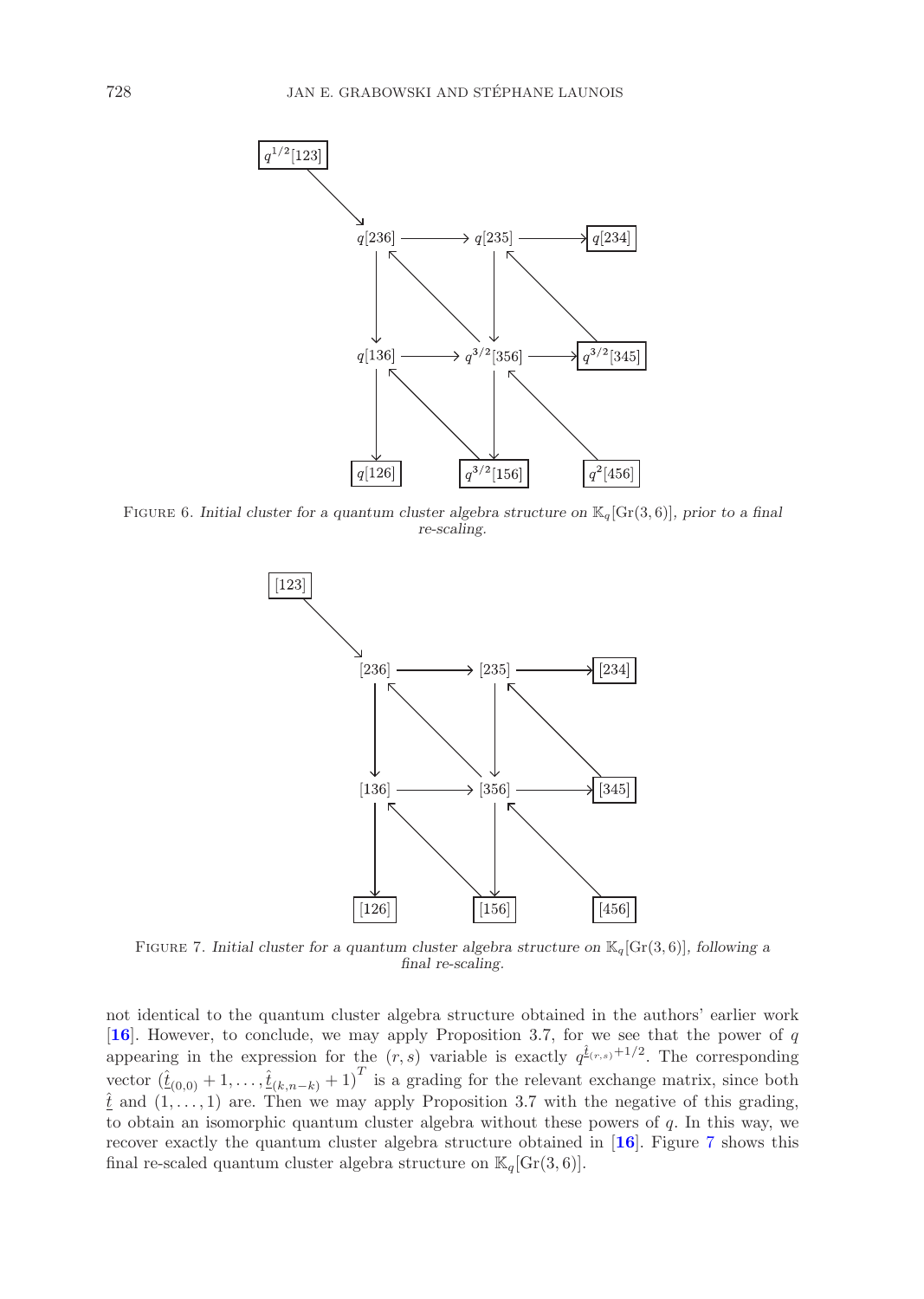REMARK 7.7. The preceding theorem establishes that  $\mathbb{K}_q[\text{Gr}(k,n)]$  is a *graded* quantum cluster algebra and we have seen that this grading is the standard grading on  $\mathbb{K}_q[\text{Gr}(k,n)]$ , with the quantum Plücker coordinates in degree 1. Then in particular it follows from the general theory of graded quantum cluster algebras that every quantum cluster variable is homogeneous with respect to this grading, a phenomenon well-known classically and observed in the quantum setting in the authors' earlier work [[16](#page-34-6)] (and only experimentally for  $\mathbb{K}_q[\text{Gr}(3, n)]$ ,  $n = 6, 7, 8$ ). (*A priori*, an inhomogeneous quantum cluster variable could specialize to a homogeneous classical cluster variable, for example, by the presence of a term with coefficient  $q - 1$ .)

REMARK 7.8. We note that we have worked throughout over the field  $\mathbb{Q}(q)$ , that is, with q transcendental over  $\mathbb{O}$ . This assumption is necessary because this is the context in which the main theorem of Geiß–Leclerc–Schröer is proved [[13](#page-34-5), Theorem 12.3], for a number of technical reasons. Since that theorem provides the starting point for our lifting, namely the quantum cluster algebra structure on quantum matrices, we must make this assumption too. However, our methods here only use that q is not a root of unity, so that if the aforementioned result is extended, our conclusion will also follow immediately without need for modification.

So, in line with [**[13](#page-34-5)**, Conjecture 12.7], we conjecture that the above quantum cluster algebra structure on the quantum Grassmannian can be realized on an integral form, that is, over  $\mathbb{Q}[q, q^{-1}]$ . Indeed the explicit descriptions of the quantum cluster variables in the authors' earlier work suggest that this structure may even be defined over  $\mathbb{Z}[q, q^{-1}]$ . However, many of the constructions we have applied, notably Theorem 4.6, involve powers of  $q^{1/2}$  and it appears to be a delicate matter to see that  $q^{1/2}$  does not enter into the final quantum cluster algebra structure.

REMARK 7.9. As noted in  $\S 1$ , we expect that the methods presented here, or generalizations of them, can be used to establish the existence of (graded) quantum cluster algebra structures on the quantized coordinate rings of arbitrary partial flag varieties. The relationships between the latter and their localizations that give the quantized coordinate rings of the big cells of the corresponding partial flag variety are well-understood and dehomogenization isomorphisms such as that used here are known. Modifications of the constructions here may be necessary, however. For example, multi-gradings may be needed where the coordinate rings of the big cells involve localization at several elements.

## *Appendix*

Here we gather the aforementioned details of the calculations used in the proof of Theorem 4.6. Notation is as in that proof.

LEMMA A.1.  $\tilde{X}_i^{a_i} = q^{(1/2)a_i^2 t_i u_i} X_i^{a_i} z^{a_i u_i}$ .

*Proof.* If  $a_i \geq 0$ , then

$$
\begin{aligned}\n\tilde{X}_i^{a_i} &= (q^{t_i u_i/2} X_i z^{u_i})^{a_i} \\
&= q^{a_i t_i u_i/2} (X_i z^{u_i})^{a_i} \\
&= q^{a_i t_i u_i/2} q^{(\sum_{j=1}^{a_i - 1} j) t_i u_i} X_i^{a_i} z^{a_i u_i} \\
&= q^{a_i t_i u_i/2} q^{(a_i (a_i - 1)/2) t_i u_i} X_i^{a_i} z^{a_i u_i} \\
&= q^{(1/2)a_i^2 t_i u_i} X_i^{a_i} z^{a_i u_i},\n\end{aligned}
$$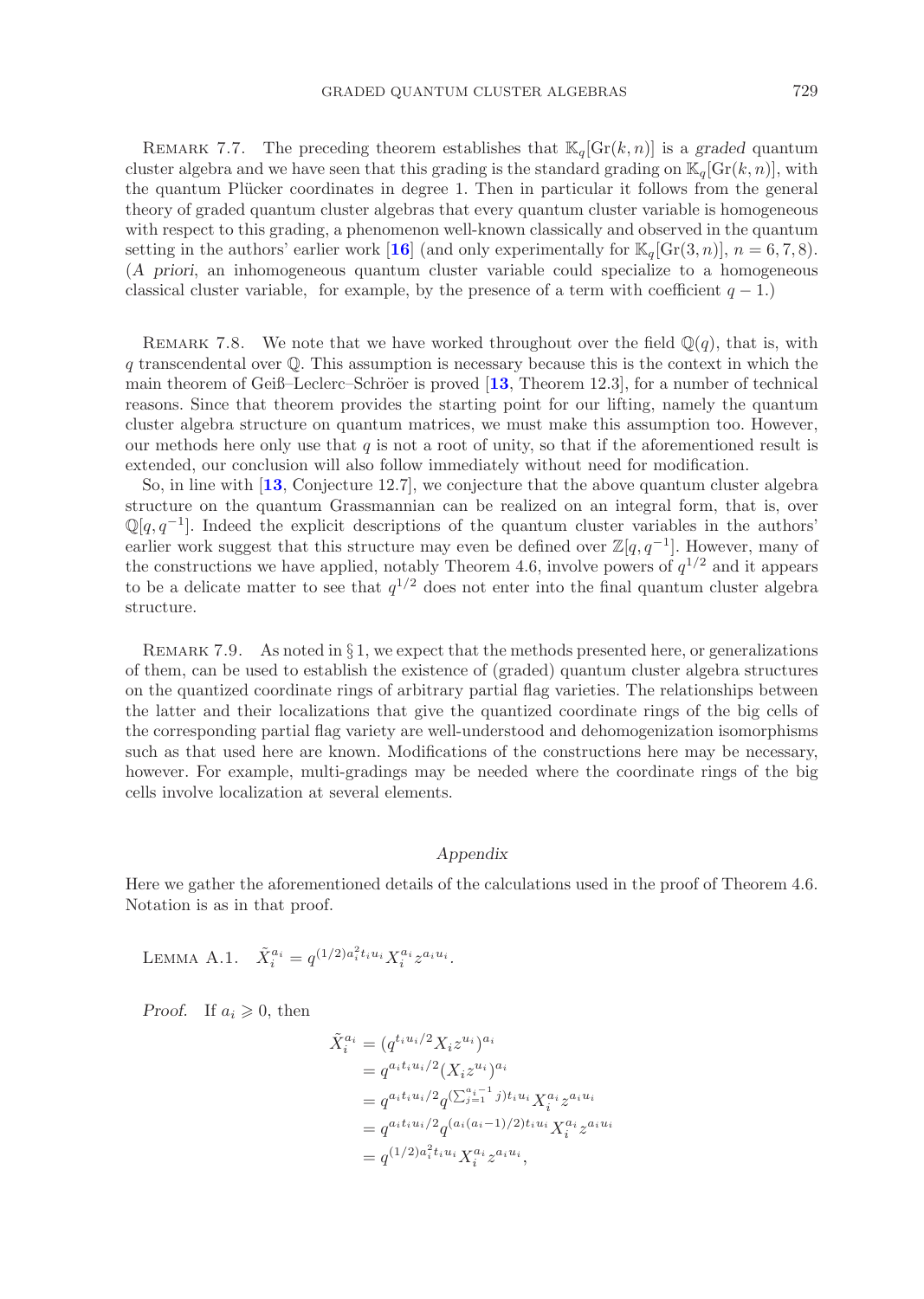since  $z^{u_i}X_i = q^{t_i u_i}X_i z^{u_i}$ . The sum  $(\sum_{j=1}^{a_i-1} j)t_i u_i$  arises from moving terms of the form  $z^{u_i}$  to the right the required number of times to rearrange the product as shown. It is straightforward  $\Box$ to check that the claim is also correct for  $a_i \leq 0$  by similar means.

Set 
$$
\beta_i = q^{(1/2)a_i^2 t_i u_i}.
$$

LEMMA A.2. 
$$
z^{a_i u_i}(\prod_{j=i+1}^r X_j^{a_j} z^{a_j u_j}) = (\prod_{j=i+1}^r q^{a_i a_j t_j u_i})(\prod_{j=i+1}^r X_j^{a_j} z^{a_j u_j}) z^{a_i u_i}.
$$

*Proof.* This follows from the defining quasi-commutation relation  $zX_j = q^{t_j}X_j z$  and noting that z commutes with itself.  $\Box$ 

Set 
$$
\alpha_i = \prod_{j=i+1}^r q^{a_i a_j t_j u_i} = \prod_{i < j} q^{a_i a_j t_j u_i}
$$
 so that  
\n
$$
z^{u_i a_i} \prod_{i < j} X_j^{a_j} z^{a_j u_j} = \alpha_i \left( \prod_{i < j} X_j^{a_j} z^{a_j u_j} \right) z^{u_i a_i},
$$

by the preceding lemma.

LEMMA A.3. 
$$
\prod_{i=1}^r \tilde{X}_i^{a_i} = (\prod_{i=1}^{r-1} \alpha_i) (\prod_{i=1}^r \beta_i) X_1^{a_1} \cdots X_r^{a_r} z^{(\sum_{i=1}^r a_i u_i)}.
$$

*Proof.*

$$
\prod_{i=1}^{r} \tilde{X}_{i}^{a_{i}} = \prod_{i=1}^{r} \beta_{i} X_{i}^{a_{i}} z^{a_{i} u_{i}} \n= \left(\prod_{i=1}^{r} \beta_{i}\right) \prod_{i=1}^{r} X_{i}^{a_{i}} z^{a_{i} u_{i}} \n= \left(\prod_{i=1}^{r-1} \alpha_{i}\right) \left(\prod_{i=1}^{r} \beta_{i}\right) X_{1}^{a_{1}} \cdots X_{r}^{a_{r}} z^{(\sum_{i=1}^{r} a_{i} u_{i})},
$$

by using the above lemmas repeatedly.

LEMMA A.4. (a) 
$$
\prod_{i=1}^{r-1} \alpha_i = q^{\sum_{i < j} a_i a_j t_j u_i}
$$
.  
\n(b)  $\prod_{i=1}^{r} \beta_i = q^{(1/2) \sum_{i=1}^{r} a_i^2 t_i u_i}$ .

*Proof.* These equalities are immediate from the definitions of  $\alpha_i$  and  $\beta_i$ , respectively.  $\Box$ 

PROPOSITION A.5.  $\tilde{M}(a_1, \ldots, a_r) = q^{(1/2)\sum_{i=1}^r \sum_{j=1}^r a_i a_j t_i u_j} M(a_1, \ldots, a_r) z^{(\sum_{i=1}^r a_i u_i)}$ .

 $\Box$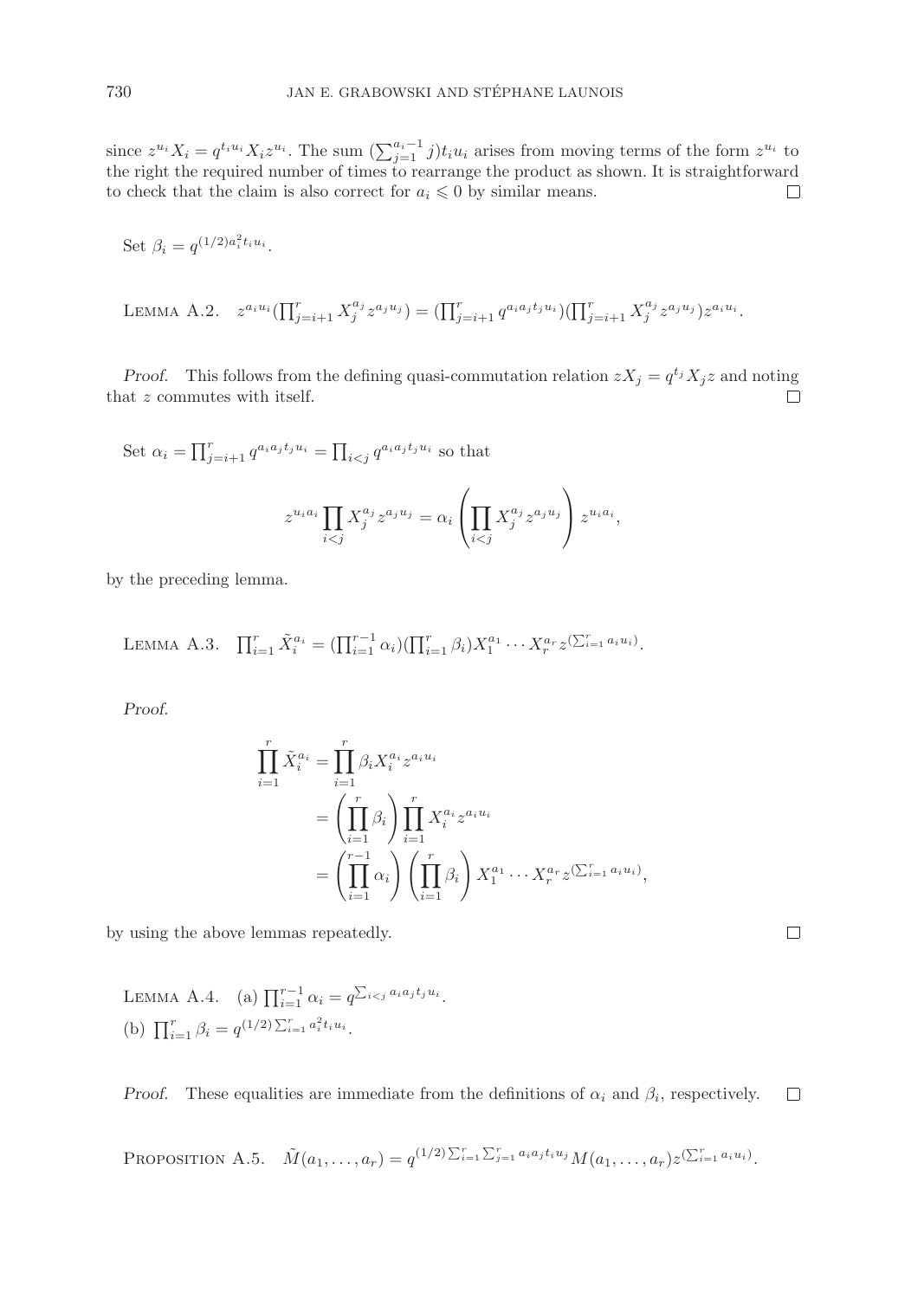*Proof.*

$$
\tilde{M}(a_{1},...,a_{r}) = q^{(1/2)\sum_{i\n
$$
= q^{(1/2)\sum_{i\n
$$
= q^{(1/2)\sum_{i\n
$$
= q^{(1/2)\sum_{i\n
$$
\cdot z^{(\sum_{i=1}^{r} a_{i}u_{i})}
$$
\n
$$
= q^{(1/2)\sum_{i\n
$$
\cdot q^{-(1/2)\sum_{i\n
$$
= q^{(1/2)\left(\left(\sum_{i\n
$$
= q^{(1/2)\sum_{i=1}^{r} \
$$
$$
$$
$$
$$
$$
$$
$$

This is the equality as claimed in the proof of Theorem 4.6.

#### *References*

- <span id="page-34-15"></span>1. I. ASSEM, D. SIMSON and A. SKOWRONSKI, 'Techniques of representation theory', *Elements of the representation theory of associative algebras*, vol. 1, London Mathematical Society Student Texts 65 (Cambridge University Press, Cambridge, 2006).
- <span id="page-34-13"></span>**2.** A. Berenstein, S. Fomin and A. Zelevinsky, 'Cluster algebras. III. Upper bounds and double Bruhat cells', *Duke Math. J.* 126 (2005) 1–52.
- <span id="page-34-2"></span>**3.** A. Berenstein and A. Zelevinsky, 'Quantum cluster algebras', *Adv. Math.* 195 (2005) 405–455.
- <span id="page-34-7"></span>**4.** K. A. Brown and K. R. Goodearl, *Lectures on algebraic quantum groups*, Advanced Courses in Mathematics (CRM Barcelona, Birkhäuser Verlag, Basel, 2002).
- <span id="page-34-9"></span>**5.** N. Ciccoli, R. Fioresi and F. Gavarini, 'Quantization of projective homogeneous spaces and duality principle', *J. Noncommut. Geom.* 2 (2008) 449–496.
- <span id="page-34-8"></span>**6.** R. Fioresi, 'Quantum deformation of the Grassmannian manifold', *J. Algebra* 214 (1999) 418–447.
- <span id="page-34-1"></span>**7.** S. Fomin and P. Pylyavskyy, 'Tensor diagrams and cluster algebras', Preprint, 2012, arXiv:1210.1888.
- <span id="page-34-16"></span>**8.** S. Fomin and A. Zelevinsky, 'Double Bruhat cells and total positivity', *J. Amer. Math. Soc.* 12 (1999) 335–380.
- <span id="page-34-0"></span>**9.** S. Fomin and A. Zelevinsky, 'Cluster algebras. I. Foundations', *J. Amer. Math. Soc.* 15 (2002) 497–529 (electronic).
- <span id="page-34-14"></span>**10.** C. GEISS, B. LECLERC and J. SCHRÖER, 'Semicanonical bases and preprojective algebras', Ann. Sci. École *Norm. Sup.* (4) 38 (2005) 193–253.
- <span id="page-34-3"></span>11. C. GEISS, B. LECLERC and J. SCHRÖER, 'Partial flag varieties and preprojective algebras', *Ann. Inst. Fourier (Grenoble)* 58 (2008) 825–876.
- <span id="page-34-17"></span>12. C. GEISS, B. LECLERC and J. SCHRÖER, 'Kac–Moody groups and cluster algebras', Adv. Math. 228 (2011) 329–433.
- <span id="page-34-5"></span>**13.** C. GEISS, B. LECLERC and J. SCHRÖER, 'Cluster structures on quantum coordinate rings', *Selecta Math. (N.S.)* 19 (2013) 337–397.
- <span id="page-34-11"></span>**14.** M. Gekhtman, M. Sapiro and A. Vainshtein, *Cluster algebras and Poisson geometry*, Mathematical Surveys and Monographs 167 (American Mathematical Society, Providence, RI, 2010).
- <span id="page-34-12"></span>**15.** K. R. Goodearl and M. Yakimov, 'From quantum Ore extensions to quantum tori via noncommutative UFDs', Preprint, 2012, arXiv:1208.6267.
- <span id="page-34-6"></span>**16.** J. E. Grabowski and S. Launois, 'Quantum cluster algebra structures on quantum Grassmannians and their quantum Schubert cells: the finite-type cases', *Int. Math. Res. Not.* 2011 (2011) 2230–2262.
- <span id="page-34-10"></span>**17.** B. Keller, 'Cluster algebras, quiver representations and triangulated categories', *Triangulated categories*, London Mathematical Society Lecture Note Series 375 (Cambridge University Press, Cambridge, 2010) 76–160.
- <span id="page-34-4"></span>**18.** A. Kelly, T. H. Lenagan and L. Rigal, 'Ring theoretic properties of quantum grassmannians', *J. Algebra Appl.* 3 (2004) 9–30.
- <span id="page-34-18"></span>**19.** S. Kolb, 'The AS-Cohen–Macaulay property for quantum flag manifolds of minuscule weight', *J. Algebra* 319 (2008) 3518–3534.